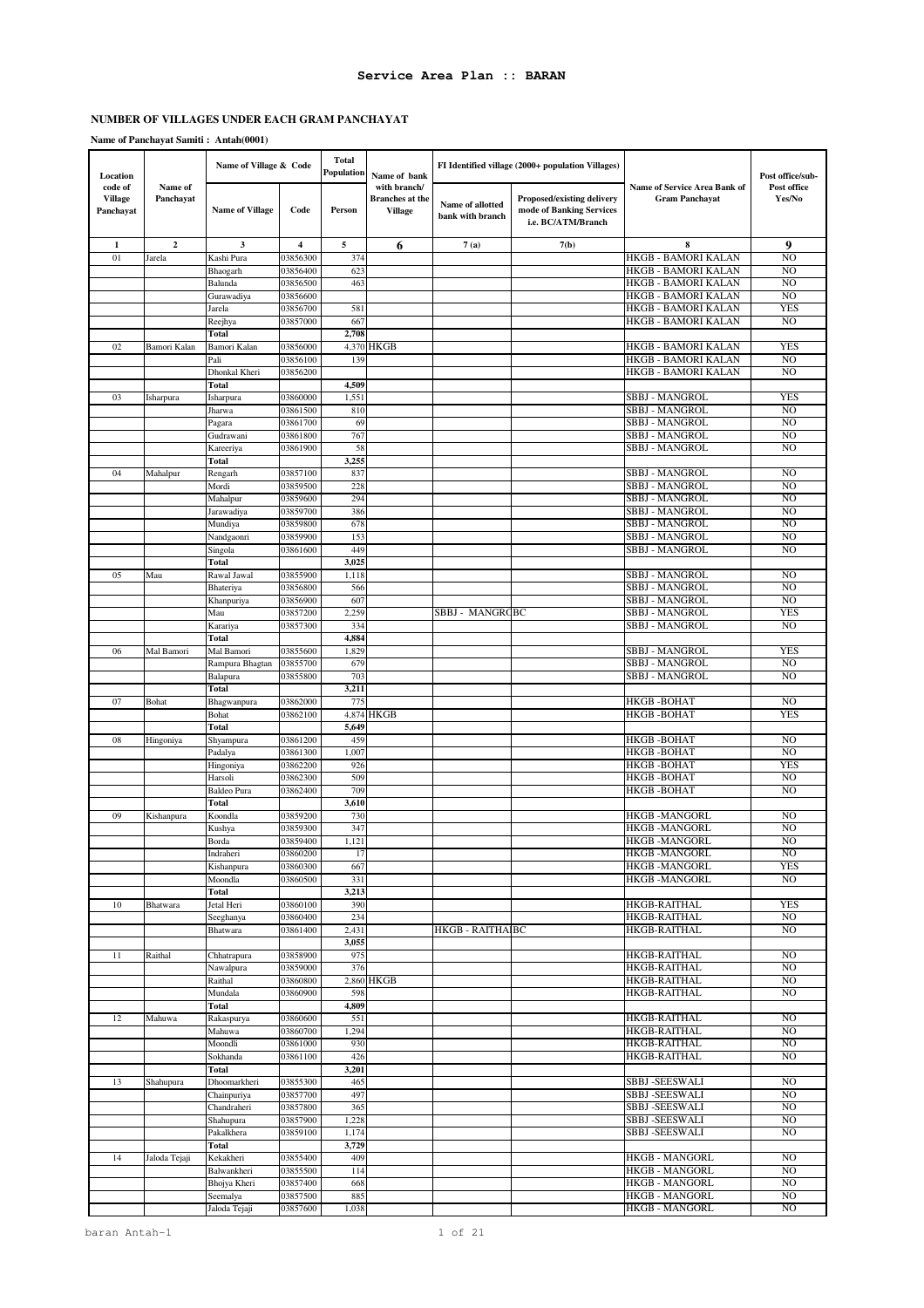### **Name of Panchayat Samiti : Antah(0001)**

| Location                               |                      | Name of Village & Code    |          | <b>Total</b><br>Population | Name of bank                                             |                                      | FI Identified village (2000+ population Villages)                            |                                                       | Post office/sub-      |
|----------------------------------------|----------------------|---------------------------|----------|----------------------------|----------------------------------------------------------|--------------------------------------|------------------------------------------------------------------------------|-------------------------------------------------------|-----------------------|
| code of<br><b>Village</b><br>Panchayat | Name of<br>Panchavat | <b>Name of Village</b>    | Code     | Person                     | with branch/<br><b>Branches</b> at the<br><b>Village</b> | Name of allotted<br>bank with branch | Proposed/existing delivery<br>mode of Banking Services<br>i.e. BC/ATM/Branch | Name of Service Area Bank of<br><b>Gram Panchavat</b> | Post office<br>Yes/No |
| 1                                      | $\mathbf{2}$         | 3                         | 4        | 5                          | 6                                                        | 7(a)                                 | 7(b)                                                                         | 8                                                     | 9                     |
|                                        |                      | Total                     |          | 3,114                      |                                                          |                                      |                                                                              |                                                       |                       |
| 15                                     | Tisaya               | Kanada @ Kanoda           | 03854900 | 380                        |                                                          |                                      |                                                                              | CBI- SEESWALI                                         | N <sub>O</sub>        |
|                                        |                      | Patpara                   | 03855000 | 733                        |                                                          |                                      |                                                                              | <b>CBI- SEESWALI</b>                                  | N <sub>O</sub>        |
|                                        |                      | Rampura Barod             | 03855100 | 329                        |                                                          |                                      |                                                                              | <b>CBI- SEESWALI</b>                                  | N <sub>O</sub>        |
|                                        |                      | Shrinal                   | 03855200 | 505                        |                                                          |                                      |                                                                              | CBI- SEESWALI                                         | N <sub>O</sub>        |
|                                        |                      | Tisaya                    | 03858000 | 1,790                      |                                                          |                                      |                                                                              | CBI- SEESWALI                                         | N <sub>O</sub>        |
|                                        |                      | Total                     |          | 3,737                      |                                                          |                                      |                                                                              |                                                       |                       |
| 16                                     | Udpuriya             | Shivpura                  | 03854700 |                            |                                                          |                                      |                                                                              | <b>SBBJ - SEESWALI</b>                                | N <sub>O</sub>        |
|                                        |                      | Rampura @ Phoolp103854800 |          | 28                         |                                                          |                                      |                                                                              | <b>SBBJ - SEESWALI</b>                                | N <sub>O</sub>        |
|                                        |                      | Bhateri                   | 03858200 |                            |                                                          |                                      |                                                                              | <b>SBBJ - SEESWALI</b>                                | N <sub>O</sub>        |
|                                        |                      | Sonwan                    | 03858300 | 894                        |                                                          |                                      |                                                                              | SBBJ - SEESWALI                                       | N <sub>O</sub>        |
|                                        |                      | Pipalda                   | 03858400 | 275                        |                                                          |                                      |                                                                              | SBBJ - SEESWALI                                       | N <sub>O</sub>        |
|                                        |                      | Udpuriya                  | 03858500 | 1,283                      |                                                          |                                      |                                                                              | SBBJ - SEESWALI                                       | N <sub>O</sub>        |
|                                        |                      | Godawari                  | 03858600 | 110                        |                                                          |                                      |                                                                              | SBBJ - SEESWALI                                       | N <sub>O</sub>        |
|                                        |                      | Paparli                   | 03858700 | 656                        |                                                          |                                      |                                                                              | SBBJ - SEESWALI                                       | NO                    |
|                                        |                      | Balapura                  | 03858800 |                            |                                                          |                                      |                                                                              | SBBJ - SEESWALI                                       | N <sub>O</sub>        |
|                                        |                      | Total                     |          | 3,246                      |                                                          |                                      |                                                                              |                                                       |                       |
| 17                                     | Bargaon              | Bargaon                   | 03862900 | 5,106                      |                                                          | UCO - ANTA                           | BC                                                                           | UCO-ANTA                                              | N <sub>O</sub>        |
| 18                                     | Patoonda             | Patoonda                  | 03862500 | 2.479                      |                                                          | UCO - ANTA                           | BC                                                                           | UCO- ANTA                                             | N <sub>O</sub>        |
|                                        |                      | Mandpur                   | 03862600 | 573                        |                                                          |                                      |                                                                              | UCO- ANTA                                             | N <sub>O</sub>        |
|                                        |                      | Ghorigaon                 | 03862700 | 775                        |                                                          |                                      |                                                                              | UCO- ANTA                                             | N <sub>O</sub>        |
|                                        |                      | Total                     |          | 3,827                      |                                                          |                                      |                                                                              |                                                       |                       |
| 19                                     | Baldara              | Ganeshpura                | 03863000 | 278                        |                                                          |                                      |                                                                              | UCO- ANTA                                             | N <sub>O</sub>        |
|                                        |                      | Rooppura                  | 03863100 | 692                        |                                                          |                                      |                                                                              | UCO- ANTA                                             | NO <sub>1</sub>       |
|                                        |                      | Sindhpuri                 | 03863200 | 202                        |                                                          |                                      |                                                                              | UCO- ANTA                                             | N <sub>O</sub>        |
|                                        |                      | Teekhod                   | 03863300 | 538                        |                                                          |                                      |                                                                              | UCO- ANTA                                             | N <sub>O</sub>        |
|                                        |                      | Baldara                   | 03863400 | 2.409                      |                                                          | UCO - ANTA                           | BC.                                                                          | UCO-ANTA                                              | N <sub>O</sub>        |
|                                        |                      | Total                     |          | 4,119                      |                                                          |                                      |                                                                              |                                                       |                       |
| 20                                     | <b>Bala Khera</b>    | Alipura                   | 03863500 | 426                        |                                                          |                                      |                                                                              | SBBJ- PALAYTHA                                        | N <sub>O</sub>        |
|                                        |                      | Ratariya                  | 03864100 | 2,029                      |                                                          | SBBJ- PALAYTH BC                     |                                                                              | SBBJ- PALAYTHA                                        | N <sub>O</sub>        |
|                                        |                      | <b>Bala Khera</b>         | 03864300 | 1,869                      |                                                          |                                      |                                                                              | SBBJ- PALAYTHA                                        | N <sub>O</sub>        |
|                                        |                      | Dhatooriya                | 03864400 | 1,226                      |                                                          |                                      |                                                                              | SBBJ- PALAYTHA                                        | N <sub>O</sub>        |
|                                        |                      | Total                     |          | 5,550                      |                                                          |                                      |                                                                              |                                                       |                       |
| 21                                     | Bhojya Kheri         | Raipariya                 | 03863600 | 1,258                      |                                                          |                                      |                                                                              | SBBJ- PALAYTHA                                        | N <sub>O</sub>        |
|                                        |                      | Ladwara                   | 03863700 | 156                        |                                                          |                                      |                                                                              | SBBJ- PALAYTHA                                        | N <sub>O</sub>        |
|                                        |                      | Bhojya Kheri              | 03863900 | 2.089                      |                                                          | SBBJ- PALAYTH BC                     |                                                                              | SBBJ- PALAYTHA                                        | YES                   |
|                                        |                      | <b>Bishan Kheri</b>       | 03864000 | 269                        |                                                          |                                      |                                                                              | SBBJ- PALAYTHA                                        | NO                    |
|                                        |                      | Total                     |          | 3,772                      |                                                          |                                      |                                                                              |                                                       |                       |
| 22                                     | Kachri               | Bamooliya Jogiyan         | 03864500 | 960                        |                                                          |                                      |                                                                              | HKGB - PACHEL KALAN                                   | NO.                   |
|                                        |                      | Pachel Khurd              | 03864600 | 897                        |                                                          |                                      |                                                                              | HKGB - PACHEL KALAN                                   | NO                    |
|                                        |                      | Kachri                    | 03865800 | 905                        |                                                          |                                      |                                                                              | HKGB - PACHEL KALAN                                   | <b>YES</b>            |
|                                        |                      | <b>Total</b>              |          | 2,762                      |                                                          |                                      |                                                                              |                                                       |                       |
| 23                                     | Pachel Kalan         | Sarkanya                  | 03862800 | 1,108                      |                                                          |                                      |                                                                              | HKGB - PACHEL KALAN                                   | N <sub>O</sub>        |
|                                        |                      | Pachel Kalan              | 03864800 |                            | 2,012 HKGB                                               |                                      |                                                                              | <b>HKGB - PACHEL KALAN</b>                            | <b>YES</b>            |
|                                        |                      | Total                     |          | 3,120                      |                                                          |                                      |                                                                              |                                                       |                       |
| 24                                     | Sorkhand             | Sorkhand Khurd            | 03864700 | 508                        |                                                          |                                      |                                                                              | HKGB - PACHEL KALAN                                   | <b>YES</b>            |
|                                        |                      | Deopura                   | 03864900 | 524                        |                                                          |                                      |                                                                              | HKGB - PACHEL KALAN                                   | N <sub>O</sub>        |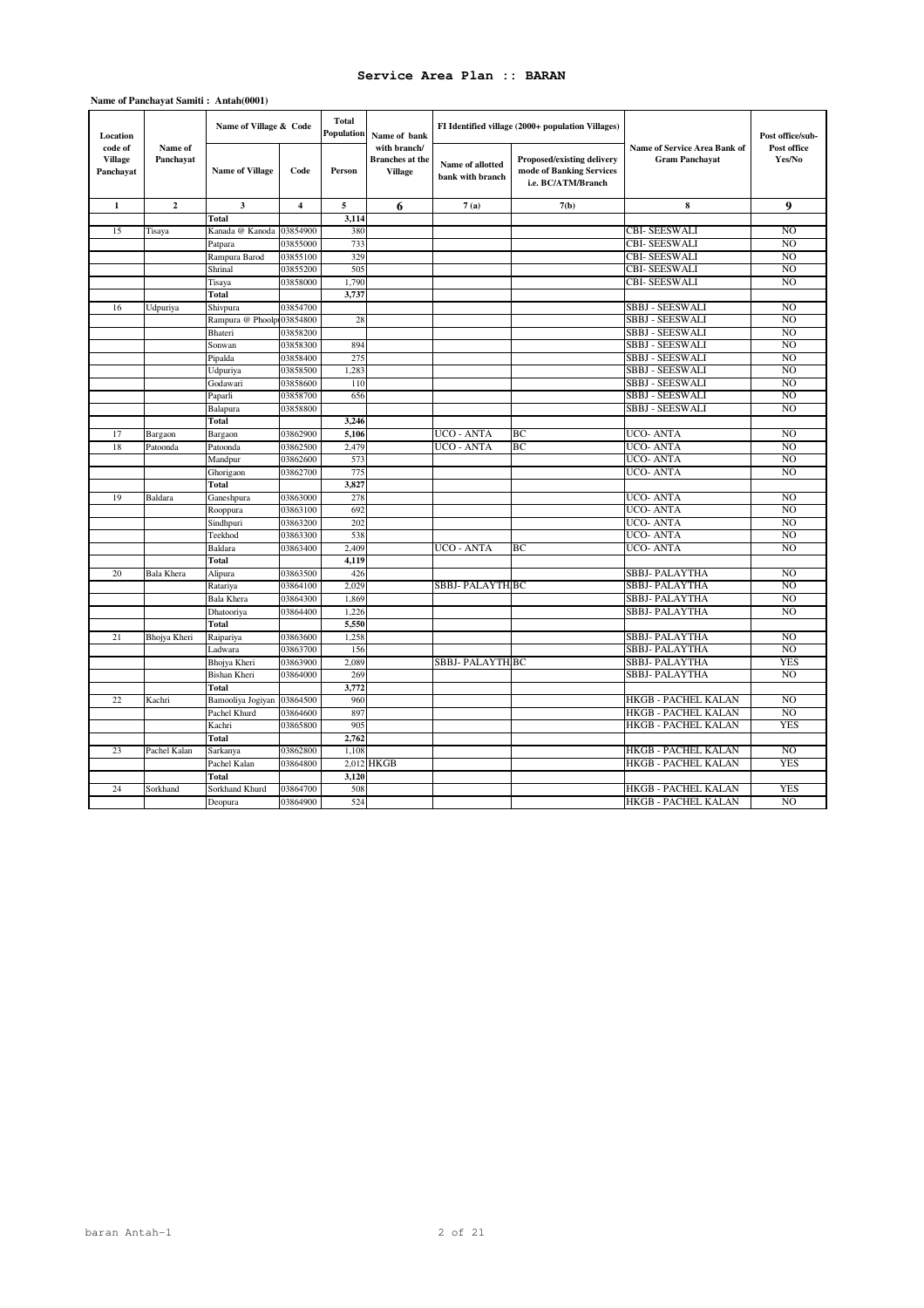### **Name of Panchayat Samiti : Antah(0001)**

| Location                               |                       | Name of Village & Code     |                         | Total<br>Population | Name of bank                                             |                                      | FI Identified village (2000+ population Villages)                            |                                                       | Post office/sub-      |
|----------------------------------------|-----------------------|----------------------------|-------------------------|---------------------|----------------------------------------------------------|--------------------------------------|------------------------------------------------------------------------------|-------------------------------------------------------|-----------------------|
| code of<br><b>Village</b><br>Panchayat | Name of<br>Panchayat  | <b>Name of Village</b>     | Code                    | Person              | with branch/<br><b>Branches</b> at the<br><b>Village</b> | Name of allotted<br>bank with branch | Proposed/existing delivery<br>mode of Banking Services<br>i.e. BC/ATM/Branch | Name of Service Area Bank of<br><b>Gram Panchayat</b> | Post office<br>Yes/No |
| $\mathbf{1}$                           | $\mathbf{2}$          | $\overline{\mathbf{3}}$    | $\overline{\mathbf{4}}$ | 5                   | 6                                                        | 7(a)                                 | 7(b)                                                                         | 8                                                     | 9                     |
|                                        |                       | Sorkhand Kalan             | 03865000                | 2,141               |                                                          | <b>HKGB - PACHEL BC</b>              |                                                                              | HKGB - PACHEL KALAN                                   | NO                    |
|                                        |                       | Total                      |                         | 3,173               |                                                          |                                      |                                                                              |                                                       |                       |
| 25                                     | Mirzapur              | Chaheriya                  | 03869800                | 538                 |                                                          |                                      |                                                                              | <b>SBBJ-ANTA</b>                                      | NO.                   |
|                                        |                       | Mirzapur                   | 03869900                | 1,870               |                                                          |                                      |                                                                              | SBBJ- ANTA                                            | <b>YES</b>            |
|                                        |                       | Hanwat Khera               | 03870000                | 471                 |                                                          |                                      |                                                                              | SBBJ- ANTA                                            | NO.                   |
|                                        |                       | Dawri Nakkiji              | 03870100                | 331                 |                                                          |                                      |                                                                              | SBBJ- ANTA                                            | N <sub>O</sub>        |
|                                        |                       | Hanotiya                   | 03870200                | 244                 |                                                          |                                      |                                                                              | SBBJ- ANTA                                            | N <sub>O</sub>        |
|                                        |                       | Total                      |                         | 3,454               |                                                          |                                      |                                                                              |                                                       |                       |
| 26                                     | Sorsan                | Sorsan                     | 03869400                | 2,550<br>107        |                                                          | <b>SBBJ-ANTA</b>                     | BС                                                                           | SBBJ- ANTA<br>SBBJ- ANTA                              | <b>YES</b><br>NO      |
|                                        |                       | Mau                        | 03869500<br>03869600    | 149                 |                                                          |                                      |                                                                              | SBBJ- ANTA                                            | NO.                   |
|                                        |                       | Rajoriya<br>Deopura Sorsan | 03869700                | 261                 |                                                          |                                      |                                                                              | SBBJ- ANTA                                            | NO                    |
|                                        |                       | Total                      |                         | 3,067               |                                                          |                                      |                                                                              |                                                       |                       |
| 27                                     | Niyana                | Kethori                    | 03867200                | 159                 |                                                          |                                      |                                                                              | <b>SBBJ-ANTA</b>                                      | N <sub>O</sub>        |
|                                        |                       | Takha                      | 03867300                | 238                 |                                                          |                                      |                                                                              | SBBJ- ANTA                                            | NO                    |
|                                        |                       | Kotri                      | 03868300                | 466                 |                                                          |                                      |                                                                              | <b>SBBJ-ANTA</b>                                      | NO.                   |
|                                        |                       | Baori Khera                | 03868600                | 236                 |                                                          |                                      |                                                                              | SBBJ- ANTA                                            | NO                    |
|                                        |                       | Niyana                     | 03868700                | 755                 |                                                          |                                      |                                                                              | SBBJ- ANTA                                            | NO                    |
|                                        |                       | Mohammadpura               | 03868800                | 65                  |                                                          |                                      |                                                                              | SBBJ- ANTA                                            | NO.                   |
|                                        |                       | Bilendi                    | 03868900                |                     |                                                          |                                      |                                                                              | <b>SBBJ-ANTA</b>                                      | NO                    |
|                                        |                       | Manpura                    | 03869000                | 1,160               |                                                          |                                      |                                                                              | <b>SBBJ-ANTA</b>                                      | NO                    |
|                                        |                       | Kharkhara                  | 03869100                | 163                 |                                                          |                                      |                                                                              | SBBJ- ANTA                                            | NO                    |
|                                        |                       | Sanga Heri                 | 03869200                |                     |                                                          |                                      |                                                                              | <b>SBBJ-ANTA</b>                                      | NO                    |
|                                        |                       | Asannakti                  | 03869300                | 100                 |                                                          |                                      |                                                                              | SBBJ- ANTA                                            | NO                    |
|                                        |                       | Total                      |                         | 3,342               |                                                          |                                      |                                                                              |                                                       |                       |
| 28                                     | Khajoorna Kalan       | Lasari                     | 03867600                | 851                 |                                                          |                                      |                                                                              | <b>ICICI-ANTA</b>                                     | NO.                   |
|                                        |                       | Kewra                      | 03868400                | 750                 |                                                          |                                      |                                                                              | <b>ICICI-ANTA</b>                                     | N <sub>O</sub>        |
|                                        |                       | Khajoorna Kalan<br>Total   | 03868500                | 2,081<br>3,682      |                                                          | <b>ICICI</b>                         |                                                                              | <b>ICICI-ANTA</b>                                     | <b>YES</b>            |
| 29                                     | Bamoolya Mataji Akeri |                            | 03866300                | 469                 |                                                          |                                      |                                                                              | SBBJ- PALAYTHA                                        | NO                    |
|                                        |                       | Dhakar Kheri               | 03867400                | 825                 |                                                          |                                      |                                                                              | SBBJ- PALAYTHA                                        | NO                    |
|                                        |                       | Bamoolya Mataji            | 03867500                | 1,495               |                                                          |                                      |                                                                              | SBBJ- PALAYTHA                                        | NO                    |
|                                        |                       | Total                      |                         | 2,789               |                                                          |                                      |                                                                              |                                                       |                       |
| 30                                     | Amalsara              | Dugari                     | 03866500                | 1,057               |                                                          |                                      |                                                                              | HKGB - ANTA                                           | N <sub>O</sub>        |
|                                        |                       | Gopalpura                  | 03866800                | 437                 |                                                          |                                      |                                                                              | HKGB - ANTA                                           | NO                    |
|                                        |                       | Gulab Pura                 | 03866900                | 895                 |                                                          |                                      |                                                                              | HKGB - ANTA                                           | NO                    |
|                                        |                       | Anma                       | 03867000                | 555                 |                                                          |                                      |                                                                              | <b>HKGB - ANTA</b>                                    | NO                    |
|                                        |                       | Amalsara                   | 03867100                | 691                 |                                                          |                                      |                                                                              | HKGB - ANTA                                           | NO                    |
|                                        |                       | Total                      |                         | 3,635               |                                                          |                                      |                                                                              |                                                       |                       |
| 31                                     | Jai Nagar             | Govindpura                 | 03867900                | 835                 |                                                          |                                      |                                                                              | <b>HKGB - ANTA</b>                                    | NO.                   |
|                                        |                       | Jai Nagar                  | 03868000                | 1,074               |                                                          |                                      |                                                                              | HKGB - ANTA                                           | <b>YES</b>            |
|                                        |                       | Hanpa Heri                 | 03868100                | 872                 |                                                          |                                      |                                                                              | <b>HKGB - ANTA</b><br><b>HKGB - ANTA</b>              | NO                    |
|                                        |                       | Bhonra Jari                | 03868200                | 779                 |                                                          |                                      |                                                                              |                                                       | N <sub>O</sub>        |
| 32                                     | Theekariya            | Total<br>Nagda             | 03863800                | 3,560<br>1,466      |                                                          |                                      |                                                                              | HKGB - ANTA                                           | NO                    |
|                                        |                       | Molki                      | 03866400                | 483                 |                                                          |                                      |                                                                              | HKGB - ANTA                                           | NO                    |
|                                        |                       | Theekariva                 | 03866600                | 978                 |                                                          |                                      |                                                                              | <b>HKGB - ANTA</b>                                    | YES                   |
|                                        |                       | Total                      |                         | 2,927               |                                                          |                                      |                                                                              |                                                       |                       |
| 33                                     | Bijora                | Tarda                      | 03865100                | 976                 |                                                          |                                      |                                                                              | <b>ICICI- ANTA</b>                                    | NO                    |
|                                        |                       | Bijora                     | 03865400                | 774                 |                                                          |                                      |                                                                              | <b>ICICI- ANTA</b>                                    | N <sub>O</sub>        |
|                                        |                       | Ras Khera                  | 03865500                | 224                 |                                                          |                                      |                                                                              | <b>ICICI- ANTA</b>                                    | NO                    |
|                                        |                       | Bundi                      | 03865600                | 715                 |                                                          |                                      |                                                                              | <b>ICICI- ANTA</b>                                    | N <sub>O</sub>        |
|                                        |                       | Batawadi                   | 03867800                | 592                 |                                                          |                                      |                                                                              | <b>ICICI- ANTA</b>                                    | N <sub>O</sub>        |
|                                        |                       | Total                      |                         | 3,281               |                                                          |                                      |                                                                              |                                                       |                       |
| 34                                     | Palsawa               | Dabri Kakaji               | 03865200                | 853                 |                                                          |                                      |                                                                              | ICICI- ANTA                                           | NO                    |
|                                        |                       | Khajoorna Khurd            | 03865300                | 626                 |                                                          |                                      |                                                                              | ICICI- ANTA                                           | N <sub>O</sub>        |
|                                        |                       | Palsawa                    | 03865700                | 880                 |                                                          |                                      |                                                                              | <b>ICICI- ANTA</b>                                    | NO                    |
|                                        |                       | Tam Khera<br>Total         | 03865900                | 923<br>3,282        |                                                          |                                      |                                                                              | ICICI- ANTA                                           | NO.                   |
| 35                                     | Bamoolya Kalan        | Bamoolya Kalan             | 03866000                |                     | 2,036 BRKGB BRANICICI                                    |                                      | <b>BRANCH</b>                                                                | <b>ICICI- ANTA</b>                                    | YES                   |
|                                        |                       | Barkhera                   | 03866100                | 612                 |                                                          |                                      |                                                                              | <b>ICICI- ANTA</b>                                    | NO.                   |
|                                        |                       | Delaheri                   | 03866200                | 667                 |                                                          |                                      |                                                                              | <b>ICICI- ANTA</b>                                    | NO                    |
|                                        |                       | Total                      |                         | 3,315               |                                                          |                                      |                                                                              |                                                       |                       |
| 36                                     | Palaytha              | Palaytha                   | 3866701                 |                     | 5,827 SBBJ                                               |                                      |                                                                              | SBBJ PALAYTHA                                         | <b>YES</b>            |
|                                        |                       | Khanki                     | 3688702                 | 585                 |                                                          |                                      |                                                                              | SBBJ PALAYTHA                                         |                       |
| 37                                     | Badwa                 | <b>Badwa</b>               | 3867700                 |                     | <b>125 HKGB</b>                                          |                                      |                                                                              | <b>HKGB BADWA</b>                                     | YES                   |
| 38                                     | Seeswali              | Seeswali                   | 3858100                 |                     | CBI, SBBJ, KCCB                                          |                                      |                                                                              |                                                       |                       |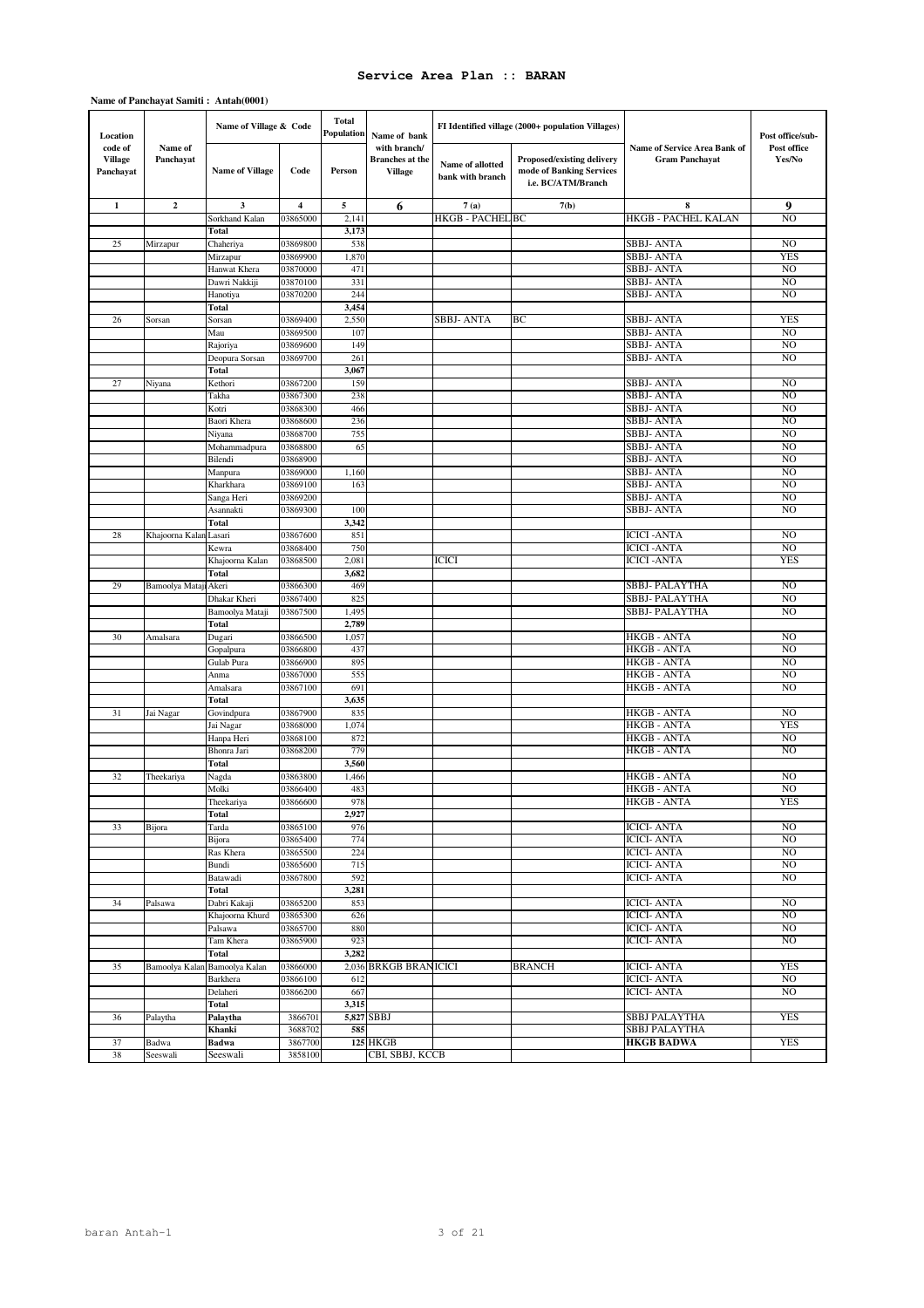# **Name of Panchayat Samiti : Baran(0002)**

|                                                 |                      | Name of Village & Code      |                      | <b>Total</b><br>Population | Name of bank                                      |                                         | FI Identified village (2000+ population<br><b>Villages</b> )                               |                                                                 | Post office/sub-      |
|-------------------------------------------------|----------------------|-----------------------------|----------------------|----------------------------|---------------------------------------------------|-----------------------------------------|--------------------------------------------------------------------------------------------|-----------------------------------------------------------------|-----------------------|
| <b>Location</b> code<br>of Village<br>Panchayat | Name of<br>Panchayat | <b>Name of Village</b>      | Code                 | Person                     | with branch/<br><b>Branches</b> at<br>the Village | Name of<br>allotted bank<br>with branch | <b>Proposed/existing delivery</b><br>mode of Banking Services i.e.<br><b>BC/ATM/Branch</b> | <b>Name of Service Area</b><br><b>Bank of Gram</b><br>Panchayat | Post office<br>Yes/No |
| $\mathbf{1}$                                    | $\boldsymbol{2}$     | 3                           | 4                    | 5                          | 6                                                 | 7(a)                                    | 7(b)                                                                                       | 8                                                               | 9                     |
| 01                                              | Sundlak              | Sundlak                     | 03873400             | 861                        |                                                   |                                         |                                                                                            | UCO - BARAN                                                     | YES                   |
|                                                 |                      | Bamooliya                   | 03873700             | 584                        |                                                   |                                         |                                                                                            | UCO - BARAN                                                     | NO                    |
|                                                 |                      | Gajanpura                   | 03873800             | 1,601                      |                                                   |                                         |                                                                                            | UCO - BARAN                                                     | NO                    |
|                                                 |                      | Rajpali                     | 03873900             | 98                         |                                                   |                                         |                                                                                            | <b>UCO - BARAN</b>                                              | NO                    |
|                                                 |                      | Kaji Khera<br><b>Total</b>  | 03874000             | 378<br>3,522               |                                                   |                                         |                                                                                            | UCO - BARAN<br><b>UCO - BARAN</b>                               | NO<br>NO              |
| 02                                              | Batawada             | Batawada                    | 03873500             | 1,303                      |                                                   |                                         |                                                                                            | UCO - BARAN                                                     | <b>YES</b>            |
|                                                 |                      | Haripura                    | 03873600             | 707                        |                                                   |                                         |                                                                                            | UCO - BARAN                                                     | NO                    |
|                                                 |                      | Borina                      | 03876000             | 706                        |                                                   |                                         |                                                                                            | UCO - BARAN                                                     | NO                    |
|                                                 |                      | Total                       |                      | 2,716                      |                                                   |                                         |                                                                                            |                                                                 |                       |
| 03                                              | Fatehpur             | Chandpura                   | 03874800             |                            |                                                   |                                         |                                                                                            | HKGB - FATEHPUR                                                 | NO                    |
|                                                 |                      | Fatehpur                    | 03875000             |                            | 5,352 HKGB                                        |                                         |                                                                                            | HKGB - FATEHPUR                                                 | <b>YES</b>            |
|                                                 |                      | <b>Total</b>                |                      | 5,352                      |                                                   |                                         |                                                                                            |                                                                 |                       |
| 04                                              | Lisariya             | Bhatsui                     | 03872500<br>03872600 | 1,145<br>808               |                                                   |                                         |                                                                                            | PNB - BARAN<br>PNB - BARAN                                      | NO<br>YES             |
|                                                 |                      | Lisariya<br>Kherli Bhadolya | 03872700             | 838                        |                                                   |                                         |                                                                                            | <b>PNB - BARAN</b>                                              | NO                    |
|                                                 |                      | Samaspur                    | 03872800             | 1,121                      |                                                   |                                         |                                                                                            | PNB - BARAN                                                     | NO                    |
|                                                 |                      | Gopalpura                   | 03874200             | 776                        |                                                   |                                         |                                                                                            | PNB - BARAN                                                     | NO                    |
|                                                 |                      | Total                       |                      | 4,688                      |                                                   |                                         |                                                                                            |                                                                 |                       |
| 05                                              | Nareda               | Raptawan                    | 03875100             |                            |                                                   |                                         |                                                                                            | HKGB- FATEHPUR                                                  | NO                    |
|                                                 |                      | Nareda                      | 03875200             | 1,851                      |                                                   |                                         |                                                                                            | <b>HKGB-FATEHPUR</b>                                            | YES                   |
|                                                 |                      | Baori Khera                 | 03875300             | 1,165                      |                                                   |                                         |                                                                                            | HKGB- FATEHPUR                                                  | NO                    |
|                                                 |                      | Laxmipura                   | 03878600             | 459                        |                                                   |                                         |                                                                                            | <b>HKGB- FATEHPUR</b>                                           | NO<br>NO              |
|                                                 |                      | Akera<br>Bhatkheri          | 03878700<br>03878800 | 1,270                      |                                                   |                                         |                                                                                            | HKGB- FATEHPUR<br><b>HKGB- FATEHPUR</b>                         | NO                    |
|                                                 |                      | Jalera                      | 03878900             | 620                        |                                                   |                                         |                                                                                            | HKGB- FATEHPUR                                                  | NO                    |
|                                                 |                      | Googalheri                  | 03879000             | 161                        |                                                   |                                         |                                                                                            | HKGB- FATEHPUR                                                  | NO                    |
|                                                 |                      | Total                       |                      | 5,526                      |                                                   |                                         |                                                                                            |                                                                 |                       |
| 06                                              | Barana               | Barani                      | 03879700             | 619                        |                                                   |                                         |                                                                                            | <b>CBI - BARAN</b>                                              | NO                    |
|                                                 |                      | Gordhanpura                 | 03880000             | 1,459                      |                                                   |                                         |                                                                                            | <b>CBI - BARAN</b>                                              | NO                    |
|                                                 |                      | Barana                      | 03880100             | 1,038                      |                                                   |                                         |                                                                                            | <b>CBI - BARAN</b>                                              | YES                   |
|                                                 |                      | Total                       |                      | 3,116                      |                                                   |                                         |                                                                                            |                                                                 | NO                    |
| 07                                              | Patheda              | Hanotiya<br>Khedaheri       | 03879100<br>03879200 | 256<br>246                 |                                                   |                                         |                                                                                            | HKGB- DD PARK<br>HKGB- DD PARK                                  | NO                    |
|                                                 |                      | Patheda                     | 03879300             | 1,677                      |                                                   |                                         |                                                                                            | HKGB- DD PARK                                                   | YES                   |
|                                                 |                      | Kotri                       | 03879400             | 1,054                      |                                                   |                                         |                                                                                            | HKGB-DD PARK                                                    | NO                    |
|                                                 |                      | Heekar                      | 03879500             | 891                        |                                                   |                                         |                                                                                            | HKGB- DD PARK                                                   | NO                    |
|                                                 |                      | Total                       |                      | 4,124                      |                                                   |                                         |                                                                                            |                                                                 |                       |
| 08                                              | Mandola              | Mandola                     | 03879800             | 3,814                      |                                                   | HKGB- DD P.BC                           |                                                                                            | HKGB- DD PARK                                                   | YES                   |
| 09                                              | Koyla                | Koyla                       | 03871500             | 5,669                      |                                                   |                                         |                                                                                            | PNB BARAN                                                       | YES                   |
| 10                                              | Miyada               | Kheri Jageer                | 03871200             | 482                        |                                                   |                                         |                                                                                            | PNB BARAN                                                       | NO                    |
|                                                 |                      | Miyada                      | 03871300             | 2,011                      |                                                   | PNB BARAN BC                            |                                                                                            | PNB BARAN                                                       | <b>YES</b><br>NO      |
|                                                 |                      | Rebarpura<br>Total          | 03871400             | 546<br>3,039               |                                                   |                                         |                                                                                            | PNB BARAN                                                       |                       |
| 11                                              | Badan                | Badan                       | 03870900             | 2,311                      |                                                   | ICICI BARAN                             |                                                                                            | ICICI BARAN                                                     | YES                   |
|                                                 |                      | Bamooliya Jageer            | 03871000             | 1,024                      |                                                   |                                         |                                                                                            | <b>ICICI BARAN</b>                                              | NO.                   |
|                                                 |                      | <b>Total</b>                |                      | 3,335                      |                                                   |                                         |                                                                                            |                                                                 |                       |
| 12                                              | Seemli               | Sankali                     | 03870300             | 741                        |                                                   |                                         |                                                                                            | <b>ICICI BARAN</b>                                              | NO                    |
|                                                 |                      | Seemli                      | 03870400             | 1,076                      |                                                   |                                         |                                                                                            | <b>ICICI BARAN</b>                                              | <b>YES</b>            |
|                                                 |                      | Vijaipur                    | 03870500             | 623                        |                                                   |                                         |                                                                                            | <b>ICICI BARAN</b>                                              | NO                    |
|                                                 |                      | Kala Khera                  | 03870800             | 363                        |                                                   |                                         |                                                                                            | <b>ICICI BARAN</b>                                              | $\overline{NO}$       |
|                                                 |                      | Chainpura<br>Total          | 03871100             | 768<br>3,571               |                                                   |                                         |                                                                                            | <b>ICICI BARAN</b>                                              | $\overline{NO}$       |
| 13                                              | Mathana              | Mathani                     | 03874300             | 1,055                      |                                                   |                                         |                                                                                            | <b>SBI BARAN</b>                                                | NO                    |
|                                                 |                      | Mathana                     | 03874400             | 2,620                      |                                                   | <b>SBI BARAN BC</b>                     |                                                                                            | <b>SBI BARAN</b>                                                | YES                   |
|                                                 |                      | <b>Total</b>                |                      | 3,675                      |                                                   |                                         |                                                                                            |                                                                 |                       |
| 14                                              | Tisaya               | Reethod                     | 03871900             | 155                        |                                                   |                                         |                                                                                            | UBI BARAN                                                       | NO                    |
|                                                 |                      | Kherli Kesho                | 03872200             | 803                        |                                                   |                                         |                                                                                            | <b>UBI BARAN</b>                                                | NO                    |
|                                                 |                      | Manpura                     | 03872300             | 252                        |                                                   |                                         |                                                                                            | <b>UBI BARAN</b>                                                | NO                    |
|                                                 |                      | Tisaya                      | 03872400             | 1,514                      |                                                   |                                         |                                                                                            | <b>UBI BARAN</b>                                                | YES                   |
|                                                 |                      | Total                       |                      | 2,724                      |                                                   |                                         |                                                                                            |                                                                 |                       |
| 15                                              | Melkheri             | Ranihera<br>Peepalda        | 03872900<br>03873000 | 575<br>403                 |                                                   |                                         |                                                                                            | <b>UCO BARAN</b><br><b>UCO BARAN</b>                            | NO<br>NO              |
|                                                 |                      | Melkheri                    | 03873100             | 1,700                      |                                                   |                                         |                                                                                            | <b>UCO BARAN</b>                                                | <b>YES</b>            |
|                                                 |                      | Nalka                       | 03874100             | 2,069                      |                                                   | UCO BARAN BC                            |                                                                                            | <b>UCO BARAN</b>                                                | NO                    |
|                                                 |                      | Total                       |                      | 4,747                      |                                                   |                                         |                                                                                            |                                                                 |                       |
| 16                                              | Begna                | Kheri                       | 03875900             | 509                        |                                                   |                                         |                                                                                            | SBBJ BARAN                                                      | NO                    |
|                                                 |                      | Begna                       | 03876100             | 1,215                      |                                                   |                                         |                                                                                            | <b>SBBJ BARAN</b>                                               | <b>YES</b>            |
|                                                 |                      | Shyampura                   | 03876200             | 406                        |                                                   |                                         |                                                                                            | <b>SBBJ BARAN</b>                                               | NO                    |
|                                                 |                      | Bengni                      | 03876900             | 816                        |                                                   |                                         |                                                                                            | <b>SBBJ BARAN</b>                                               | NO                    |
|                                                 |                      | Total                       |                      | 2,946                      |                                                   |                                         |                                                                                            |                                                                 |                       |
| 17                                              | Kalmanda             | Amapura<br>Kalmanda         | 03875500<br>03876500 | 5,988<br>2,284             |                                                   | <b>HKGB BARA BC</b><br><b>HKGB</b>      | ВC                                                                                         | <b>HKGB BARAN</b><br><b>HKGB BARAN</b>                          | NO<br><b>YES</b>      |
|                                                 |                      | Total                       |                      | 8,272                      |                                                   |                                         |                                                                                            |                                                                 |                       |
| 18                                              | Kherali              | Kherali                     | 03876600             | 1,178                      |                                                   |                                         |                                                                                            | <b>HKGB BARAN</b>                                               | YES                   |
|                                                 |                      |                             |                      |                            |                                                   |                                         |                                                                                            |                                                                 |                       |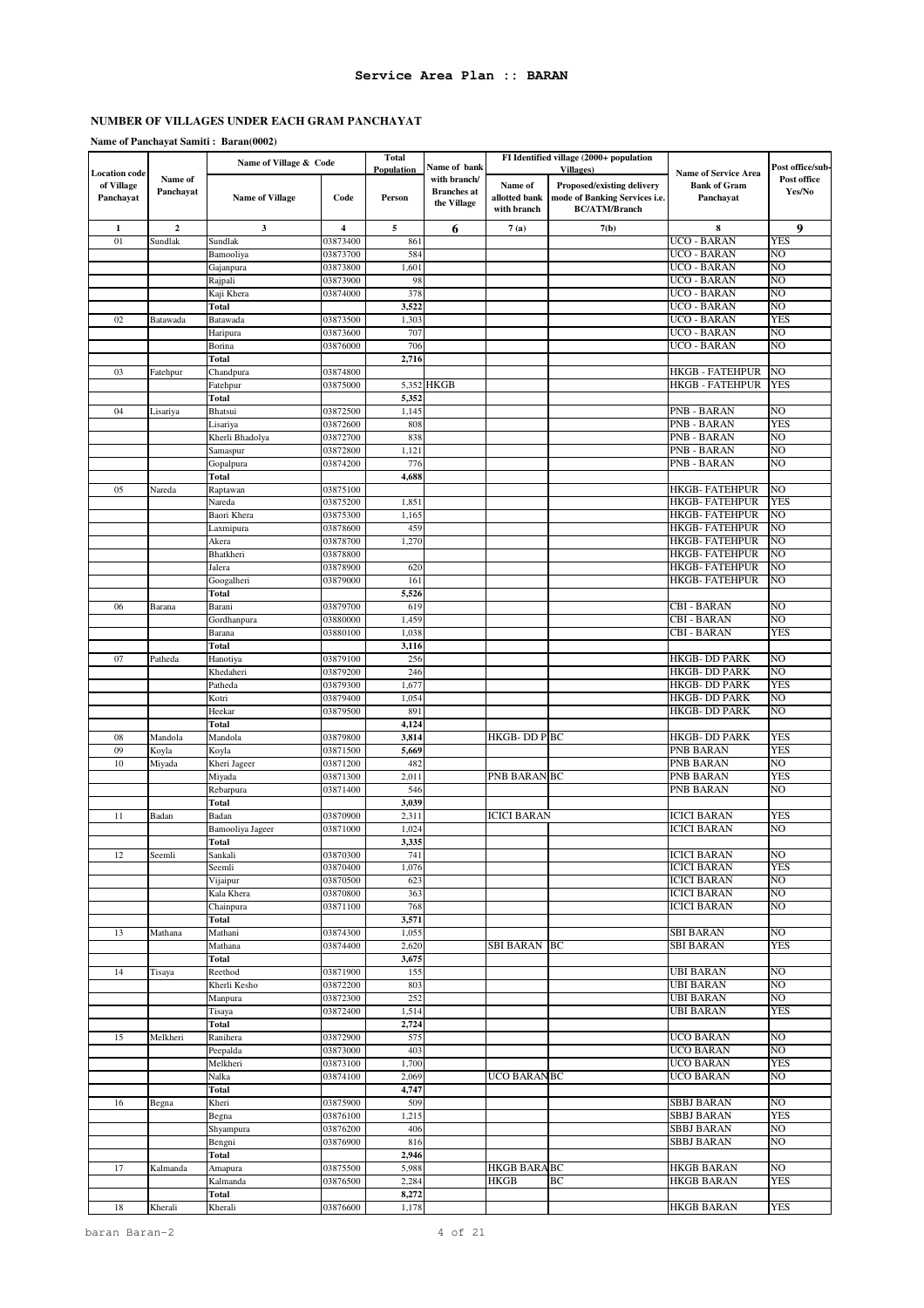### **Name of Panchayat Samiti : Baran(0002)**

| <b>Location</b> code    |                      | Name of Village & Code |                | <b>Total</b><br>Population | Name of bank                                      |                                         | FI Identified village (2000+ population<br><b>Villages</b> )                        | <b>Name of Service Area</b>      | Post office/sub       |
|-------------------------|----------------------|------------------------|----------------|----------------------------|---------------------------------------------------|-----------------------------------------|-------------------------------------------------------------------------------------|----------------------------------|-----------------------|
| of Village<br>Panchayat | Name of<br>Panchayat | <b>Name of Village</b> | Code           | Person                     | with branch/<br><b>Branches</b> at<br>the Village | Name of<br>allotted bank<br>with branch | Proposed/existing delivery<br>mode of Banking Services i.e.<br><b>BC/ATM/Branch</b> | <b>Bank of Gram</b><br>Panchayat | Post office<br>Yes/No |
| $\mathbf{1}$            | $\mathbf{2}$         | 3                      | $\overline{4}$ | 5                          | 6                                                 | 7(a)                                    | 7(b)                                                                                | 8                                | 9                     |
|                         |                      | Lewa                   | 03876700       | 726                        |                                                   |                                         |                                                                                     | <b>HKGB BARAN</b>                | NO                    |
|                         |                      | Toomra                 | 03877700       | 549                        |                                                   |                                         |                                                                                     | <b>HKGB BARAN</b>                | NO                    |
|                         |                      | Total                  |                | 2,453                      |                                                   |                                         |                                                                                     |                                  |                       |
| 19                      | Ratawad              | Ratawad                | 03876800       | 1,002                      |                                                   |                                         |                                                                                     | SBBJ BARAN                       | YES                   |
|                         |                      | Unda                   | 03877000       | 579                        |                                                   |                                         |                                                                                     | SBBJ BARAN                       | NO                    |
|                         |                      | Chureliyan             | 03877100       | 428                        |                                                   |                                         |                                                                                     | <b>SBBJ BARAN</b>                | NO                    |
|                         |                      | Aranya                 | 03877200       | 180                        |                                                   |                                         |                                                                                     | SBBJ BARAN                       | NO                    |
|                         |                      | Noorpur                | 03877300       | 18                         |                                                   |                                         |                                                                                     | <b>SBBJ BARAN</b>                | NO                    |
|                         |                      | Jagannathpura          | 03877400       | 710                        |                                                   |                                         |                                                                                     | <b>SBBJ BARAN</b>                | NO                    |
|                         |                      | Shankarpura            | 03877500       | 114                        |                                                   |                                         |                                                                                     | SBBJ BARAN                       | NO                    |
|                         |                      | Total                  |                | 3,031                      |                                                   |                                         |                                                                                     |                                  |                       |
| 20                      | Tulsan               | Tulsan                 | 03877600       | 1,079                      |                                                   |                                         |                                                                                     | <b>HKGB BAMLA</b>                | NO                    |
|                         |                      | Kotri Tulsan           | 03877800       | 1,014                      |                                                   |                                         |                                                                                     | <b>HKGB BAMLA</b>                | NO                    |
|                         |                      | Borda                  | 03877900       | 1,692                      |                                                   |                                         |                                                                                     | <b>HKGB BAMLA</b>                | NO                    |
|                         |                      | Deeloda                | 03878000       | 786                        |                                                   |                                         |                                                                                     | <b>HKGB BAMLA</b>                | NO                    |
|                         |                      | Total                  |                | 4,571                      |                                                   |                                         |                                                                                     |                                  |                       |
| 21                      | Iklera               | Daulatpura             | 03878300       | 743                        |                                                   |                                         |                                                                                     | <b>BOB BARAN</b>                 | NO                    |
|                         |                      | Mandoli                | 03878400       | 499                        |                                                   |                                         |                                                                                     | BOB BARAN                        | NO                    |
|                         |                      | Durjanpura             | 03878500       | 1,030                      |                                                   |                                         |                                                                                     | <b>BOB BARAN</b>                 | NO                    |
|                         |                      | Iklera                 | 03879900       | 1,607                      |                                                   |                                         |                                                                                     | <b>BOB BARAN</b>                 | YES                   |
|                         |                      | Total                  |                | 3,879                      |                                                   |                                         |                                                                                     |                                  |                       |
| 22                      | Bamla                | Bamla                  | 03878100       |                            | 2,247 HKGB                                        |                                         |                                                                                     | <b>HKGB BAMLA</b>                | YES                   |
|                         |                      | Bamli                  | 03878200       | 908                        |                                                   |                                         |                                                                                     | <b>HKGB BAMLA</b>                | NO                    |
|                         |                      | Total                  |                | 3,155                      |                                                   |                                         |                                                                                     |                                  |                       |
| 23                      | Phoonsra             | Talawada               | 03875600       | 929                        |                                                   |                                         |                                                                                     | <b>HKGB BARAN</b>                | NO                    |
|                         |                      | Mothpura               | 03875700       | 419                        |                                                   |                                         |                                                                                     | <b>HKGB BARAN</b>                | NO                    |
|                         |                      | Phoonsra               | 03875800       | 770                        |                                                   |                                         |                                                                                     | HKGB BARAN                       | NO                    |
|                         |                      | Thoosra                | 03876300       | 632                        |                                                   |                                         |                                                                                     | <b>HKGB BARAN</b>                | NO                    |
|                         |                      | Ummedganj              | 03876400       | 383                        |                                                   |                                         |                                                                                     | HKGB BARAN                       | NO                    |
|                         |                      | Total                  |                | 3,133                      |                                                   |                                         |                                                                                     |                                  |                       |
| 24                      | Thamli               | Thamli                 | 03870600       | 879                        |                                                   |                                         |                                                                                     | <b>ICICI BARAN</b>               | NO                    |
|                         |                      | Akeri                  | 03870700       | 822                        |                                                   |                                         |                                                                                     | <b>ICICI BARAN</b>               | NO                    |
|                         |                      | Boredi                 | 03873200       | 444                        |                                                   |                                         |                                                                                     | <b>ICICI BARAN</b>               | NO                    |
|                         |                      | Rajpura                | 03873300       | 688                        |                                                   |                                         |                                                                                     | <b>ICICI BARAN</b>               | NO                    |
|                         |                      | <b>Total</b>           |                | 2,833                      |                                                   |                                         |                                                                                     |                                  |                       |
| 25                      | Karnahera            | Kotra                  | 03879600       | 808                        |                                                   |                                         |                                                                                     | <b>CBI BARAN</b>                 | NO                    |
|                         |                      | Bamanhera              | 03880200       | 360                        |                                                   |                                         |                                                                                     | <b>CBI BARAN</b>                 | NO                    |
|                         |                      | Karnahera              | 03880300       | 932                        |                                                   |                                         |                                                                                     | CBI BARAN                        | NO                    |
|                         |                      | Luhariya               | 03880400       | 613                        |                                                   |                                         |                                                                                     | CBI BARAN                        | NO                    |
|                         |                      | Total                  |                | 2,713                      |                                                   |                                         |                                                                                     |                                  |                       |
| 26                      | Kotrisunda           | Ulthi                  | 03871600       | 423                        |                                                   |                                         |                                                                                     | <b>UBI BARAN</b>                 | NO                    |
|                         |                      | Kotrisunda             | 03871700       | 1,248                      |                                                   |                                         |                                                                                     | UBI BARAN                        | NO                    |
|                         |                      | Shahgarh               | 03871800       | 289                        |                                                   |                                         |                                                                                     | UBI BARAN                        | NO                    |
|                         |                      | Tejgarh                | 03872000       | 386                        |                                                   |                                         |                                                                                     | UBI BARAN                        | NO                    |
|                         |                      | Majrawata              | 03872100       | 654                        |                                                   |                                         |                                                                                     | <b>UBI BARAN</b>                 | NO                    |
|                         |                      | Total                  |                | 3,000                      |                                                   |                                         |                                                                                     |                                  |                       |
| 27                      | Sambalpur            | Raroti                 | 03874500       | 997                        |                                                   |                                         |                                                                                     | <b>HKGB FATHEPUR</b>             | NO                    |
|                         |                      | Kalyanpura Ghata       | 03874600       | 365                        |                                                   |                                         |                                                                                     | <b>HKGB FATHEPUR</b>             | NO                    |
|                         |                      | Sambalpur              | 03874700       | 733                        |                                                   |                                         |                                                                                     | <b>HKGB FATHEPUR</b>             | NO                    |
|                         |                      | Gheensari              | 03874900       | 451                        |                                                   |                                         |                                                                                     | HKGB FATHEPUR                    | NO                    |
|                         |                      | Niyana                 | 03875400       | 992                        |                                                   |                                         |                                                                                     | <b>HKGB FATHEPUR</b>             | NO                    |
|                         |                      | Total                  |                | 3,538                      |                                                   |                                         |                                                                                     |                                  |                       |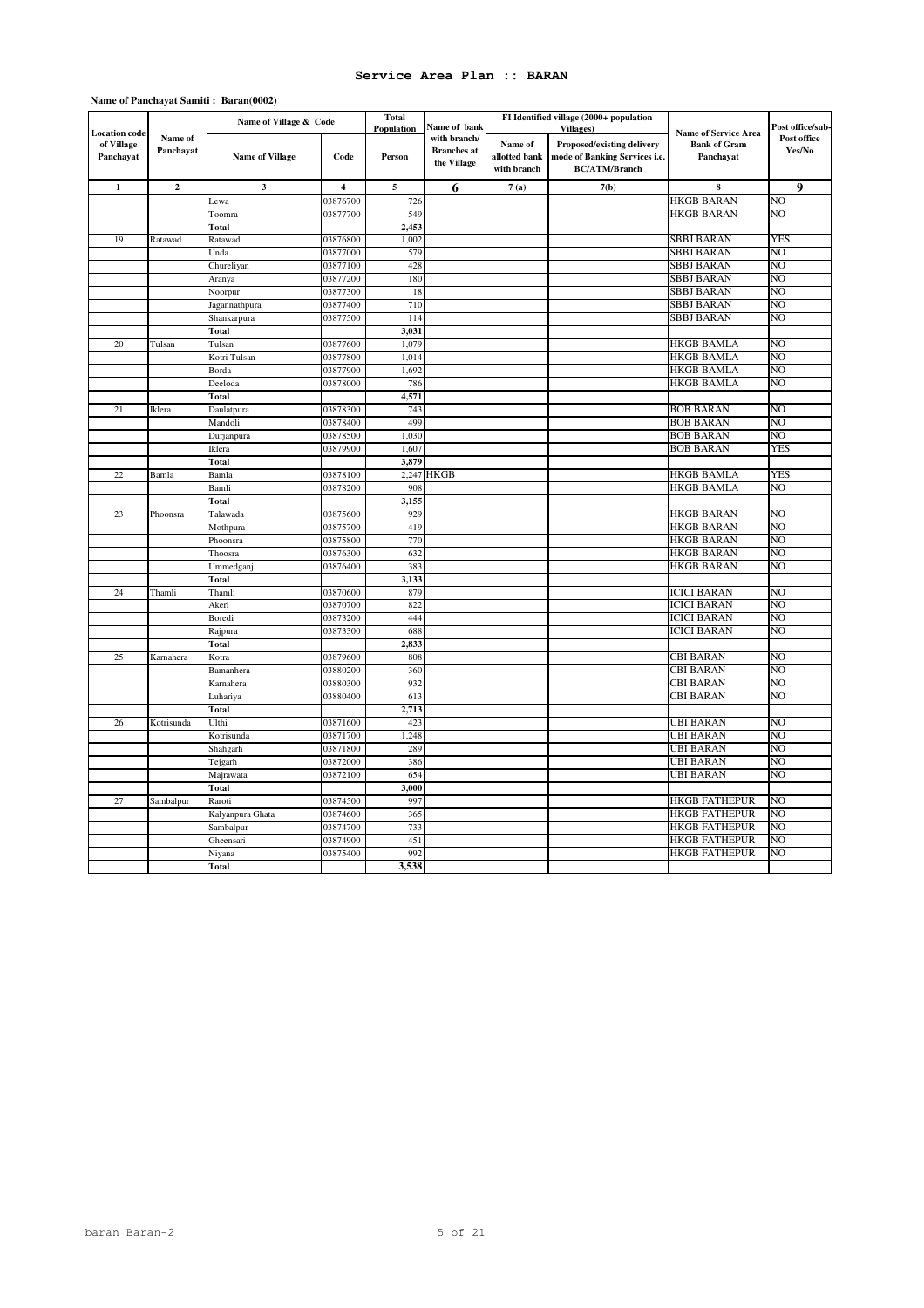### **Name of Panchayat Samiti : Kishanganj(0003)**

| Location<br>code of         | Name of         | Name of Village & Code           |                         | Total<br>Population | Name of bank<br>with branch/      |                                         | FI Identified village (2000+ population<br>Villages)                                | <b>Name of Service Area</b>             | Post office/sub-<br>Post office |
|-----------------------------|-----------------|----------------------------------|-------------------------|---------------------|-----------------------------------|-----------------------------------------|-------------------------------------------------------------------------------------|-----------------------------------------|---------------------------------|
| <b>Village</b><br>Panchayat | Panchayat       | <b>Name of Village</b>           | Code                    | Person              | <b>Branches</b> at<br>the Village | Name of<br>allotted bank<br>with branch | <b>Proposed/existing delivery</b><br>mode of Banking Services<br>i.e. BC/ATM/Branch | <b>Bank of Gram</b><br>Panchayat        | Yes/No                          |
| $\mathbf{1}$                | $\overline{2}$  | 3                                | $\overline{\mathbf{4}}$ | 5                   | 6                                 | 7(a)                                    | 7(b)                                                                                | 8                                       | 9                               |
| 01                          | Ramgarh         | Fatehpura                        | 03896000                | 212                 |                                   |                                         |                                                                                     | CBI RAMGARH                             | NO                              |
|                             |                 | Dhani                            | 03896100                | 59                  |                                   |                                         |                                                                                     | CBI RAMGARH                             | NO                              |
|                             |                 | Duger                            | 03896200                | 207                 |                                   |                                         |                                                                                     | CBI RAMGARH                             | NO                              |
|                             |                 | Prempura                         | 03896300                | 33                  |                                   |                                         |                                                                                     | CBI RAMGARH                             | NO                              |
|                             |                 | Brahmpura                        | 03896400                | 666                 |                                   |                                         |                                                                                     | CBI RAMGARH                             | NO                              |
|                             |                 | Ramgarh                          | 03896500                | 1,947               | <b>CBI</b>                        |                                         |                                                                                     | <b>CBI RAMGARH</b>                      | NO                              |
|                             |                 | Fatehpura Kachhara               | 03898300                |                     |                                   |                                         |                                                                                     | CBI RAMGARH                             | YES<br>NO                       |
|                             |                 | Deopura<br>Total                 | 03898400                | 3,124               |                                   |                                         |                                                                                     | CBI RAMGARH                             |                                 |
| 02                          | Khyawada        | Koondi                           | 03908300                | 1,126               |                                   |                                         |                                                                                     | <b>HKGB JALWARA</b>                     | NO                              |
|                             |                 | Khvawada                         | 03910400                | 672                 |                                   |                                         |                                                                                     | HKGB JALWARA                            | NO                              |
|                             |                 | Peetampura                       | 03910500                | 903                 |                                   |                                         |                                                                                     | <b>HKGB JALWARA</b>                     | NO                              |
|                             |                 | Total                            |                         | 2,701               |                                   |                                         |                                                                                     |                                         |                                 |
| 03                          | Chhatarganj     | Haripura                         | 03910700                | 406                 |                                   |                                         |                                                                                     | HKGB JALWARA                            | NO                              |
|                             |                 | Kishanpura                       | 03911000                | 362                 |                                   |                                         |                                                                                     | <b>HKGB JALWARA</b>                     | NO                              |
|                             |                 | Lathkhera                        | 03911100                | 327                 |                                   |                                         |                                                                                     | <b>HKGB JALWARA</b>                     | NO                              |
|                             |                 | Khalda                           | 03911400                | 707                 |                                   |                                         |                                                                                     | <b>HKGB JALWARA</b>                     | NO                              |
|                             |                 | Khaldi                           | 03911500                | 415                 |                                   |                                         |                                                                                     | HKGB JALWARA                            | NΟ                              |
|                             |                 | Chhatarganj                      | 03911600                | 1,383               |                                   |                                         |                                                                                     | HKGB JALWARA                            | YES                             |
|                             |                 | Naihroopur                       | 03912300                | 1,548               |                                   |                                         |                                                                                     | HKGB JALWARA                            | NO                              |
|                             |                 | Total                            |                         | 5,148               |                                   |                                         |                                                                                     |                                         |                                 |
| 04                          | Simlod          | Neem Khera                       | 03912400                |                     |                                   |                                         |                                                                                     | <b>SBBJ NAHARGARH</b>                   | N <sub>O</sub>                  |
|                             |                 | Sigri                            | 03912500                | 363<br>236          |                                   |                                         |                                                                                     | SBBJ NAHARGARH<br>SBBJ NAHARGARH        | NO<br>NO                        |
|                             |                 | Shahpura                         | 03912600                | 164                 |                                   |                                         |                                                                                     |                                         | NO                              |
|                             |                 | Shripura<br>Simlod               | 03912700<br>03912800    | 859                 |                                   |                                         |                                                                                     | SBBJ NAHARGARH<br>SBBJ NAHARGARH        | NO                              |
|                             |                 | Mahodari                         | 03912900                | 881                 |                                   |                                         |                                                                                     | SBBJ NAHARGARH                          | NO                              |
|                             |                 | Geegcha                          | 03913000                | 776                 |                                   |                                         |                                                                                     | SBBJ NAHARGARH                          | NO                              |
|                             |                 | Geegchi                          | 03913100                | 286                 |                                   |                                         |                                                                                     | SBBJ NAHARGARH                          | NO                              |
|                             |                 | Moyda                            | 03913200                | 196                 |                                   |                                         |                                                                                     | SBBJ NAHARGARH                          | NO                              |
|                             |                 | Baldeopura @ Dob                 | 03913300                | 64                  |                                   |                                         |                                                                                     | SBBJ NAHARGARH                          | NO                              |
|                             |                 | Lakrai                           | 03913400                | 715                 |                                   |                                         |                                                                                     | SBBJ NAHARGARH                          | NO                              |
|                             |                 | Total                            |                         | 4,540               |                                   |                                         |                                                                                     |                                         |                                 |
| 05                          | Jalwara         | Jalwara                          | 03910800                | 3,025               | HKGB                              |                                         |                                                                                     | HKGB JALWARA                            | YES                             |
|                             |                 | Balapura                         | 03910900                | 206                 |                                   |                                         |                                                                                     | HKGB JALWARA                            | NO                              |
|                             |                 | Kadeeli                          | 03911200                | 653                 |                                   |                                         |                                                                                     | HKGB JALWARA                            | NO                              |
|                             |                 | Bamori                           | 03911300                | 189                 |                                   |                                         |                                                                                     | HKGB JALWARA                            | NO                              |
|                             |                 | Total                            |                         | 4,073               |                                   |                                         |                                                                                     |                                         |                                 |
| 06                          | Nahargarh       | Nahargarh                        | 03911800                | 7,091               | <b>SBBJ</b>                       |                                         |                                                                                     | SBBJ NAHARGARH                          | YES                             |
|                             |                 | Jhiri                            | 03911900<br>03912100    | 253                 |                                   |                                         |                                                                                     | SBBJ NAHARGARH<br><b>SBBJ NAHARGARH</b> | NO                              |
|                             |                 | Chhatrapura                      | 03912200                | 602                 |                                   |                                         |                                                                                     | SBBJ NAHARGARH                          | NO<br>NO                        |
|                             |                 | Balapura<br>Total                |                         | 7,946               |                                   |                                         |                                                                                     |                                         |                                 |
| 07                          | Khandela        | Khandela                         | 03900200                | 1,569               |                                   |                                         |                                                                                     | SBBJ KELWARA                            | YES                             |
|                             |                 | Semal Khera                      | 03903300                | 40                  |                                   |                                         |                                                                                     | SBBJ KELWARA                            | NO                              |
|                             |                 | Koti Khera                       | 03903400                | 89                  |                                   |                                         |                                                                                     | SBBJ KELWARA                            | NO                              |
|                             |                 | Kherla                           | 03903500                | 372                 |                                   |                                         |                                                                                     | <b>SBBJ KELWARA</b>                     | NO                              |
|                             |                 | Halawani                         | 03903600                | 407                 |                                   |                                         |                                                                                     | <b>SBBJ KELWARA</b>                     | N <sub>O</sub>                  |
|                             |                 | Amroli                           | 03903700                | 616                 |                                   |                                         |                                                                                     | SBBJ KELWARA                            | NO                              |
|                             |                 | Total                            |                         | 3,093               |                                   |                                         |                                                                                     |                                         |                                 |
| 08                          | Rampuriya Todiy | Chunwaya                         | 03899500                |                     |                                   |                                         |                                                                                     | SBBJ NAHARGARH                          | NO.                             |
|                             |                 | Nayagaon                         | 03899600                |                     |                                   |                                         |                                                                                     | SBBJ NAHARGARH                          | N <sub>O</sub>                  |
|                             |                 | Jetpura                          | 03899700                | 487                 |                                   |                                         |                                                                                     | SBBJ NAHARGARH                          | NO                              |
|                             |                 | Madhopura                        | 03899800                | 830                 |                                   |                                         |                                                                                     | SBBJ NAHARGARH                          | N <sub>O</sub>                  |
|                             |                 | Kali Mati                        | 03899900                | 387                 |                                   |                                         |                                                                                     | SBBJ NAHARGARH                          | NO<br>NO                        |
|                             |                 | Gordhanpura                      | 03900000<br>03900100    | 428<br>400          |                                   |                                         |                                                                                     | SBBJ NAHARGARH                          | N <sub>O</sub>                  |
|                             |                 | Radhapura<br>Balapura @ Janakpur | 03900300                | 427                 |                                   |                                         |                                                                                     | SBBJ NAHARGARH<br>SBBJ NAHARGARH        | NO                              |
|                             |                 | Rampuriya Todiya                 | 03900400                | 666                 |                                   |                                         |                                                                                     | <b>SBBJ NAHARGARH</b>                   | NO                              |
|                             |                 | Jagdishpura                      | 03906500                | 216                 |                                   |                                         |                                                                                     | SBBJ NAHARGARH                          | N <sub>O</sub>                  |
|                             |                 | <b>Total</b>                     |                         | 3,841               |                                   |                                         |                                                                                     |                                         |                                 |
| 09                          | Laxmipura       | Digoda                           | 03903800                | 102                 |                                   |                                         |                                                                                     | SBBJ NAHARGARH                          | NO                              |
|                             |                 | Chainpura                        | 03903900                | 231                 |                                   |                                         |                                                                                     | SBBJ NAHARGARH                          | N <sub>O</sub>                  |
|                             |                 | Laxmipura                        | 03904000                | 704                 |                                   |                                         |                                                                                     | SBBJ NAHARGARH                          | N <sub>O</sub>                  |
|                             |                 | Ganeshpura                       | 03904100                | 625                 |                                   |                                         |                                                                                     | SBBJ NAHARGARH                          | N <sub>O</sub>                  |
|                             |                 | Khankhara @ Ganeshpura           | 03904200                | 627                 |                                   |                                         |                                                                                     | SBBJ NAHARGARH                          | N <sub>O</sub>                  |
|                             |                 | Ranwasa                          | 03906300                | 252                 |                                   |                                         |                                                                                     | SBBJ NAHARGARH                          | NO                              |
|                             |                 | Charpura                         | 03906400                | 92                  |                                   |                                         |                                                                                     | SBBJ NAHARGARH                          | NO                              |
|                             |                 | Nayagaon @ Ramnagar              | 03906600                | 459                 |                                   |                                         |                                                                                     | SBBJ NAHARGARH                          | NO                              |
|                             |                 | Ranwasi                          | 03906700                | 380                 |                                   |                                         |                                                                                     | <b>SBBJ NAHARGARH</b>                   | NO                              |
|                             |                 | <b>Total</b>                     |                         | 3,472               |                                   |                                         |                                                                                     |                                         |                                 |
| $10\,$                      | Peepalda Kalan  | Arjunpura                        | 03896800                | 691                 |                                   |                                         |                                                                                     | <b>CBI RAMGARH</b>                      | NO                              |
|                             |                 | Neemoda                          | 03896900                |                     |                                   |                                         |                                                                                     | <b>CBI RAMGARH</b>                      | NΟ                              |
|                             |                 | Peepalda Kalan                   | 03897000                | 844                 |                                   |                                         |                                                                                     | <b>CBI RAMGARH</b>                      | NO<br>NO                        |
|                             |                 | Peepalda Khurd                   | 03897100                | 419                 |                                   |                                         |                                                                                     | <b>CBI RAMGARH</b>                      |                                 |
|                             |                 | Chak Lolkya                      | 03897500                | 120                 |                                   |                                         |                                                                                     | <b>CBI RAMGARH</b>                      | NO                              |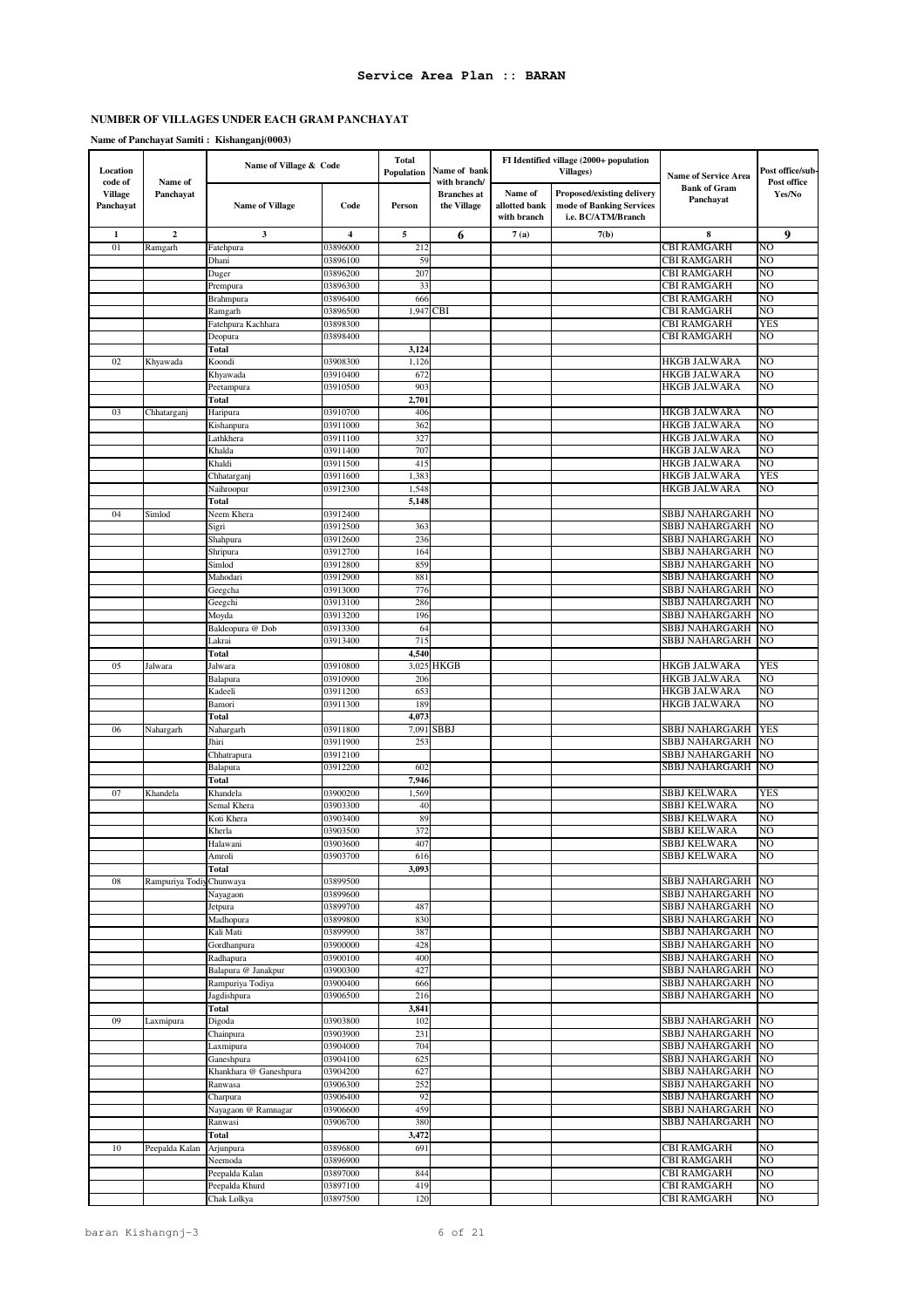### **Name of Panchayat Samiti : Kishanganj(0003)**

| Location<br>code of  | Name of     | Name of Village & Code        |                      | Total<br><b>Population</b> | Name of bank<br>with branch/      |                                         | FI Identified village (2000+ population<br>Villages)                                | <b>Name of Service Area</b>                            | Post office/sub-<br>Post office |
|----------------------|-------------|-------------------------------|----------------------|----------------------------|-----------------------------------|-----------------------------------------|-------------------------------------------------------------------------------------|--------------------------------------------------------|---------------------------------|
| Village<br>Panchayat | Panchayat   | <b>Name of Village</b>        | Code                 | Person                     | <b>Branches</b> at<br>the Village | Name of<br>allotted bank<br>with branch | <b>Proposed/existing delivery</b><br>mode of Banking Services<br>i.e. BC/ATM/Branch | <b>Bank of Gram</b><br>Panchayat                       | Yes/No                          |
| $\mathbf{1}$         | $\mathbf 2$ | 3                             | 4                    | 5                          | 6                                 | 7(a)                                    | 7(b)                                                                                | 8                                                      | 9                               |
|                      |             | Madhopura                     | 03897900             | 194                        |                                   |                                         |                                                                                     | <b>CBI RAMGARH</b>                                     | NO                              |
|                      |             | Kanwariya                     | 03898000             |                            |                                   |                                         |                                                                                     | <b>CBI RAMGARH</b><br><b>CBI RAMGARH</b>               | NO<br>NO                        |
|                      |             | Kishnaipura<br>Total          | 03898200             | 566<br>2,834               |                                   |                                         |                                                                                     |                                                        |                                 |
| 11                   | Brijnagar   | Boreda                        | 03897200             | 198                        |                                   |                                         |                                                                                     | CBI RAMGARH                                            | NO                              |
|                      |             | Mahtabpura                    | 03897300             | 455                        |                                   |                                         |                                                                                     | <b>CBI RAMGARH</b>                                     | NO                              |
|                      |             | Lolkya                        | 03897400             | 221                        |                                   |                                         |                                                                                     | <b>CBI RAMGARH</b>                                     | NO                              |
|                      |             | Brijnagar                     | 03897800             | 731                        |                                   |                                         |                                                                                     | <b>CBI RAMGARH</b>                                     | NO                              |
|                      |             | Udpuriya                      | 03898100<br>03898500 | 275<br>621                 |                                   |                                         |                                                                                     | <b>CBI RAMGARH</b><br><b>CBI RAMGARH</b>               | NO<br>NO                        |
|                      |             | Maytha<br>Meghpura            | 03898600             | 89                         |                                   |                                         |                                                                                     | <b>CBI RAMGARH</b>                                     | NO                              |
|                      |             | Total                         |                      | 2,590                      |                                   |                                         |                                                                                     |                                                        |                                 |
| 12                   | Badipura    | Motipura @ Barooni            | 03912000             | 178                        |                                   |                                         |                                                                                     | SBBJ NAHARGARH                                         | NO                              |
|                      |             | Durjanpura                    | 03913500             | 465                        |                                   |                                         |                                                                                     | <b>SBBJ NAHARGARH</b>                                  | NO                              |
|                      |             | Laxmipura @ Patpadi           | 03913600             | 256                        |                                   |                                         |                                                                                     | SBBJ NAHARGARH                                         | NO                              |
|                      |             | Bhainroo Pura                 | 03913700             |                            |                                   |                                         |                                                                                     | SBBJ NAHARGARH                                         | NO                              |
|                      |             | Badipura<br>Banda-Khurd       | 03913800<br>03913900 | 302<br>623                 |                                   |                                         |                                                                                     | SBBJ NAHARGARH<br>SBBJ NAHARGARH                       | <b>YES</b><br>NO                |
|                      |             | Banda Kalan                   | 03914000             | 181                        |                                   |                                         |                                                                                     | SBBJ NAHARGARH                                         | NO                              |
|                      |             | Kherli                        | 03914100             | 657                        |                                   |                                         |                                                                                     | SBBJ NAHARGARH                                         | NO                              |
|                      |             | Daulatpura                    | 03914200             |                            |                                   |                                         |                                                                                     | SBBJ NAHARGARH                                         | NO                              |
|                      |             | Pachlawada                    | 03914300             | 681                        |                                   |                                         |                                                                                     | SBBJ NAHARGARH                                         | NO                              |
|                      |             | Mamli                         | 03914400             | 495                        |                                   |                                         |                                                                                     | SBBJ NAHARGARH                                         | NO                              |
|                      |             | Biloda<br>Total               | 03914500             | 675<br>4,513               |                                   |                                         |                                                                                     | SBBJ NAHARGARH                                         | NO                              |
| 13                   | Ghatti      | Dhikoniya                     | 03909300             | 1,030                      |                                   |                                         |                                                                                     | HKGB KISHANGANJ NO                                     |                                 |
|                      |             | Gajron                        | 03909400             | 207                        |                                   |                                         |                                                                                     | HKGB KISHANGANJ NO                                     |                                 |
|                      |             | Borda                         | 03909500             | 233                        |                                   |                                         |                                                                                     | HKGB KISHANGANJ NO                                     |                                 |
|                      |             | Boren                         | 03909600             | 619                        |                                   |                                         |                                                                                     | HKGB KISHANGANJ NO                                     |                                 |
|                      |             | Tala Wara                     | 03909700             | 276                        |                                   |                                         |                                                                                     | HKGB KISHANGANJ                                        | NO                              |
|                      |             | Ghatta<br>Ghatti              | 03909800<br>03910000 | 408<br>1,969               |                                   |                                         |                                                                                     | HKGB KISHANGANJ NO<br><b>HKGB KISHANGANJ YES</b>       |                                 |
|                      |             | Total                         |                      | 4,742                      |                                   |                                         |                                                                                     |                                                        |                                 |
| 14                   | Paraniya    | Peepalda                      | 03909900             | 184                        |                                   |                                         |                                                                                     | HKGB KISHANGANJ NO                                     |                                 |
|                      |             | Gordhanpura                   | 03910100             | 1,244                      |                                   |                                         |                                                                                     | HKGB KISHANGANJ NO                                     |                                 |
|                      |             | Paraniya                      | 03910200             | 3,375                      |                                   | <b>HKGB KISHABC</b>                     |                                                                                     | HKGB KISHANGANJ                                        | YES                             |
|                      |             | Jetpura                       | 03911700             | 420                        |                                   |                                         |                                                                                     | HKGB KISHANGANJ                                        | NO                              |
| 15                   | Rani Barod  | Total<br>Misai                | 03904700             | 5,223<br>1,039             |                                   |                                         |                                                                                     | HKGB KISHANGANJ                                        | YES                             |
|                      |             | Mahrawta                      | 03904800             | 2,181                      |                                   | <b>HKGB KISHABC</b>                     |                                                                                     | HKGB KISHANGANJ                                        | NO                              |
|                      |             | Rani Barod                    | 03904900             | 1,751                      |                                   |                                         |                                                                                     | <b>HKGB KISHANGANJ</b>                                 | NO                              |
|                      |             | Iklera Sagar                  | 03905000             | 680                        |                                   |                                         |                                                                                     | <b>HKGB KISHANGANJ YES</b>                             |                                 |
|                      |             | Total                         |                      | 5,651                      |                                   |                                         |                                                                                     |                                                        |                                 |
| 16                   | Basthooni   | Hirapur                       | 03905100             | 1,475                      |                                   |                                         |                                                                                     | CBI BHANWARGARI NO                                     |                                 |
|                      |             | Basthooni<br>Rampuriya Jageer | 03905700<br>03905800 | 1,396<br>1,213             |                                   |                                         |                                                                                     | <b>CBI BHANWARGARI YES</b><br><b>CBI BHANWARGARHNO</b> |                                 |
|                      |             | Phaldi                        | 03905900             | 1,052                      |                                   |                                         |                                                                                     | CBI BHANWARGARI NO                                     |                                 |
|                      |             | Geedpata                      | 03906100             | 19                         |                                   |                                         |                                                                                     | CBI BHANWARGARHNO                                      |                                 |
|                      |             | Gajra Gajri                   | 03906200             |                            |                                   |                                         |                                                                                     | CBI BHANWARGARI NO                                     |                                 |
|                      |             | Kherli Panch-Bhaivan          | 03907000             |                            |                                   |                                         |                                                                                     | CBI BHANWARGARI NO                                     |                                 |
|                      |             | Peenjana                      | 03907100             | 1,364                      |                                   |                                         |                                                                                     | CBI BHANWARGARI NO                                     |                                 |
| 17                   | Bilasgarh   | Total<br>Kunda                | 03906000             | 6,519<br>633               |                                   |                                         |                                                                                     | CBI BHANWARGARI NO                                     |                                 |
|                      |             | Kapri Khera                   | 03906900             | 345                        |                                   |                                         |                                                                                     | CBI BHANWARGARI NO                                     |                                 |
|                      |             | Peenjani                      | 03907200             | 208                        |                                   |                                         |                                                                                     | CBI BHANWARGARI NO                                     |                                 |
|                      |             | Seemlya                       | 03907300             | 241                        |                                   |                                         |                                                                                     | CBI BHANWARGARI NO                                     |                                 |
|                      |             | Barkhera                      | 03907400             | 452                        |                                   |                                         |                                                                                     | CBI BHANWARGARI NO                                     |                                 |
|                      |             | Bilasgarh<br>Total            | 03909200             | 1,469<br>3,348             |                                   |                                         |                                                                                     | CBI BHANWARGARI NO                                     |                                 |
| 18                   | Sakhrawada  | Thoogani                      | 03907900             | 442                        |                                   |                                         |                                                                                     | SBBJ KISHANGANJ                                        | NO                              |
|                      |             | Bamori Mohan                  | 03908000             | 98                         |                                   |                                         |                                                                                     | SBBJ KISHANGANJ                                        | NO                              |
|                      |             | Sakhrawada                    | 03908100             | 815                        |                                   |                                         |                                                                                     | SBBJ KISHANGANJ                                        | YES                             |
|                      |             | Bhakhrawada                   | 03908200             | 162                        |                                   |                                         |                                                                                     | SBBJ KISHANGANJ                                        | NO                              |
|                      |             | Gobarcha                      | 03908400             | 415                        |                                   |                                         |                                                                                     | <b>SBBJ KISHANGANJ</b>                                 | NO                              |
|                      |             | Naldi<br>Bapoti               | 03908500<br>03908600 |                            |                                   |                                         |                                                                                     | SBBJ KISHANGANJ<br>SBBJ KISHANGANJ                     | NO<br>NO                        |
|                      |             | Kheruna                       | 03908700             | 1,159                      |                                   |                                         |                                                                                     | SBBJ KISHANGANJ                                        | NO.                             |
|                      |             | Total                         |                      | 3,091                      |                                   |                                         |                                                                                     |                                                        |                                 |
| 19                   | Asnawar     | Gorela                        | 03894300             | 261                        |                                   |                                         |                                                                                     | <b>CBI RAMGARH</b>                                     | NO                              |
|                      |             | Pali                          | 03894400             | 21                         |                                   |                                         |                                                                                     | <b>CBI RAMGARH</b>                                     | N <sub>O</sub>                  |
|                      |             | Gopalpura                     | 03894500             | 330                        |                                   |                                         |                                                                                     | <b>CBI RAMGARH</b>                                     | NO                              |
|                      |             | Tagariya Dhani                | 03894600             | 330<br>187                 |                                   |                                         |                                                                                     | <b>CBI RAMGARH</b>                                     | NO<br>NΟ                        |
|                      |             | Shri Pura<br>Asnawar          | 03894700<br>03894800 | 935                        |                                   |                                         |                                                                                     | CBI RAMGARH<br><b>CBI RAMGARH</b>                      | YES                             |
|                      |             | Karwala @ Lachhmipura         | 03894900             | 262                        |                                   |                                         |                                                                                     | <b>CBI RAMGARH</b>                                     | NO                              |
|                      |             | Thana                         | 03896600             | 285                        |                                   |                                         |                                                                                     | <b>CBI RAMGARH</b>                                     | NO                              |
|                      |             | Bislai                        | 03896700             | 367                        |                                   |                                         |                                                                                     | <b>CBI RAMGARH</b>                                     | NO                              |
|                      |             | Total                         |                      | 2,978                      |                                   |                                         |                                                                                     |                                                        |                                 |
| 20                   | Digodpar    | Barodiya                      | 03902100             | 538                        |                                   |                                         |                                                                                     | SBBJ KISHANGANJ                                        | NO                              |
|                      |             | Digodpar                      | 03902200             | 2,197                      |                                   |                                         |                                                                                     | SBBJ KISHANGANJ                                        | YES                             |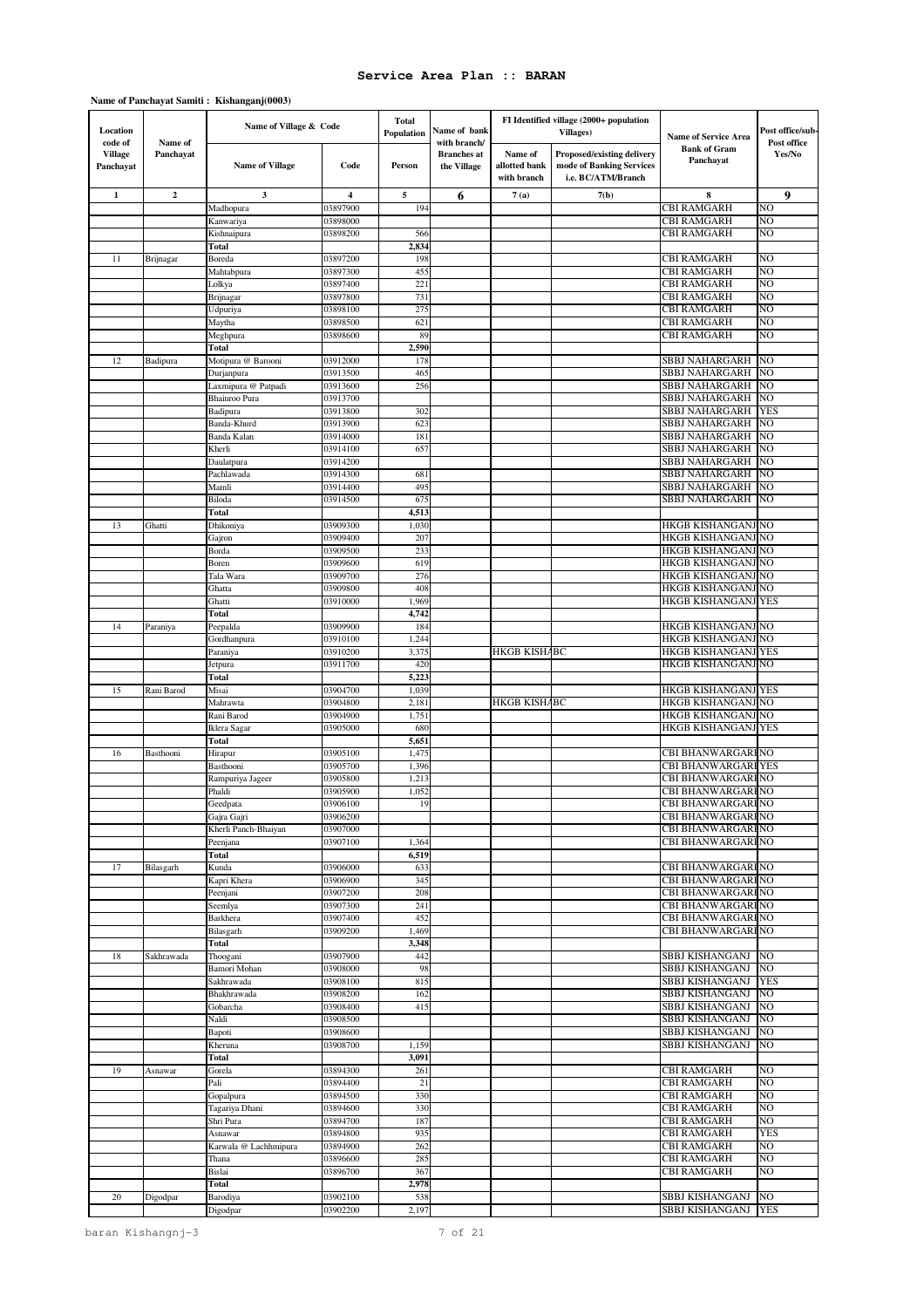### **Name of Panchayat Samiti : Kishanganj(0003)**

| Location<br>code of         | Name of             | Name of Village & Code                     |                      | <b>Total</b><br><b>Population</b> | Name of bank<br>with branch/      |                                         | FI Identified village (2000+ population<br>Villages)                         | <b>Name of Service Area</b>                | Post office/sub-<br>Post office |
|-----------------------------|---------------------|--------------------------------------------|----------------------|-----------------------------------|-----------------------------------|-----------------------------------------|------------------------------------------------------------------------------|--------------------------------------------|---------------------------------|
| <b>Village</b><br>Panchayat | Panchayat           | <b>Name of Village</b>                     | Code                 | Person                            | <b>Branches</b> at<br>the Village | Name of<br>allotted bank<br>with branch | Proposed/existing delivery<br>mode of Banking Services<br>i.e. BC/ATM/Branch | <b>Bank of Gram</b><br>Panchayat           | Yes/No                          |
| $\mathbf{1}$                | $\boldsymbol{2}$    | 3                                          | 4                    | 5                                 | 6                                 | 7(a)                                    | 7(b)                                                                         | 8                                          | 9                               |
|                             |                     | Lakha Kheri @ Rampuriya                    | 03902500             | 479                               |                                   | SBBJ KISHAIBC                           |                                                                              | <b>SBBJ KISHANGANJ</b>                     | NO                              |
|                             |                     | Total                                      |                      | 3,214                             |                                   |                                         |                                                                              |                                            |                                 |
| 21                          | Chhinod             | Chhinod<br>Peepalda                        | 03902300<br>03902400 | 1,284<br>987                      |                                   |                                         |                                                                              | SBBJ KISHANGANJ<br>SBBJ KISHANGANJ         | YES<br>NO                       |
|                             |                     | Sorana                                     | 03904600             | 1,056                             |                                   |                                         |                                                                              | SBBJ KISHANGANJ                            | NO                              |
|                             |                     | Total                                      |                      | 3,327                             |                                   |                                         |                                                                              |                                            |                                 |
| 22                          | Karwari Kalan       | Karwari Khurd                              | 03899300             | 1,115                             |                                   |                                         |                                                                              | <b>HKGB RELAWAN</b>                        | NO                              |
|                             |                     | Karwari Kalan                              | 03900500             | 1,182                             |                                   |                                         |                                                                              | <b>HKGB RELAWAN</b>                        | NO                              |
|                             |                     | Moyda                                      | 03900800             | 1,241                             |                                   |                                         |                                                                              | <b>HKGB RELAWAN</b>                        | NO                              |
|                             |                     | Balapura<br>Chindaliya                     | 03900900<br>03901000 |                                   |                                   |                                         |                                                                              | <b>HKGB RELAWAN</b><br><b>HKGB RELAWAN</b> | NO<br>NO                        |
|                             |                     | Total                                      |                      | 3,538                             |                                   |                                         |                                                                              |                                            |                                 |
| 23                          | Suwans              | Dholpur                                    | 03895000             | 106                               |                                   |                                         |                                                                              | <b>HKGB RELAWAN</b>                        | NO                              |
|                             |                     | Jetpura                                    | 03895100             | 713                               |                                   |                                         |                                                                              | <b>HKGB RELAWAN</b>                        | NO                              |
|                             |                     | Chandrapura @ Nayagaon                     | 03895200             | 490                               |                                   |                                         |                                                                              | <b>HKGB RELAWAN</b>                        | NO                              |
|                             |                     | Balon                                      | 03895300             | 113                               |                                   |                                         |                                                                              | <b>HKGB RELAWAN</b>                        | NO                              |
|                             |                     | Kunji<br>Peepalkheri                       | 03895400<br>03895500 | 116<br>159                        |                                   |                                         |                                                                              | HKGB RELAWAN<br>HKGB RELAWAN               | NO<br>NO                        |
|                             |                     | Kareeriya                                  | 03895600             | 370                               |                                   |                                         |                                                                              | <b>HKGB RELAWAN</b>                        | NO                              |
|                             |                     | Lahrooni                                   | 03895700             | 549                               |                                   |                                         |                                                                              | HKGB RELAWAN                               | NO                              |
|                             |                     | Suwans                                     | 03895800             | 677                               |                                   |                                         |                                                                              | <b>HKGB RELAWAN</b>                        | NO                              |
|                             |                     | Sanwatri                                   | 03895900             |                                   |                                   |                                         |                                                                              | HKGB RELAWAN                               | NO                              |
|                             |                     | Daulatpura                                 | 03899000             | 482                               |                                   |                                         |                                                                              | HKGB RELAWAN                               | NO                              |
|                             |                     | Khandela Kheri<br>Gordhanpura @ Banjh Amli | 03899100<br>03899200 | 506<br>181                        |                                   |                                         |                                                                              | HKGB RELAWAN<br><b>HKGB RELAWAN</b>        | NO<br>NO                        |
|                             |                     | <b>Baman</b> Deh                           | 03899400             | 251                               |                                   |                                         |                                                                              | <b>HKGB RELAWAN</b>                        | NO                              |
|                             |                     | Total                                      |                      | 4,713                             |                                   |                                         |                                                                              |                                            |                                 |
| 24                          | Relawan             | Seemlya Sopan                              | 03898700             |                                   |                                   |                                         |                                                                              | <b>HKGB RELAWAN</b>                        | NO                              |
|                             |                     | Amkheri                                    | 03898800             |                                   |                                   |                                         |                                                                              | <b>HKGB RELAWAN</b>                        | NO                              |
|                             |                     | Bapcha                                     | 03898900             |                                   |                                   |                                         |                                                                              | <b>HKGB RELAWAN</b>                        | NO                              |
|                             |                     | Relawan                                    | 03901100<br>03901600 | 1,021                             | 3,437 HKGB                        |                                         |                                                                              | HKGB RELAWAN<br><b>HKGB RELAWAN</b>        | YES<br>NO                       |
|                             |                     | Dhand Chhatarpura<br>Shobhagpura           | 03901700             | 984                               |                                   |                                         |                                                                              | <b>HKGB RELAWAN</b>                        | NO                              |
|                             |                     | Total                                      |                      | 5,442                             |                                   |                                         |                                                                              |                                            |                                 |
| 25                          | Barooni             | Suhawan                                    | 03901800             | 571                               |                                   |                                         |                                                                              | <b>HKGB RELAWAN</b>                        | NO                              |
|                             |                     | Barooni                                    | 03901900             | 810                               |                                   |                                         |                                                                              | <b>HKGB RELAWAN</b>                        | YES                             |
|                             |                     | Bala Khera                                 | 03902000             | 169                               |                                   |                                         |                                                                              | <b>HKGB RELAWAN</b>                        | NO                              |
|                             |                     | Lalganj<br>Kherli                          | 03902600<br>03902700 | 549<br>285                        |                                   |                                         |                                                                              | HKGB RELAWAN<br>HKGB RELAWAN               | NO<br>NO                        |
|                             |                     | Shahpura                                   | 03904500             | 69                                |                                   |                                         |                                                                              | HKGB RELAWAN                               | NO                              |
|                             |                     | Total                                      |                      | 2,453                             |                                   |                                         |                                                                              |                                            |                                 |
| 26                          | Sewani              | Sewani                                     | 03897600             | 1,023                             |                                   |                                         |                                                                              | SBBJ KISANGANJ                             | YES                             |
|                             |                     | Bhawanipura                                | 03897700             | 595                               |                                   |                                         |                                                                              | SBBJ KISANGANJ                             | NO                              |
|                             |                     | Padampura                                  | 03901200             | 488                               |                                   |                                         |                                                                              | <b>SBBJ KISANGANJ</b>                      | NO                              |
|                             |                     | Madanpura                                  | 03901300             | 208                               |                                   |                                         |                                                                              | <b>SBBJ KISANGANJ</b>                      | NO                              |
|                             |                     | Swarooppura<br>Kagla Bambori               | 03901400<br>03901500 | 290<br>1,326                      |                                   |                                         |                                                                              | SBBJ KISANGANJ<br><b>SBBJ KISANGANJ</b>    | NO<br>NO                        |
|                             |                     | Total                                      |                      | 3,930                             |                                   |                                         |                                                                              |                                            |                                 |
| 27                          | Garda               | Mauj                                       | 03902800             |                                   |                                   |                                         |                                                                              | <b>HKGB RELAWAN</b>                        | NO                              |
|                             |                     | Sadaphal                                   | 03902900             | 645                               |                                   |                                         |                                                                              | <b>HKGB RELAWAN</b>                        | NO                              |
|                             |                     | Garda                                      | 03903100             | 2,486                             |                                   | <b>HKGB RELA BC</b>                     |                                                                              | <b>HKGB RELAWAN</b>                        | <b>YES</b>                      |
|                             |                     | Jaiswan                                    | 03904300             | 1,121                             |                                   |                                         |                                                                              | <b>HKGB RELAWAN</b>                        | NO<br>NΟ                        |
|                             |                     | Gopalpura<br>Total                         | 03904400             | 348<br>4,600                      |                                   |                                         |                                                                              | <b>HKGB RELAWAN</b>                        |                                 |
| 28                          | Bakanpura           | Jagdevpura                                 | 03900600             | 845                               |                                   |                                         |                                                                              | <b>HKGB RELAWAN</b>                        | NO                              |
|                             |                     | Pagara                                     | 03900700             | 853                               |                                   |                                         |                                                                              | <b>HKGB RELAWAN</b>                        | NΟ                              |
|                             |                     | Karanpura                                  | 03903000             | 67                                |                                   |                                         |                                                                              | <b>HKGB RELAWAN</b>                        | NO                              |
|                             |                     | Bakanpura                                  | 03903200             | 1,510                             |                                   |                                         |                                                                              | <b>HKGB RELAWAN</b>                        | NO                              |
|                             |                     | Total                                      |                      | 3,275                             |                                   |                                         |                                                                              |                                            |                                 |
| 29                          | <b>Bajrang Garh</b> | Pempura<br>Bajrang Garh                    | 03908800<br>03908900 | 308<br>1,742                      |                                   |                                         |                                                                              | <b>HKGB JALWARA</b><br><b>HKGB JALWARA</b> | NO<br><b>YES</b>                |
|                             |                     | Ramganj @ Nayagaon                         | 03909000             | 564                               |                                   |                                         |                                                                              | <b>HKGB JALWARA</b>                        | NO                              |
|                             |                     | Khairpur                                   | 03909100             | 641                               |                                   |                                         |                                                                              | <b>HKGB JALWARA</b>                        | NΟ                              |
|                             |                     | Ahmadi                                     | 03910300             | 703                               |                                   |                                         |                                                                              | <b>HKGB JALWARA</b>                        | NΟ                              |
|                             |                     | Ahmada                                     | 03910600             | 293                               |                                   |                                         |                                                                              | <b>HKGB JALWARA</b>                        | NO                              |
|                             |                     | Total                                      |                      | 4,251                             |                                   |                                         |                                                                              |                                            |                                 |
| 30                          | Kankarda            | Delod<br>Amlawada                          | 03905300<br>03905400 | 437                               |                                   |                                         |                                                                              | SBBJ KISANGANJ<br>SBBJ KISANGANJ           | NO<br>NO                        |
|                             |                     | Kamtha                                     | 03905500             | 614                               |                                   |                                         |                                                                              | SBBJ KISANGANJ                             | NO                              |
|                             |                     | Lalapura                                   | 03905600             | 18                                |                                   |                                         |                                                                              | SBBJ KISANGANJ                             | NΟ                              |
|                             |                     | Kherli Tatiyan                             | 03907500             | 18                                |                                   |                                         |                                                                              | SBBJ KISANGANJ                             | NO                              |
|                             |                     | Kankarda                                   | 03907600             | 1,334                             |                                   |                                         |                                                                              | SBBJ KISANGANJ                             | NO                              |
|                             |                     | Nalda                                      | 03907700             |                                   |                                   |                                         |                                                                              | SBBJ KISANGANJ                             | NO                              |
|                             |                     | Akodiya                                    | 03907800             | 616                               |                                   |                                         |                                                                              | SBBJ KISANGANJ                             | NO                              |
| 31                          | Kisanganj           | Total                                      | 3905200              | 3,037                             | SBBJ, HKGB                        |                                         |                                                                              |                                            |                                 |
| 32                          | bhanwargarh         |                                            | 3906800              |                                   | CBI, KCCB, PLDB                   |                                         |                                                                              |                                            |                                 |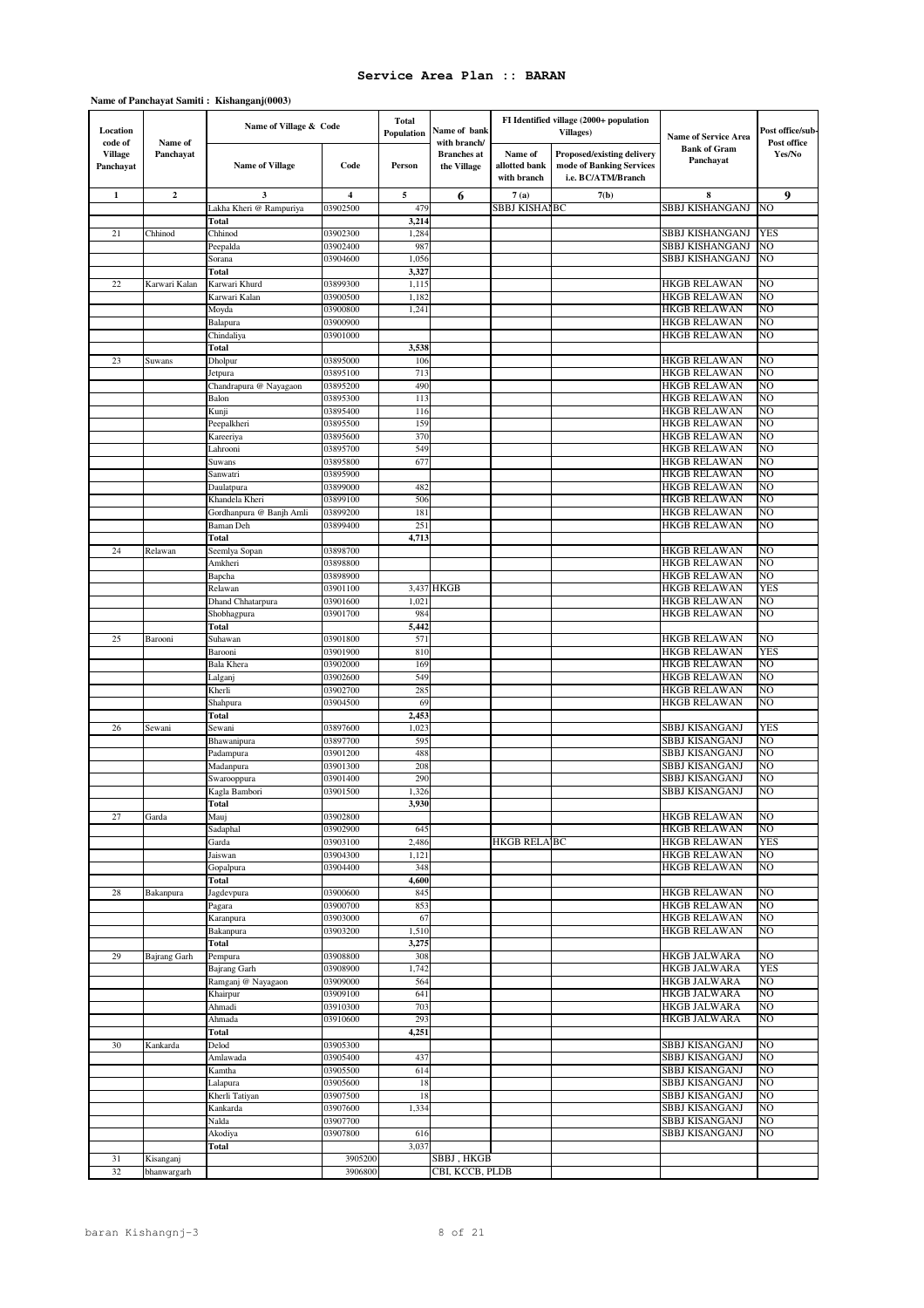| <b>Location</b> code    |                      | Name of Village & Code    |                      | Total<br>Populatio | Name of bank<br>with branch/      |                                         | FI Identified village (2000+ population<br>Villages)                                | <b>Name of Service Area</b>      | Post office/sub-<br>Post office |
|-------------------------|----------------------|---------------------------|----------------------|--------------------|-----------------------------------|-----------------------------------------|-------------------------------------------------------------------------------------|----------------------------------|---------------------------------|
| of Village<br>Panchayat | Name of<br>Panchayat | <b>Name of Village</b>    | Code                 | Person             | <b>Branches</b> at<br>the Village | Name of<br>allotted bank<br>with branch | Proposed/existing delivery<br>mode of Banking Services i.e.<br><b>BC/ATM/Branch</b> | <b>Bank of Gram Panchayat</b>    | Yes/No                          |
| $\mathbf 1$             | $\mathbf{2}$         | 3                         | 4                    | 5                  | 6                                 | 7(a)                                    | 7(b)                                                                                | 8                                | 9                               |
| 01                      | Ganeshpura           | Muhal                     | 03914600             | 428                |                                   |                                         |                                                                                     | HKGB KELWARA                     | NO                              |
|                         |                      | Amrola                    | 03914700             |                    |                                   |                                         |                                                                                     | HKGB KELWARA                     | NO                              |
|                         |                      | Khairoona                 | 03914800             |                    |                                   |                                         |                                                                                     | HKGB KELWARA                     | NO                              |
|                         |                      | Ganeshpura                | 03914900<br>03915000 | 632                |                                   |                                         |                                                                                     | HKGB KELWARA<br>HKGB KELWARA     | YES<br>NO                       |
|                         |                      | Dabari<br>Kurkuti         | 03915100             | 38                 |                                   |                                         |                                                                                     | <b>HKGB KELWARA</b>              | NO                              |
|                         |                      | Semra                     | 03915200             | 375                |                                   |                                         |                                                                                     | HKGB KELWARA                     | NO                              |
|                         |                      | Dhatooriya                | 03915300             | 466                |                                   |                                         |                                                                                     | HKGB KELWARA                     | NO                              |
|                         |                      | Kamal Khera               | 03915400             | 165                |                                   |                                         |                                                                                     | HKGB KELWARA                     | NO                              |
|                         |                      | Khairai                   | 03917900             | 786                |                                   |                                         |                                                                                     | HKGB KELWARA                     | NO                              |
|                         |                      | Jakhoni                   | 03918000             | 676                |                                   |                                         |                                                                                     | HKGB KELWARA                     | NO                              |
|                         |                      | Sookha Semli              | 03918100             | 296<br>910         |                                   |                                         |                                                                                     | HKGB KELWARA                     | NO<br>NO                        |
|                         |                      | Bahrai<br>Total           | 03918300             | 4,772              |                                   |                                         |                                                                                     | HKGB KELWARA                     |                                 |
| 02                      | Kelwara              | Khyawada                  | 03928200             | 46                 |                                   |                                         |                                                                                     | SBBJ KELWARA                     | NO                              |
|                         |                      | Chhichhroni               | 03933400             | 265                |                                   |                                         |                                                                                     | SBBJ KELWARA                     | NO                              |
|                         |                      | Danta                     | 03933500             | 4,322              |                                   | SBBJ KELWABC                            |                                                                                     | SBBJ KELWARA                     | NO                              |
|                         |                      | Kelwara                   | 03933600             | 3,553              | SBBJ, HKGB                        |                                         |                                                                                     | SBBJ KELWARA                     | YES                             |
|                         |                      | Total                     |                      | 8,186              |                                   |                                         |                                                                                     |                                  |                                 |
| 03                      | Kushyara             | Naran Khera               | 03932900             | 1,103              |                                   |                                         |                                                                                     | SBBJ KELWARA                     | NO                              |
|                         |                      | Kushyara                  | 03933000             | 1,46               |                                   |                                         |                                                                                     | SBBJ KELWARA<br>SBBJ KELWARA     | NO<br>NO                        |
|                         |                      | Kaloniya<br>Pahari Jageer | 03933100<br>03933200 | 61.<br>713         |                                   |                                         |                                                                                     | <b>SBBJ KELWARA</b>              | NO                              |
|                         |                      | Unee                      | 03933300             | 831                |                                   |                                         |                                                                                     | <b>SBBJ KELWARA</b>              | NO                              |
|                         |                      | Total                     |                      | 4,726              |                                   |                                         |                                                                                     |                                  |                                 |
| 04                      | Balda                | Penawada                  | 03933700             | 818                |                                   |                                         |                                                                                     | HKGB KELWARA                     | NO                              |
|                         |                      | Chindaliya                | 03933800             | 456                |                                   |                                         |                                                                                     | HKGB KELWARA                     | NO                              |
|                         |                      | Harla                     | 03933900             |                    |                                   |                                         |                                                                                     | HKGB KELWARA                     | NO                              |
|                         |                      | Parla                     | 03934000             |                    |                                   |                                         |                                                                                     | HKGB KELWARA                     | NO                              |
|                         |                      | Balda<br>Kharda           | 03934300<br>03934400 | 1,19<br>250        |                                   |                                         |                                                                                     | HKGB KELWARA<br>HKGB KELWARA     | YES<br>NO                       |
|                         |                      | Chandan Hera              | 03934500             | 299                |                                   |                                         |                                                                                     | HKGB KELWARA                     | NO                              |
|                         |                      | Handiyai                  | 03934700             |                    |                                   |                                         |                                                                                     | HKGB KELWARA                     | NO                              |
|                         |                      | Total                     |                      | 3,014              |                                   |                                         |                                                                                     |                                  |                                 |
| 05                      | Peepal Kheri         | Hatwari                   | 03934100             | 1,058              |                                   |                                         |                                                                                     | SBBJ KELWARA                     | NO                              |
|                         |                      | Khiriya                   | 03934200             | 1,250              |                                   |                                         |                                                                                     | SBBJ KELWARA                     | NO                              |
|                         |                      | Peepal Kheri              | 03934600             | 955                |                                   |                                         |                                                                                     | SBBJ KELWARA                     | NO                              |
|                         |                      | Patha                     | 03934800             |                    |                                   |                                         |                                                                                     | SBBJ KELWARA                     | NO                              |
| 06                      | Mahodra              | Total<br>Sirsod Kalan     | 03934900             | 3,263<br>705       |                                   |                                         |                                                                                     | SBBJ SAMRANIYA                   | NO                              |
|                         |                      | Sirsod Khurd              | 03935000             | 966                |                                   |                                         |                                                                                     | SBBJ SAMRANIYA                   | NO                              |
|                         |                      | Deori Veeran              | 03935100             | 61                 |                                   |                                         |                                                                                     | SBBJ SAMRANIYA                   | NO                              |
|                         |                      | Mahodra                   | 03935200             | 1,687              |                                   |                                         |                                                                                     | SBBJ SAMRANIYA                   | YES                             |
|                         |                      | Total                     |                      | 3,419              |                                   |                                         |                                                                                     |                                  |                                 |
| 07                      | Dhikwani             | Ratai Khurd               | 03928900             | 798                |                                   |                                         |                                                                                     | SBBJ SAMRANIYA                   | NO                              |
|                         |                      | Reethipura                | 03929000             |                    |                                   |                                         |                                                                                     | SBBJ SAMRANIYA                   | NO                              |
|                         |                      | Ahera<br>Ranipura         | 03929100<br>03932500 | 90                 |                                   |                                         |                                                                                     | SBBJ SAMRANIYA<br>SBBJ SAMRANIYA | NO<br>NO.                       |
|                         |                      | Dhikwani                  | 03932600             | 1,395              |                                   |                                         |                                                                                     | SBBJ SAMRANIYA                   | <b>YES</b>                      |
|                         |                      | Ratai Kalan               | 03932700             | 518                |                                   |                                         |                                                                                     | SBBJ SAMRANIYA                   | NO                              |
|                         |                      | Hatri                     | 03935300             | 1,318              |                                   |                                         |                                                                                     | SBBJ SAMRANIYA                   | NO                              |
|                         |                      | Total                     |                      | 4,119              |                                   |                                         |                                                                                     |                                  |                                 |
| 08                      | Samraniya            | Samraniya                 | 03928800             |                    | 3,489 SBBJ                        |                                         |                                                                                     | SBBJ SAMRANIYA                   | <b>YES</b>                      |
|                         |                      | Kundai                    | 03932800             |                    |                                   |                                         |                                                                                     | SBBJ SAMRANIYA                   | NO                              |
| 09                      | Natai                | Total<br>Haripura         | 03918200             | 3,489<br>290       |                                   |                                         |                                                                                     | SBBJ SAMRANIYA                   | NO                              |
|                         |                      | Nonpura                   | 03918400             |                    |                                   |                                         |                                                                                     | SBBJ SAMRANIYA                   | NΟ                              |
|                         |                      | Jagda                     | 03927900             |                    |                                   |                                         |                                                                                     | SBBJ SAMRANIYA                   | NO                              |
|                         |                      | Ajrora                    | 03928000             | 1,410              |                                   |                                         |                                                                                     | SBBJ SAMRANIYA                   | NO                              |
|                         |                      | Kedarkui                  | 03928100             | 687                |                                   |                                         |                                                                                     | SBBJ SAMRANIYA                   | NO                              |
|                         |                      | Silora                    | 03928300             | 355                |                                   |                                         |                                                                                     | SBBJ SAMRANIYA                   | NO                              |
|                         |                      | Silori                    | 03928400             | 194                |                                   |                                         |                                                                                     | SBBJ SAMRANIYA                   | NO                              |
|                         |                      | Ghansuri<br>Natai         | 03928500<br>03928600 | 119<br>1,899       |                                   |                                         |                                                                                     | SBBJ SAMRANIYA<br>SBBJ SAMRANIYA | NO<br>YES                       |
|                         |                      | Total                     |                      | 4,954              |                                   |                                         |                                                                                     |                                  |                                 |
| 10                      | Gadreta              | Biharipura                | 03927300             |                    |                                   |                                         |                                                                                     | SBBJ SAMRANIYA                   | NO                              |
|                         |                      | Niwari                    | 03927400             | 878                |                                   |                                         |                                                                                     | SBBJ SAMRANIYA                   | NO                              |
|                         |                      | Balapura                  | 03927500             |                    |                                   |                                         |                                                                                     | SBBJ SAMRANIYA                   | NO                              |
|                         |                      | Banskhera Mal             | 03927600             | 794                |                                   |                                         |                                                                                     | SBBJ SAMRANIYA                   | NO                              |
|                         |                      | Gadreta                   | 03927700             | 963                |                                   |                                         |                                                                                     | SBBJ SAMRANIYA                   | NO                              |
|                         |                      | Faredua Upreti            | 03928700             | 1,213              |                                   |                                         |                                                                                     | SBBJ SAMRANIYA                   | NO                              |
| 11                      |                      | Total                     |                      | 3,848<br>154       |                                   |                                         |                                                                                     | SBBJ SAMRANIYA                   | NO                              |
|                         | Khatka               | Ranipura<br>Uchawada      | 03915500<br>03917500 | 163                |                                   |                                         |                                                                                     | SBBJ SAMRANIYA                   | NO                              |
|                         |                      | Khadri                    | 03917700             | 63                 |                                   |                                         |                                                                                     | SBBJ SAMRANIYA                   | NO                              |
|                         |                      | Semli Phatak              | 03917800             | 1,212              |                                   |                                         |                                                                                     | SBBJ SAMRANIYA                   | NO                              |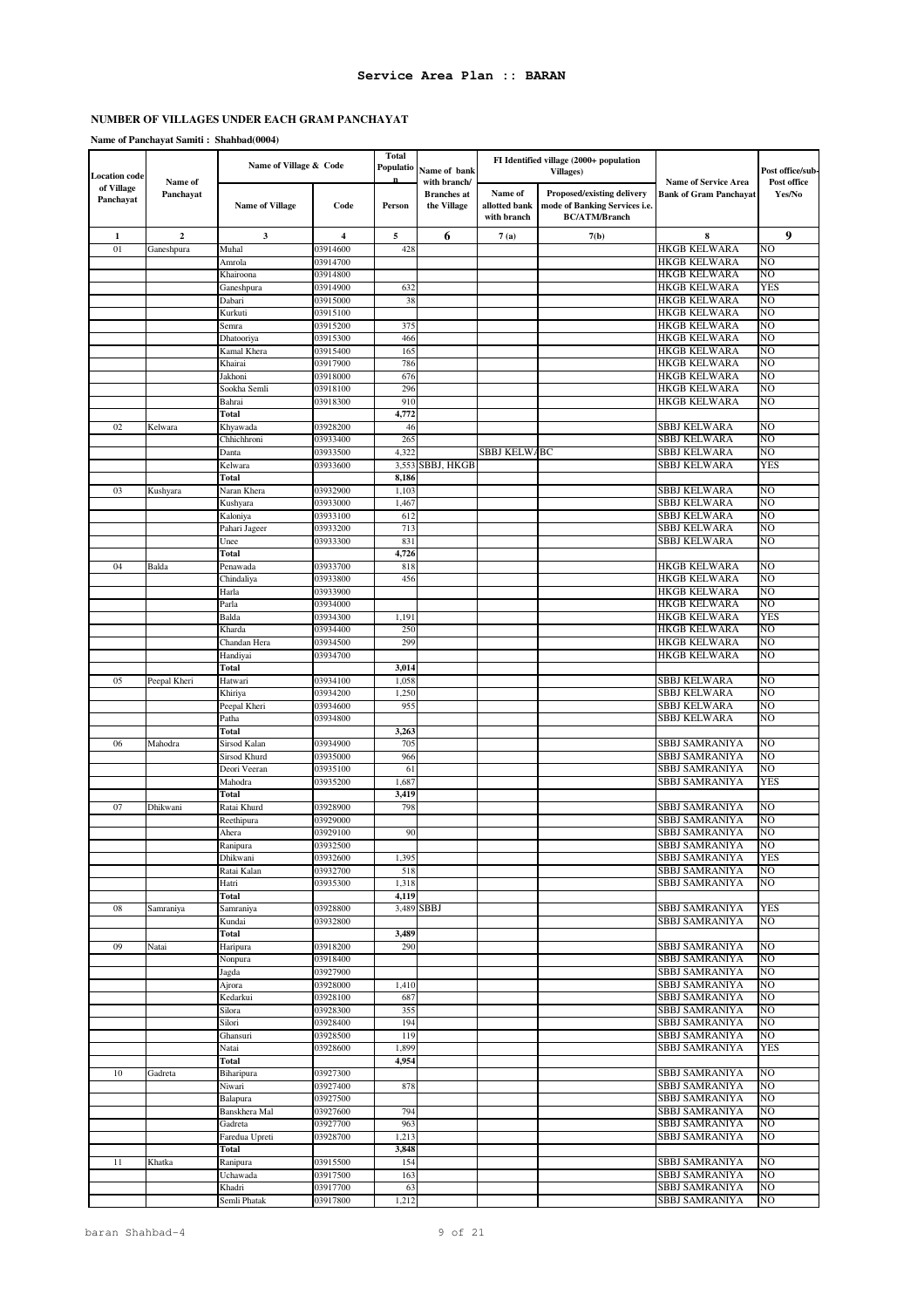| <b>Location code</b>    |                      | Name of Village & Code   |                      | <b>Total</b><br>Populatio | Name of bank                                      |                                         | FI Identified village (2000+ population<br>Villages)                                |                                                              | Post office/sub-      |
|-------------------------|----------------------|--------------------------|----------------------|---------------------------|---------------------------------------------------|-----------------------------------------|-------------------------------------------------------------------------------------|--------------------------------------------------------------|-----------------------|
| of Village<br>Panchayat | Name of<br>Panchayat | <b>Name of Village</b>   | Code                 | Person                    | with branch/<br><b>Branches</b> at<br>the Village | Name of<br>allotted bank<br>with branch | Proposed/existing delivery<br>mode of Banking Services i.e.<br><b>BC/ATM/Branch</b> | <b>Name of Service Area</b><br><b>Bank of Gram Panchayat</b> | Post office<br>Yes/No |
| $\mathbf{1}$            | $\overline{2}$       | 3                        | 4                    | 5                         | 6                                                 | 7(a)                                    | 7(b)                                                                                | 8                                                            | 9                     |
|                         |                      | Bhanwatipura             | 03918500             | 214                       |                                                   |                                         |                                                                                     | <b>SBBJ SAMRANIYA</b>                                        | NO                    |
|                         |                      | Khatka                   | 03918600             | 1,484                     |                                                   |                                         |                                                                                     | SBBJ SAMRANIYA                                               | <b>YES</b>            |
|                         |                      | Jabra                    | 03918700             | 135                       |                                                   |                                         |                                                                                     | SBBJ SAMRANIYA                                               | NO                    |
|                         |                      | Kamlawada                | 03918800             | 85                        |                                                   |                                         |                                                                                     | SBBJ SAMRANIYA                                               | NO                    |
|                         |                      | Ratatal                  | 03918900<br>03927800 | 143                       |                                                   |                                         |                                                                                     | <b>SBBJ SAMRANIYA</b><br>SBBJ SAMRANIYA                      | NO<br>NO              |
|                         |                      | Nagori<br><b>Total</b>   |                      | 3,653                     |                                                   |                                         |                                                                                     |                                                              |                       |
| 12                      | Rajpur               | Rajpur                   | 03916100             | 2,290                     |                                                   | <b>HKGB SHAH BC</b>                     |                                                                                     | <b>HKGB SHAHBAD</b>                                          | <b>YES</b>            |
|                         |                      | Hadota                   | 03916200             | 88                        |                                                   |                                         |                                                                                     | <b>HKGB SHAHBAD</b>                                          | NO                    |
|                         |                      | Nachna Khera             | 03917100             |                           |                                                   |                                         |                                                                                     | <b>HKGB SHAHBAD</b>                                          | NO                    |
|                         |                      | Aheer Pahari             | 03917200             |                           |                                                   |                                         |                                                                                     | <b>HKGB SHAHBAD</b>                                          | NO                    |
|                         |                      | Prot Pahari              | 03917300             |                           |                                                   |                                         |                                                                                     | <b>HKGB SHAHBAD</b>                                          | NO                    |
|                         |                      | Barara                   | 03917600             | 371                       |                                                   |                                         |                                                                                     | <b>HKGB SHAHBAD</b>                                          | NO                    |
|                         |                      | Kripalpur                | 03919000             | 306                       |                                                   |                                         |                                                                                     | <b>HKGB SHAHBAD</b>                                          | NO                    |
|                         |                      | Total                    |                      | 3,055                     |                                                   |                                         |                                                                                     |                                                              |                       |
| 13                      | Bainta               | Bainta<br>Mahu           | 03915600<br>03915700 | 1,479                     |                                                   |                                         |                                                                                     | <b>HKGB SHAHBAD</b><br><b>HKGB SHAHBAD</b>                   | <b>YES</b><br>NO      |
|                         |                      | Dhurera                  | 03915800             |                           |                                                   |                                         |                                                                                     | <b>HKGB SHAHBAD</b>                                          | NO                    |
|                         |                      | Telni                    | 03915900             | 270                       |                                                   |                                         |                                                                                     | <b>HKGB SHAHBAD</b>                                          | NO                    |
|                         |                      | Nidh                     | 03916000             |                           |                                                   |                                         |                                                                                     | <b>HKGB SHAHBAD</b>                                          | NΟ                    |
|                         |                      | Kirad Pahari             | 03917400             | 1,152                     |                                                   |                                         |                                                                                     | <b>HKGB SHAHBAD</b>                                          | NO                    |
|                         |                      | Total                    |                      | 2,901                     |                                                   |                                         |                                                                                     |                                                              |                       |
| 14                      | Moondiyar            | Mahuri Khera             | 03919100             |                           |                                                   |                                         |                                                                                     | <b>HKGB SHAHBAD</b>                                          | NO                    |
|                         |                      | Shahpur                  | 03919200             | 577                       |                                                   |                                         |                                                                                     | HKGB SHAHBAD                                                 | NO                    |
|                         |                      | Pindasal                 | 03919400             |                           |                                                   |                                         |                                                                                     | <b>HKGB SHAHBAD</b>                                          | NO                    |
|                         |                      | Kaloni                   | 03927000             | 1,68                      |                                                   |                                         |                                                                                     | <b>HKGB SHAHBAD</b>                                          | NO                    |
|                         |                      | Moondiyar                | 03927100             | 93                        |                                                   |                                         |                                                                                     | <b>HKGB SHAHBAD</b>                                          | <b>YES</b>            |
| 15                      | Khanda Sahrol        | Total<br>Mamoni          | 03927200             | 3,192<br>1,852            |                                                   |                                         |                                                                                     | <b>HKGB SHAHBAD</b>                                          | NO                    |
|                         |                      | Deori Upreti             | 03929200             | 72                        |                                                   |                                         |                                                                                     | <b>HKGB SHAHBAD</b>                                          | NO                    |
|                         |                      | Khanda Sahrol            | 03929300             | 1,609                     |                                                   |                                         |                                                                                     | <b>HKGB SHAHBAD</b>                                          | <b>YES</b>            |
|                         |                      | Viroli                   | 03932400             | 64                        |                                                   |                                         |                                                                                     | <b>HKGB SHAHBAD</b>                                          | NO                    |
|                         |                      | Total                    |                      | 3,597                     |                                                   |                                         |                                                                                     |                                                              |                       |
| 16                      | Bichi                | Baint                    | 03929400             | 274                       |                                                   |                                         |                                                                                     | <b>HKGB SHAHBAD</b>                                          | NO                    |
|                         |                      | Balharpur                | 03929500             | 159                       |                                                   |                                         |                                                                                     | <b>HKGB SHAHBAD</b>                                          | NO                    |
|                         |                      | Amkhoh                   | 03931800             | 419                       |                                                   |                                         |                                                                                     | <b>HKGB SHAHBAD</b>                                          | NO                    |
|                         |                      | Nadiya                   | 03931900             | 105                       |                                                   |                                         |                                                                                     | <b>HKGB SHAHBAD</b>                                          | NO                    |
|                         |                      | Majhera                  | 03932000             | 47                        |                                                   |                                         |                                                                                     | <b>HKGB SHAHBAD</b>                                          | NO                    |
|                         |                      | Bichi                    | 03932100<br>03932300 | 755<br>397                |                                                   |                                         |                                                                                     | HKGB SHAHBAD<br><b>HKGB SHAHBAD</b>                          | NO<br>NO              |
|                         |                      | Ghensuwa<br>Isatori      | 03935400             | 225                       |                                                   |                                         |                                                                                     | <b>HKGB SHAHBAD</b>                                          | NO                    |
|                         |                      | Gadar                    | 03935500             | 390                       |                                                   |                                         |                                                                                     | <b>HKGB SHAHBAD</b>                                          | NO                    |
|                         |                      | Rampur Umreti            | 03935600             | 372                       |                                                   |                                         |                                                                                     | <b>HKGB SHAHBAD</b>                                          | NO                    |
|                         |                      | <b>Bans Khera Googal</b> | 03935700             | 324                       |                                                   |                                         |                                                                                     | <b>HKGB SHAHBAD</b>                                          | NO                    |
|                         |                      | Mohanpur                 | 03935800             | 262                       |                                                   |                                         |                                                                                     | <b>HKGB SHAHBAD</b>                                          | NO                    |
|                         |                      | Suhan                    | 03935900             | 22.5                      |                                                   |                                         |                                                                                     | HKGB SHAHBAD                                                 | NO                    |
|                         |                      | Ballampur                | 03936000             |                           |                                                   |                                         |                                                                                     | HKGB SHAHBAD                                                 | NO                    |
|                         |                      | Total                    |                      | 3,954                     |                                                   |                                         |                                                                                     |                                                              |                       |
| 17                      | Shahbad              | Sahrol Taleti            | 03916600             | 1,402                     |                                                   |                                         |                                                                                     | <b>SBBJ SHAHBAD</b>                                          | <b>YES</b>            |
|                         |                      | Birmani<br>Kishanpura    | 03916900<br>03917000 | 234                       |                                                   |                                         |                                                                                     | <b>SBBJ SHAHBAD</b><br><b>SBBJ SHAHBAD</b>                   | NO<br>NO              |
|                         |                      | Shahbad                  | 03919300             |                           | SBBJ,<br>HKGB,<br>3,154 KCCB                      |                                         |                                                                                     | <b>SBBJ SHAHBAD</b>                                          | <b>YES</b>            |
|                         |                      | Total                    |                      | 4,790                     |                                                   |                                         |                                                                                     | <b>HKGB SHAHBAD</b>                                          |                       |
| 18                      | Shubh Dhara          | Shubh Dhara              | 03916700             | 452                       |                                                   |                                         |                                                                                     | <b>HKGB SHAHBAD</b>                                          | <b>YES</b>            |
|                         |                      | Khushalpura<br>Mungawali | 03916800<br>03919500 | 799<br>365                |                                                   |                                         |                                                                                     | <b>HKGB SHAHBAD</b><br><b>HKGB SHAHBAD</b>                   | NO<br>NO              |
|                         |                      | Gatta Khera              | 03919700             |                           |                                                   |                                         |                                                                                     | <b>HKGB SHAHBAD</b>                                          | NO                    |
|                         |                      | Doondabar                | 03919800             | 139                       |                                                   |                                         |                                                                                     | HKGB SHAHBAD                                                 | NO                    |
|                         |                      | Gurjara                  | 03919900             | 41                        |                                                   |                                         |                                                                                     | HKGB SHAHBAD                                                 | NO                    |
|                         |                      | Pajantori                | 03923700             | 709                       |                                                   |                                         |                                                                                     | HKGB SHAHBAD                                                 | NO                    |
|                         |                      | Bhoyal                   | 03923800             | 1,607                     |                                                   |                                         |                                                                                     | <b>HKGB SHAHBAD</b>                                          | <b>YES</b>            |
|                         |                      | Boodhi Bhoyal            | 03923900             | 15                        |                                                   |                                         |                                                                                     | HKGB SHAHBAD                                                 | NO                    |
|                         |                      | Faredua Taleti           | 03924000             | 526                       |                                                   |                                         |                                                                                     | <b>HKGB SHAHBAD</b>                                          | NO                    |
|                         |                      | Handi Khera              | 03924100             |                           |                                                   |                                         |                                                                                     | <b>HKGB SHAHBAD</b>                                          | NO                    |
|                         |                      | Hanuwat Khera            | 03926900             |                           |                                                   |                                         |                                                                                     | HKGB SHAHBAD                                                 | NO                    |
| 19                      |                      | Total                    |                      | 4,653<br>199              |                                                   |                                         |                                                                                     | <b>SBBJ SHAHBAD</b>                                          | NO                    |
|                         | Kasba Nonera         | Suwans<br>Ghar Ghusan    | 03919600<br>03926000 |                           |                                                   |                                         |                                                                                     | <b>SBBJ SHAHBAD</b>                                          | NΟ                    |
|                         |                      | Bans Kheri               | 03926200             |                           |                                                   |                                         |                                                                                     | <b>SBBJ SHAHBAD</b>                                          | N <sub>O</sub>        |
|                         |                      | <b>Budha Nonera</b>      | 03926300             | 794                       |                                                   |                                         |                                                                                     | <b>SBBJ SHAHBAD</b>                                          | NO                    |
|                         |                      | Guwari                   | 03926400             | 288                       |                                                   |                                         |                                                                                     | <b>SBBJ SHAHBAD</b>                                          | NO                    |
|                         |                      | Dhuwan                   | 03926500             |                           |                                                   |                                         |                                                                                     | <b>SBBJ SHAHBAD</b>                                          | N <sub>O</sub>        |
|                         |                      | Majhari                  | 03926600             | 889                       |                                                   |                                         |                                                                                     | <b>SBBJ SHAHBAD</b>                                          | NΟ                    |
|                         |                      | Kasba Nonera             | 03926700             | 1,073                     |                                                   |                                         |                                                                                     | <b>SBBJ SHAHBAD</b>                                          | <b>YES</b>            |
|                         |                      | Sahjanpur                | 03926800             |                           |                                                   |                                         |                                                                                     | <b>SBBJ SHAHBAD</b>                                          | NO                    |
|                         |                      | Sangeshwar               | 03929600             | 135                       |                                                   |                                         |                                                                                     | <b>SBBJ SHAHBAD</b>                                          | NO                    |
|                         |                      | Ganna Kheri              | 03929700             | 165                       |                                                   |                                         |                                                                                     | <b>SBBJ SHAHBAD</b>                                          | NO                    |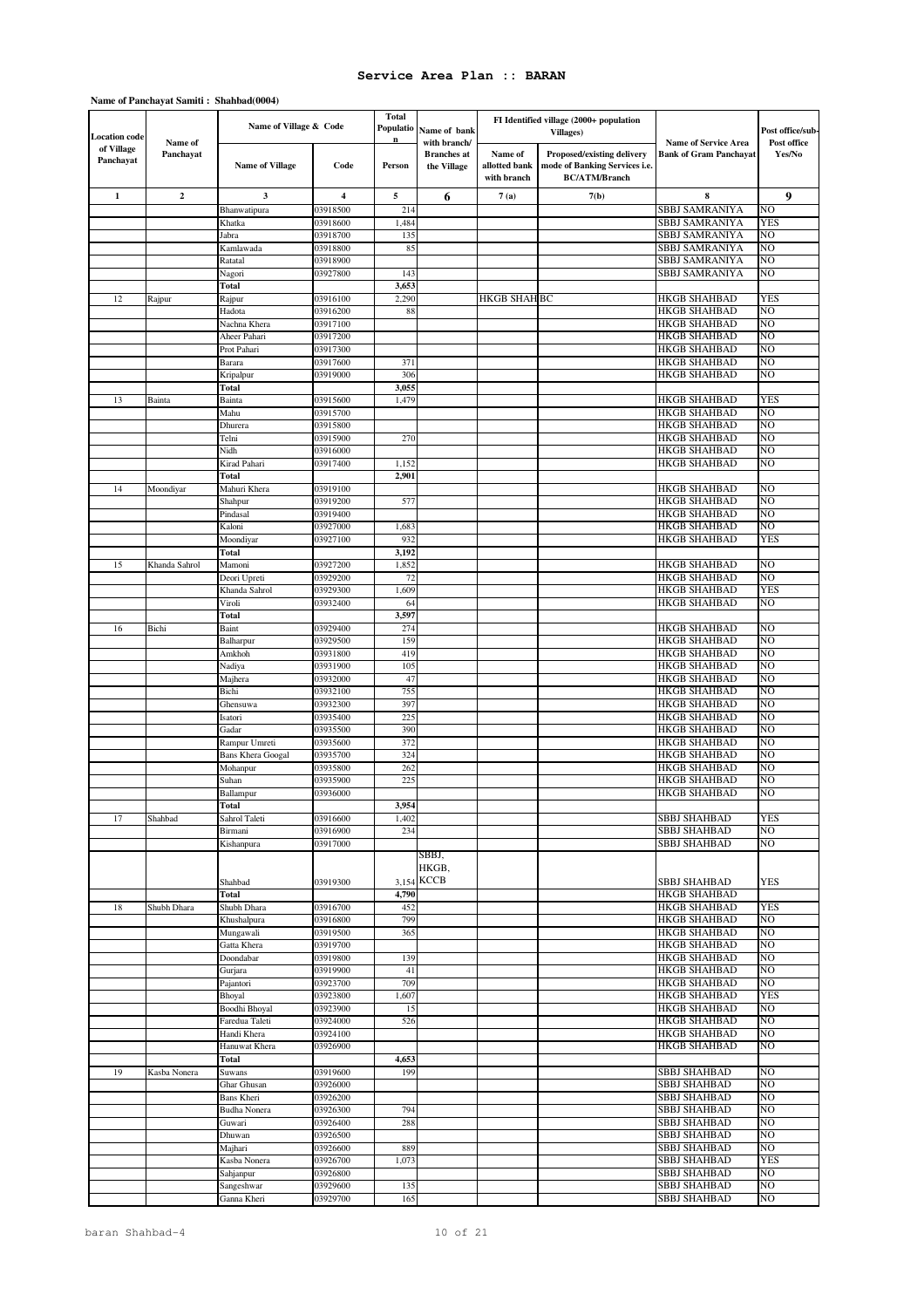| <b>Location code</b>    |                      | Name of Village & Code |                         | <b>Total</b><br>Populatio | Name of bank                                      |                                         | FI Identified village (2000+ population<br>Villages)                                |                                                              | Post office/sub-      |
|-------------------------|----------------------|------------------------|-------------------------|---------------------------|---------------------------------------------------|-----------------------------------------|-------------------------------------------------------------------------------------|--------------------------------------------------------------|-----------------------|
| of Village<br>Panchayat | Name of<br>Panchayat | <b>Name of Village</b> | Code                    | Person                    | with branch/<br><b>Branches</b> at<br>the Village | Name of<br>allotted bank<br>with branch | Proposed/existing delivery<br>mode of Banking Services i.e.<br><b>BC/ATM/Branch</b> | <b>Name of Service Area</b><br><b>Bank of Gram Panchayat</b> | Post office<br>Yes/No |
| $\mathbf{1}$            | $\boldsymbol{2}$     | 3                      | $\overline{\mathbf{4}}$ | 5                         | 6                                                 | 7(a)                                    | 7(b)                                                                                | 8                                                            | 9                     |
|                         |                      | Mandi Bhonra           | 03931700                | 237                       |                                                   |                                         |                                                                                     | <b>SBBJ SHAHBAD</b>                                          | NO                    |
|                         |                      | Balharpur              | 03932200                | 380                       |                                                   |                                         |                                                                                     | SBBJ SHAHBAD                                                 | NO                    |
|                         |                      | Mandi Sahjana          | 03936100                | 378                       |                                                   |                                         |                                                                                     | SBBJ SHAHBAD                                                 | NO                    |
|                         |                      | Total                  |                         | 4,538                     |                                                   |                                         |                                                                                     |                                                              |                       |
| 20                      | Deori                | Tanda                  | 03922500                |                           |                                                   |                                         |                                                                                     | <b>HKGB DEORI</b>                                            | NO<br>NO              |
|                         |                      | Raipur<br>Sedon        | 03922600<br>03922700    | 60                        |                                                   |                                         |                                                                                     | <b>HKGB DEORI</b><br><b>HKGB DEORI</b>                       | NO                    |
|                         |                      | Kema                   | 03922800                |                           |                                                   |                                         |                                                                                     | <b>HKGB DEORI</b>                                            | NO                    |
|                         |                      | Deori                  | 03922900                |                           | 4,193 HKGB                                        |                                         |                                                                                     | <b>HKGB DEORI</b>                                            | <b>YES</b>            |
|                         |                      | Sirsipura              | 03923500                |                           |                                                   |                                         |                                                                                     | <b>HKGB DEORI</b>                                            | NO                    |
|                         |                      | Patara                 | 03923600                |                           |                                                   |                                         |                                                                                     | <b>HKGB DEORI</b>                                            | NO                    |
|                         |                      | Total                  |                         | 4,253                     |                                                   |                                         |                                                                                     |                                                              |                       |
| 21                      | <b>Beel Kheramal</b> | Chhipol                | 03916300                | 17                        |                                                   |                                         |                                                                                     | <b>HKGB DEORI</b>                                            | NO                    |
|                         |                      | Haryanagar             | 03916500                | 249                       |                                                   |                                         |                                                                                     | <b>HKGB DEORI</b>                                            | NΟ                    |
|                         |                      | Ganjan                 | 03920000                | 502                       |                                                   |                                         |                                                                                     | <b>HKGB DEORI</b>                                            | NO                    |
|                         |                      | <b>Beel Kheramal</b>   | 03920100                | 1,274                     |                                                   |                                         |                                                                                     | <b>HKGB DEORI</b>                                            | NO<br>YES             |
|                         |                      | Gordhanpura<br>Ghoghra | 03920200<br>03920300    | 149<br>210                |                                                   |                                         |                                                                                     | <b>HKGB DEORI</b><br><b>HKGB DEORI</b>                       | NO                    |
|                         |                      | Sar                    | 03920400                | 314                       |                                                   |                                         |                                                                                     | <b>HKGB DEORI</b>                                            | NO                    |
|                         |                      | Goyra                  | 03920500                | 677                       |                                                   |                                         |                                                                                     | <b>HKGB DEORI</b>                                            | NΟ                    |
|                         |                      | Saloda                 | 03920600                |                           |                                                   |                                         |                                                                                     | <b>HKGB DEORI</b>                                            | NO                    |
|                         |                      | Kanwarpura             | 03920700                |                           |                                                   |                                         |                                                                                     | <b>HKGB DEORI</b>                                            | NO                    |
|                         |                      | Hanotiya               | 03921000                |                           |                                                   |                                         |                                                                                     | <b>HKGB DEORI</b>                                            | NO                    |
|                         |                      | <b>Total</b>           |                         | 3,392                     |                                                   |                                         |                                                                                     |                                                              |                       |
| 22                      | Beer Khera Dang      | Haudapura              | 03920800                | 530                       |                                                   |                                         |                                                                                     | <b>HKGB DEORI</b>                                            | NO                    |
|                         |                      | Nayagaon               | 03920900                | 240                       |                                                   |                                         |                                                                                     | <b>HKGB DEORI</b>                                            | NO                    |
|                         |                      | Chora Khari            | 03921100                | 954                       |                                                   |                                         |                                                                                     | <b>HKGB DEORI</b>                                            | NO                    |
|                         |                      | Kunda                  | 03921200<br>03921300    | 206<br>239                |                                                   |                                         |                                                                                     | <b>HKGB DEORI</b><br><b>HKGB DEORI</b>                       | NO<br>NΟ              |
|                         |                      | Kotra<br>Gunjari       | 03921400                | 161                       |                                                   |                                         |                                                                                     | <b>HKGB DEORI</b>                                            | NO                    |
|                         |                      | Sangawan               | 03921500                | 169                       |                                                   |                                         |                                                                                     | <b>HKGB DEORI</b>                                            | NΟ                    |
|                         |                      | Narora                 | 03921700                |                           |                                                   |                                         |                                                                                     | <b>HKGB DEORI</b>                                            | NO                    |
|                         |                      | Beel Khera Dang        | 03921800                | 637                       |                                                   |                                         |                                                                                     | <b>HKGB DEORI</b>                                            | YES                   |
|                         |                      | Hanotiya               | 03931200                | 31                        |                                                   |                                         |                                                                                     | <b>HKGB DEORI</b>                                            | NΟ                    |
|                         |                      | Total                  |                         | 3,167                     |                                                   |                                         |                                                                                     |                                                              |                       |
| 23                      | Sanwara              | Patan                  | 03921600                | 301                       |                                                   |                                         |                                                                                     | <b>HKGB DEORI</b>                                            | NO                    |
|                         |                      | Maheshpur              | 03921900                | 30                        |                                                   |                                         |                                                                                     | <b>HKGB DEORI</b>                                            | NO                    |
|                         |                      | Pathari                | 03922000                | 696                       |                                                   |                                         |                                                                                     | <b>HKGB DEORI</b>                                            | NO                    |
|                         |                      | Vajarkha               | 03922100<br>03922200    |                           |                                                   |                                         |                                                                                     | <b>HKGB DEORI</b><br><b>HKGB DEORI</b>                       | NO<br>NO              |
|                         |                      | Khirkhiri<br>Chooriya  | 03922300                | 117                       |                                                   |                                         |                                                                                     | <b>HKGB DEORI</b>                                            | NO                    |
|                         |                      | Basai                  | 03922400                | 188                       |                                                   |                                         |                                                                                     | <b>HKGB DEORI</b>                                            | NO                    |
|                         |                      | Sandri                 | 03923000                | 754                       |                                                   |                                         |                                                                                     | <b>HKGB DEORI</b>                                            | NO                    |
|                         |                      | Mandi Sambhar Singa    | 03923100                | 72                        |                                                   |                                         |                                                                                     | <b>HKGB DEORI</b>                                            | NO                    |
|                         |                      | Sanwara                | 03923200                | 689                       |                                                   |                                         |                                                                                     | <b>HKGB DEORI</b>                                            | <b>YES</b>            |
|                         |                      | Reejhol                | 03923300                | 91                        |                                                   |                                         |                                                                                     | <b>HKGB DEORI</b>                                            | NO                    |
|                         |                      | Dhuwan                 | 03923400                | 298                       |                                                   |                                         |                                                                                     | <b>HKGB DEORI</b>                                            | NΟ                    |
|                         |                      | Chhaila                | 03924200                |                           |                                                   |                                         |                                                                                     | <b>HKGB DEORI</b>                                            | ΝU                    |
|                         |                      | Uncha Pathar           | 03924300                |                           |                                                   |                                         |                                                                                     | <b>HKGB DEORI</b>                                            | NO                    |
|                         |                      | Renwaja                | 03924400                |                           |                                                   |                                         |                                                                                     | <b>HKGB DEORI</b>                                            | NO                    |
|                         |                      | Malwaya<br>Khiriya     | 03924500<br>03924600    |                           |                                                   |                                         |                                                                                     | <b>HKGB DEORI</b><br><b>HKGB DEORI</b>                       | NO<br>NO              |
|                         |                      | Majhola                | 03924700                | 821                       |                                                   |                                         |                                                                                     | <b>HKGB DEORI</b>                                            | NO                    |
|                         |                      | Jakha                  | 03924800                |                           |                                                   |                                         |                                                                                     | <b>HKGB DEORI</b>                                            | NO                    |
|                         |                      | Tanda Ahiran           | 03925300                | 696                       |                                                   |                                         |                                                                                     | <b>HKGB DEORI</b>                                            | NO                    |
|                         |                      | Hindola                | 03925800                |                           |                                                   |                                         |                                                                                     | <b>HKGB DEORI</b>                                            | NO                    |
|                         |                      | Total                  |                         | 4,755                     |                                                   |                                         |                                                                                     |                                                              |                       |
| 24                      | Kasba Thana          | Bagda                  | 03924900                | 15                        |                                                   |                                         |                                                                                     | HKGB KASBATHANA NO                                           |                       |
|                         |                      | Kasba Thana            | 03925600                |                           | 3,938 HKGB                                        |                                         |                                                                                     | <b>HKGB KASBATHANA YES</b>                                   |                       |
|                         |                      | Mando                  | 03925700                |                           |                                                   |                                         |                                                                                     | HKGB KASBATHANA NO                                           |                       |
|                         |                      | Kunda<br>Total         | 03930600                | 3,953                     |                                                   |                                         |                                                                                     | HKGB KASBATHANA NO                                           |                       |
| 25                      | Baman Gaman          |                        | 03925900                |                           |                                                   |                                         |                                                                                     | SBBJ SHAHBAD                                                 | NO                    |
|                         |                      | Dabar<br>Tilgawan      | 03926100                | 682                       |                                                   |                                         |                                                                                     | <b>SBBJ SHAHBAD</b>                                          | NO                    |
|                         |                      | Baman Gawan            | 03930000                | 1,420                     |                                                   |                                         |                                                                                     | <b>SBBJ SHAHBAD</b>                                          | <b>YES</b>            |
|                         |                      | Tentai                 | 03930100                |                           |                                                   |                                         |                                                                                     | <b>SBBJ SHAHBAD</b>                                          | NO                    |
|                         |                      | Kharka Vijaipur        | 03930200                |                           |                                                   |                                         |                                                                                     | SBBJ SHAHBAD                                                 | NΟ                    |
|                         |                      | Baseli                 | 03930300                | 572                       |                                                   |                                         |                                                                                     | <b>SBBJ SHAHBAD</b>                                          | NO                    |
|                         |                      | Semli Taleti           | 03930400                | 463                       |                                                   |                                         |                                                                                     | <b>SBBJ SHAHBAD</b>                                          | NO                    |
|                         |                      | Vijaipur               | 03931300                |                           |                                                   |                                         |                                                                                     | <b>SBBJ SHAHBAD</b>                                          | NO                    |
|                         |                      | Chiroli                | 03931400                |                           |                                                   |                                         |                                                                                     | <b>SBBJ SHAHBAD</b>                                          | NO                    |
|                         |                      | Total                  |                         | 3,137                     |                                                   |                                         |                                                                                     |                                                              |                       |
| 26                      | Sandokara            | Hanotiya               | 03916400                | 346                       |                                                   |                                         |                                                                                     | <b>SBBJ SHAHBAD</b>                                          | NO                    |
|                         |                      | Beelampur              | 03929800                | 78                        |                                                   |                                         |                                                                                     | SBBJ SHAHBAD                                                 | NO                    |
|                         |                      | Mandi Barwali          | 03929900<br>03930800    | 87<br>431                 |                                                   |                                         |                                                                                     | <b>SBBJ SHAHBAD</b><br><b>SBBJ SHAHBAD</b>                   | NO<br>NO              |
|                         |                      | Kujay<br>Vyas Kheri    | 03931500                |                           |                                                   |                                         |                                                                                     | <b>SBBJ SHAHBAD</b>                                          | NO                    |
|                         |                      | Bhanpur                | 03931600                | 24                        |                                                   |                                         |                                                                                     | <b>SBBJ SHAHBAD</b>                                          | NO                    |
|                         |                      | Nukarra                | 03936200                | 140                       |                                                   |                                         |                                                                                     | <b>SBBJ SHAHBAD</b>                                          | NO                    |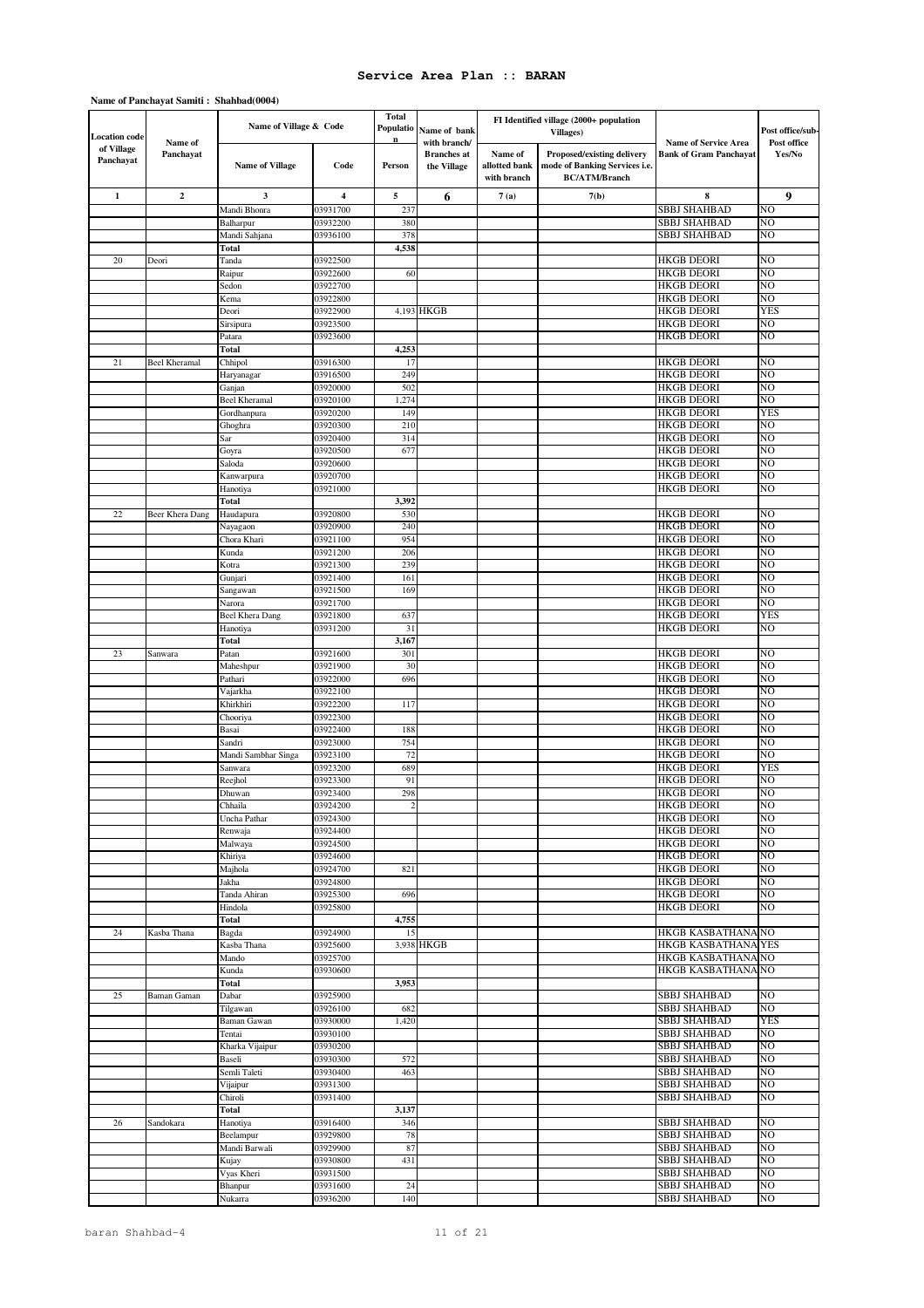| <b>Location</b> code    | Name of      | Name of Village & Code |                | Total<br>Populatio<br>Name of bank<br>n<br>with branch/ |                                   |                                         | FI Identified village (2000+ population<br>Villages)                                       | <b>Name of Service Area</b>   | Post office/sub-<br>Post office |
|-------------------------|--------------|------------------------|----------------|---------------------------------------------------------|-----------------------------------|-----------------------------------------|--------------------------------------------------------------------------------------------|-------------------------------|---------------------------------|
| of Village<br>Panchayat | Panchayat    | <b>Name of Village</b> | Code           | Person                                                  | <b>Branches</b> at<br>the Village | Name of<br>allotted bank<br>with branch | <b>Proposed/existing delivery</b><br>mode of Banking Services i.e.<br><b>BC/ATM/Branch</b> | <b>Bank of Gram Panchavat</b> | Yes/No                          |
| 1                       | $\mathbf{2}$ | $\mathbf{3}$           | $\overline{4}$ | 5                                                       | 6                                 | 7(a)                                    | 7(b)                                                                                       | 8                             | 9                               |
|                         |              | Bhanpur                | 03936300       | 85                                                      |                                   |                                         |                                                                                            | <b>SBBJ SHAHBAD</b>           | N <sub>O</sub>                  |
|                         |              | Tiparka                | 03936400       | 97                                                      |                                   |                                         |                                                                                            | <b>SBBJ SHAHBAD</b>           | N <sub>O</sub>                  |
|                         |              | Munsredi               | 03936500       | 320                                                     |                                   |                                         |                                                                                            | <b>SBBJ SHAHBAD</b>           | N <sub>O</sub>                  |
|                         |              | Pahari Veeran          | 03936600       |                                                         |                                   |                                         |                                                                                            | <b>SBBJ SHAHBAD</b>           | N <sub>O</sub>                  |
|                         |              | Boori                  | 03936700       |                                                         |                                   |                                         |                                                                                            | <b>SBBJ SHAHBAD</b>           | N <sub>O</sub>                  |
|                         |              | Pureni                 | 03936800       | 593                                                     |                                   |                                         |                                                                                            | <b>SBBJ SHAHBAD</b>           | N <sub>O</sub>                  |
|                         |              | Tanda Kachhiyan        | 03936900       | 405                                                     |                                   |                                         |                                                                                            | <b>SBBJ SHAHBAD</b>           | N <sub>O</sub>                  |
|                         |              | Sandokara              | 03937000       | 795                                                     |                                   |                                         |                                                                                            | <b>SBBJ SHAHBAD</b>           | N <sub>O</sub>                  |
|                         |              | Kaneriva               | 03937100       |                                                         |                                   |                                         |                                                                                            | <b>SBBJ SHAHBAD</b>           | N <sub>O</sub>                  |
|                         |              | Manka Khera            | 03937200       | 29                                                      |                                   |                                         |                                                                                            | <b>SBBJ SHAHBAD</b>           | N <sub>O</sub>                  |
|                         |              | Karaliya               | 03937300       | 101                                                     |                                   |                                         |                                                                                            | <b>SBBJ SHAHBAD</b>           | N()                             |
|                         |              | Anjani                 | 03937400       | 84                                                      |                                   |                                         |                                                                                            | <b>SBBJ SHAHBAD</b>           | N <sub>O</sub>                  |
|                         |              | Mahoori                | 03937500       | 50                                                      |                                   |                                         |                                                                                            | <b>SBBJ SHAHBAD</b>           | N <sub>O</sub>                  |
|                         |              | Total                  |                | 3,665                                                   |                                   |                                         |                                                                                            | <b>SBBJ SHAHBAD</b>           | N <sub>O</sub>                  |
| 27                      | Ogar         | Palakheri              | 03925000       |                                                         |                                   |                                         |                                                                                            |                               |                                 |
|                         |              | Ogar                   | 03925100       | 1,050                                                   |                                   |                                         |                                                                                            | <b>SBBJ SHAHBAD</b>           | N <sub>O</sub>                  |
|                         |              | Dhankari               | 03925200       |                                                         |                                   |                                         |                                                                                            | <b>SBBJ SHAHBAD</b>           | N <sub>O</sub>                  |
|                         |              | Mahua Kheri            | 03925400       | 163                                                     |                                   |                                         |                                                                                            | <b>SBBJ SHAHBAD</b>           | N <sub>O</sub>                  |
|                         |              | Kachhiya Thana         | 03925500       | 415                                                     |                                   |                                         |                                                                                            | <b>SBBJ SHAHBAD</b>           | N <sub>O</sub>                  |
|                         |              | Bharoli                | 03930500       | 102                                                     |                                   |                                         |                                                                                            | <b>SBBJ SHAHBAD</b>           | N <sub>O</sub>                  |
|                         |              | Kotra                  | 03930700       |                                                         |                                   |                                         |                                                                                            | <b>SBBJ SHAHBAD</b>           | N <sub>O</sub>                  |
|                         |              | Gujarra                | 03930900       |                                                         |                                   |                                         |                                                                                            | <b>SBBJ SHAHBAD</b>           | N <sub>O</sub>                  |
|                         |              | Rampur Taleti          | 03931000       | 619                                                     |                                   |                                         |                                                                                            | <b>SBBJ SHAHBAD</b>           | N <sub>O</sub>                  |
|                         |              | Kharka Shyam Shahi     | 03931100       |                                                         |                                   |                                         |                                                                                            | <b>SBBJ SHAHBAD</b>           | N()                             |
|                         |              | Banwaripura            | 03937600       |                                                         |                                   |                                         |                                                                                            | <b>SBBJ SHAHBAD</b>           | N()                             |
|                         |              | Tigri                  | 03937700       |                                                         |                                   |                                         |                                                                                            | <b>SBBJ SHAHBAD</b>           | NO                              |
|                         |              | Agar                   | 03937800       | 839                                                     |                                   |                                         |                                                                                            | <b>SBBJ SHAHBAD</b>           | <b>YES</b>                      |
|                         |              | Amrod                  | 03937900       | 513                                                     |                                   |                                         |                                                                                            | <b>SBBJ SHAHBAD</b>           | N <sub>O</sub>                  |
|                         |              | Kot Khanga             | 03938000       |                                                         |                                   |                                         |                                                                                            | <b>SBBJ SHAHBAD</b>           | N <sub>O</sub>                  |
|                         |              | Kotri                  | 03938100       |                                                         |                                   |                                         |                                                                                            | <b>SBBJ SHAHBAD</b>           | N <sub>O</sub>                  |
|                         |              | Total                  |                | 3,701                                                   |                                   |                                         |                                                                                            |                               |                                 |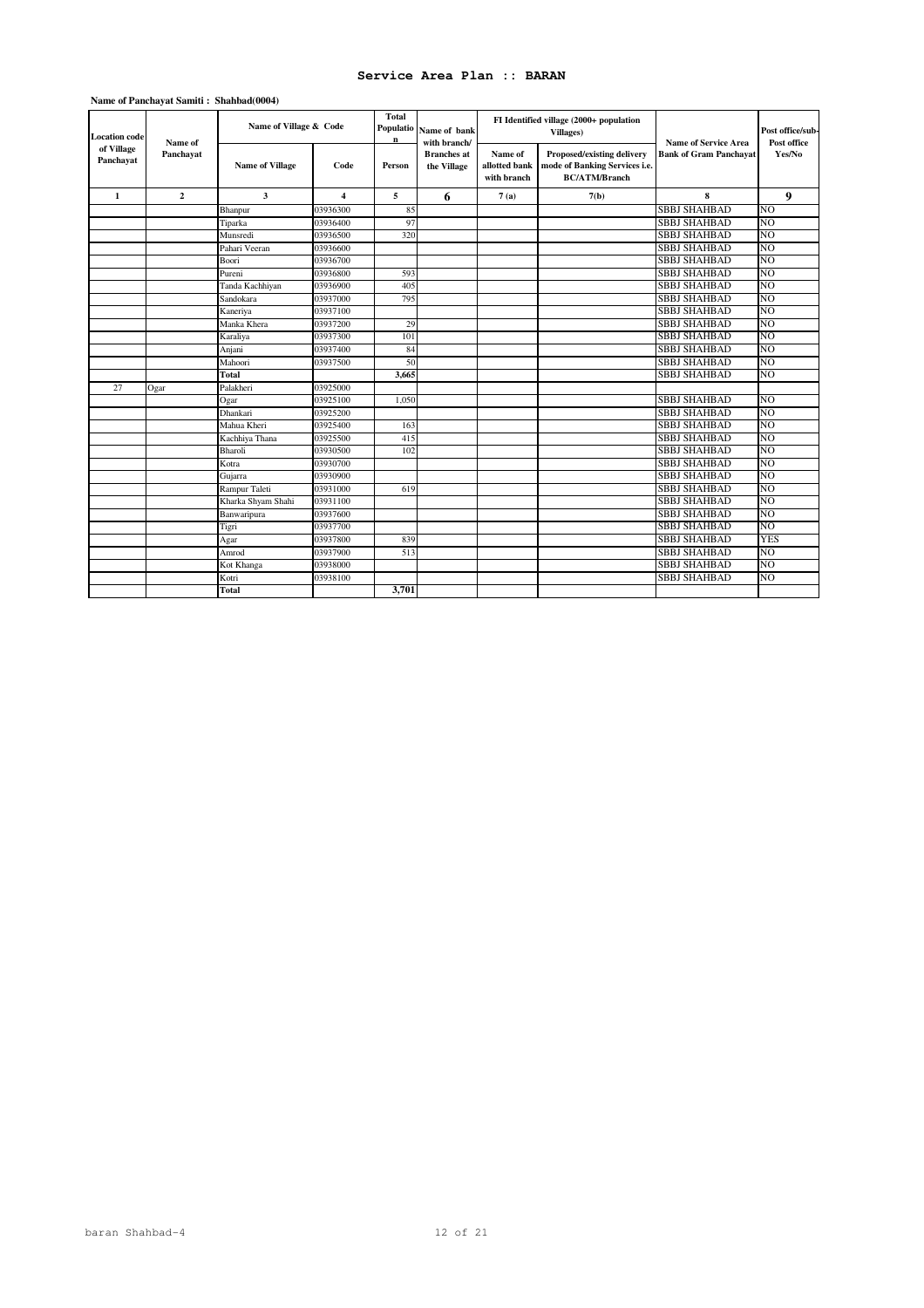### **Name of Panchayat Samiti : Atru(0005)**

| <b>Location</b> code    |                      | Name of Village & Code            |                         | <b>Total</b><br>Name of bank<br>Population |                                                   |                                         | FI Identified village (2000+ population<br><b>Villages</b> )                        | <b>Name of Service Area</b>                | Post office/sub-      |
|-------------------------|----------------------|-----------------------------------|-------------------------|--------------------------------------------|---------------------------------------------------|-----------------------------------------|-------------------------------------------------------------------------------------|--------------------------------------------|-----------------------|
| of Village<br>Panchayat | Name of<br>Panchayat | <b>Name of Village</b>            | Code                    | Person                                     | with branch/<br><b>Branches</b> at<br>the Village | Name of<br>allotted bank<br>with branch | Proposed/existing delivery<br>mode of Banking Services i.e.<br><b>BC/ATM/Branch</b> | <b>Bank of Gram</b><br>Panchayat           | Post office<br>Yes/No |
| 1                       | $\mathbf 2$          | $\mathbf{3}$                      | $\overline{\mathbf{4}}$ | 5                                          | 6                                                 | 7(a)                                    | 7(b)                                                                                | 8                                          | 9                     |
| 01                      | Atru                 | Laxmipura                         | 03884700                | 365                                        |                                                   |                                         |                                                                                     | <b>CBI ATRU</b>                            | YES                   |
|                         |                      |                                   |                         |                                            | CBI ,SBBJ,<br>SBI,NSB,<br>KCCB,                   |                                         |                                                                                     |                                            |                       |
|                         |                      | Atru                              | 03884800                |                                            | 9,019 PLDB                                        |                                         |                                                                                     | CBI ATRU                                   | NO                    |
|                         |                      | Total                             |                         | 9,384                                      |                                                   |                                         |                                                                                     |                                            | NO                    |
| 02                      | Kherliganj           | Govindpura<br>Chainpurya          | 03884400<br>03884500    | 712<br>155                                 |                                                   |                                         |                                                                                     | CBI ATRU<br>CBI ATRU                       | NO                    |
|                         |                      | Ratanpura                         | 03884600                | 2,710                                      |                                                   | <b>CBI ATRU</b>                         | BC                                                                                  | <b>CBI ATRU</b>                            | NO                    |
|                         |                      | Kherli Ganj (CT)                  | 43104000                | 5901                                       |                                                   |                                         |                                                                                     | <b>CBI ATRU</b>                            | NO                    |
|                         |                      | Total                             |                         | 9,478                                      |                                                   |                                         |                                                                                     |                                            |                       |
| 03                      | Moondla Bisoti       | Moondla Bisoti                    | 03881200                | 1,407                                      |                                                   |                                         |                                                                                     | CBI ATRU<br><b>CBI ATRU</b>                | YES<br>NO             |
|                         |                      | Bairpur<br>Rahlai                 | 03881300<br>03881400    | 369<br>533                                 |                                                   |                                         |                                                                                     | CBI ATRU                                   | NO                    |
|                         |                      | Ramniwas                          | 03881500                | 273                                        |                                                   |                                         |                                                                                     | CBI ATRU                                   | NO                    |
|                         |                      | Dabriya                           | 03881600                | 323                                        |                                                   |                                         |                                                                                     | <b>CBI ATRU</b>                            | NO                    |
|                         |                      | Degnijageer                       | 03881700                | 142                                        |                                                   |                                         |                                                                                     | <b>CBI ATRU</b>                            | NO                    |
|                         |                      | Total                             |                         | 3,047                                      |                                                   |                                         |                                                                                     |                                            |                       |
| 04                      | Chardana             | Chardana                          | 03880900<br>03881000    | 586<br>734                                 |                                                   |                                         |                                                                                     | <b>CBI ATRU</b><br><b>CBI ATRU</b>         | <b>YES</b><br>NO      |
|                         |                      | Bahadurganj<br>Kotra              | 03881800                | 41                                         |                                                   |                                         |                                                                                     | CBI ATRU                                   | NO                    |
|                         |                      | Arnya                             | 03881900                | 456                                        |                                                   |                                         |                                                                                     | CBI ATRU                                   | NO                    |
|                         |                      | Motipura                          | 03882000                | 512                                        |                                                   |                                         |                                                                                     | CBI ATRU                                   | NO                    |
|                         |                      | Bagli                             | 03882300                | 845                                        |                                                   |                                         |                                                                                     | CBI ATRU                                   | NO                    |
|                         |                      | Ardana                            | 03882400                | 417<br>415                                 |                                                   |                                         |                                                                                     | CBI ATRU                                   | NO<br>NO              |
|                         |                      | Amli<br><b>Total</b>              | 03882500                | 4,006                                      |                                                   |                                         |                                                                                     | CBI ATRU                                   |                       |
| 05                      | Mermachah            | Patalya                           | 03882200                | 74                                         |                                                   |                                         |                                                                                     | SBI ATRU                                   | NO                    |
|                         |                      | Mermachah                         | 03884200                | 1,364                                      |                                                   |                                         |                                                                                     | SBI ATRU                                   | YES                   |
|                         |                      | Mahesh Pura                       | 03884300                | 137                                        |                                                   |                                         |                                                                                     | SBI ATRU                                   | NO                    |
|                         |                      | Berakya                           | 03884900                | 323                                        |                                                   |                                         |                                                                                     | SBI ATRU                                   | NO                    |
|                         |                      | Gandoliya<br>Kachara              | 03885000<br>03885100    | 1,040<br>1,002                             |                                                   |                                         |                                                                                     | SBI ATRU<br>SBI ATRU                       | NO<br>YES             |
|                         |                      | Kachari                           | 03885200                | 642                                        |                                                   |                                         |                                                                                     | SBI ATRU                                   | NO                    |
|                         |                      | Total                             |                         | 4,582                                      |                                                   |                                         |                                                                                     |                                            |                       |
| 06                      | Antana               | Antana                            | 03887500                | 1,682                                      |                                                   |                                         |                                                                                     | SBI ATRU                                   | YES                   |
|                         |                      | Musen Mata                        | 03887700                | 662                                        |                                                   |                                         |                                                                                     | SBI ATRU                                   | NO                    |
|                         |                      | Ummedganj<br>Total                | 03887800                | 626<br>2,970                               |                                                   |                                         |                                                                                     | SBI ATRU                                   | NO                    |
| 07                      | Barlan               | Phattu Kheri                      | 03888100                | 113                                        |                                                   |                                         |                                                                                     | HKGB KAWAI                                 | NO                    |
|                         |                      | Barlan                            | 03888200                | 871                                        |                                                   |                                         |                                                                                     | HKGB KAWAI                                 | <b>YES</b>            |
|                         |                      | Kherli Bansla                     | 03888300                | 1,313                                      |                                                   |                                         |                                                                                     | <b>HKGB KAWAI</b>                          | NO                    |
|                         |                      | Seendhni                          | 03888800                | 219                                        |                                                   |                                         |                                                                                     | HKGB KAWAI                                 | NO                    |
|                         |                      | Amapura<br>Lolaheri               | 03888900<br>03889000    | 491<br>359                                 |                                                   |                                         |                                                                                     | <b>HKGB KAWAI</b><br>HKGB KAWAI            | NO<br>NO              |
|                         |                      | Hani Hera                         | 03889100                | 833                                        |                                                   |                                         |                                                                                     | HKGB KAWAI                                 | NO                    |
|                         |                      | Total                             |                         | 4,199                                      |                                                   |                                         |                                                                                     |                                            |                       |
| 08                      | Dara                 | Chhatrapura                       | 03888400                | 268                                        |                                                   |                                         |                                                                                     | <b>HKGB KAWAI</b>                          | NO                    |
|                         |                      | Baldeopura                        | 03888500                | 386                                        |                                                   |                                         |                                                                                     | <b>HKGB KAWAI</b>                          | NO<br>NO              |
|                         |                      | Dara<br>Neemoda                   | 03888600<br>03888700    | 698<br>516                                 |                                                   |                                         |                                                                                     | <b>HKGB KAWAI</b><br><b>HKGB KAWAI</b>     | NO                    |
|                         |                      | Kherli Gaddiyan                   | 03893400                | 537                                        |                                                   |                                         |                                                                                     | <b>HKGB KAWAI</b>                          | NO                    |
|                         |                      | Total                             |                         | 2,405                                      |                                                   |                                         |                                                                                     |                                            |                       |
| 09                      | Mothpur              | Mothpur                           | 03892300                | 4,734                                      |                                                   | HKGB KATABC                             |                                                                                     | <b>HKGB KATAWAR</b>                        | NO                    |
| 10                      | Badora               | Barapati<br>Badora                | 03890800<br>03890900    | 4,936                                      |                                                   | <b>HKGB KATA BC</b>                     |                                                                                     | <b>HKGB KATAWAR</b><br>HKGB KATAWAR        | NO<br><b>YES</b>      |
|                         |                      | <b>Total</b>                      |                         | 4,936                                      |                                                   |                                         |                                                                                     |                                            |                       |
| 11                      | Shergarh             | Achrawa                           | 03891100                | 867                                        |                                                   |                                         |                                                                                     | <b>HKGB KATAWAR</b>                        | N <sub>O</sub>        |
|                         |                      | Karjoona                          | 03891200                | 691                                        |                                                   |                                         |                                                                                     | <b>HKGB KATAWAR</b>                        | NO                    |
|                         |                      | Kanwariya                         | 03891300                | 482                                        |                                                   |                                         |                                                                                     | <b>HKGB KATAWAR</b>                        | NO                    |
|                         |                      | Barkheri                          | 03891400<br>03891500    | 520                                        |                                                   |                                         |                                                                                     | HKGB KATAWAR                               | NO<br><b>YES</b>      |
|                         |                      | Shergarh<br>Kishanpura Masaldaran | 03891600                | 939<br>853                                 |                                                   |                                         |                                                                                     | HKGB KATAWAR<br><b>HKGB KATAWAR</b>        | NO                    |
|                         |                      | <b>Total</b>                      |                         | 4,352                                      |                                                   |                                         |                                                                                     |                                            |                       |
| 12                      | Kanotiya             | Dhumen                            | 03886600                | 946                                        |                                                   |                                         |                                                                                     | HKGB KATAWAR                               | NO                    |
|                         |                      | Narayanpura                       | 03890500                | 426                                        |                                                   |                                         |                                                                                     | HKGB KATAWAR                               | NO                    |
|                         |                      | Kanotiya                          | 03890600                | 989                                        |                                                   |                                         |                                                                                     | <b>HKGB KATAWAR</b>                        | NO                    |
|                         |                      | Rughnathpura<br>Total             | 03890700                | 538<br>2,899                               |                                                   |                                         |                                                                                     | HKGB KATAWAR                               | NO                    |
| 13                      | Katawar              | Manyagan                          | 03889800                | 776                                        |                                                   |                                         |                                                                                     | HKGB KATAWAR                               | NO                    |
|                         |                      | <b>Bichhalas</b>                  | 03889900                | 1,193                                      |                                                   |                                         |                                                                                     | <b>HKGB KATAWAR</b>                        | <b>YES</b>            |
|                         |                      | Jharota                           | 03890100                | 864                                        |                                                   |                                         |                                                                                     | HKGB KATAWAR                               | NO                    |
|                         |                      | Baldeopura                        | 03890200                | 474                                        |                                                   |                                         |                                                                                     | <b>HKGB KATAWAR</b>                        | NO                    |
|                         |                      | Katawar<br>Bhoju Kheri            | 03890300<br>03890400    | 283                                        | 1,887 HKGB                                        |                                         |                                                                                     | <b>HKGB KATAWAR</b><br><b>HKGB KATAWAR</b> | <b>YES</b><br>NO      |
|                         |                      | Mehla                             | 03891000                | 149                                        |                                                   |                                         |                                                                                     | <b>HKGB KATAWAR</b>                        | NO                    |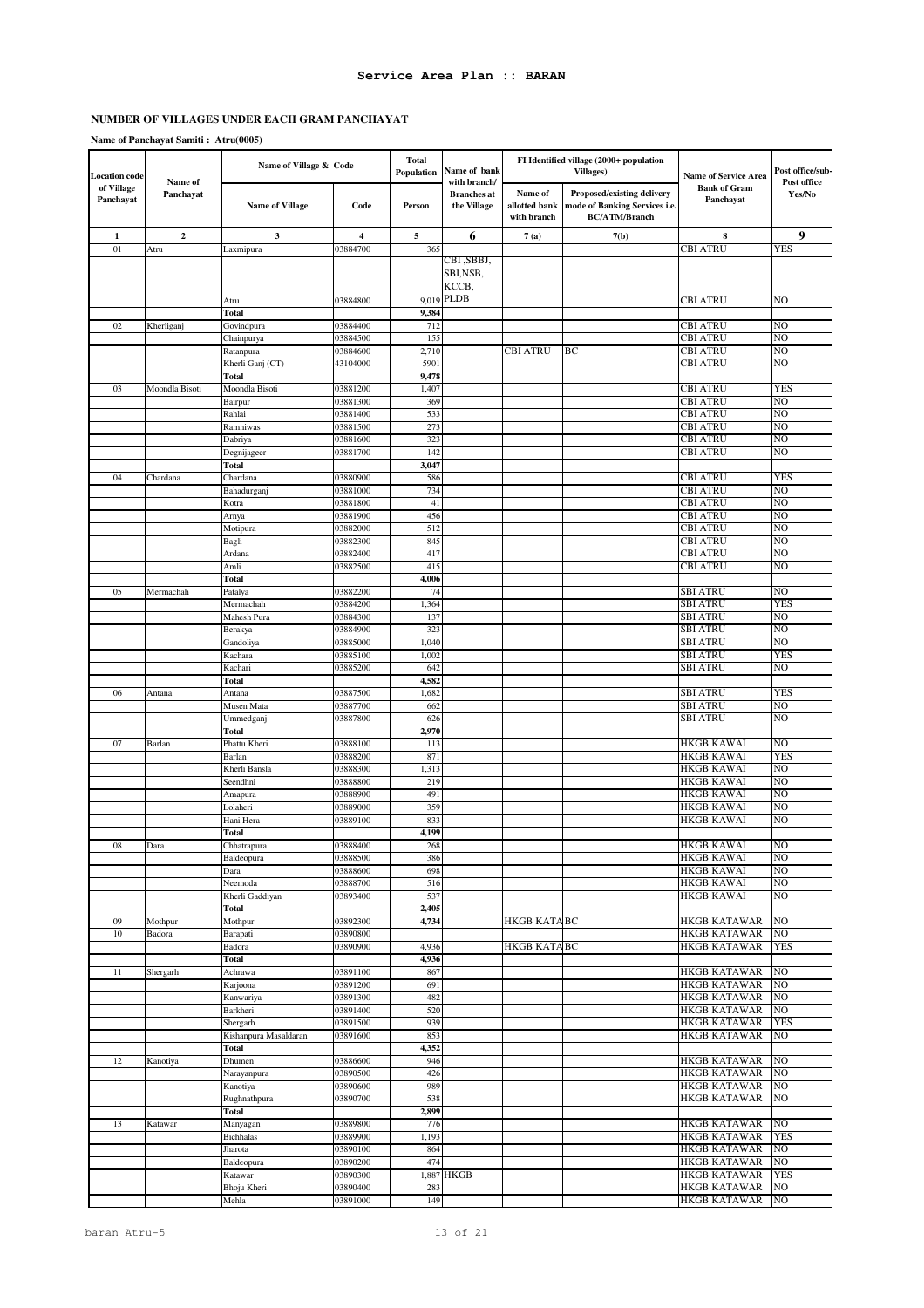### **Name of Panchayat Samiti : Atru(0005)**

| <b>Location</b> code    | Name of            | Name of Village & Code            |                      | <b>Total</b><br>Population | Name of bank<br>with branch/      |                                         | FI Identified village (2000+ population<br><b>Villages</b> )                        | <b>Name of Service Area</b>                  | Post office/sub-<br>Post office |
|-------------------------|--------------------|-----------------------------------|----------------------|----------------------------|-----------------------------------|-----------------------------------------|-------------------------------------------------------------------------------------|----------------------------------------------|---------------------------------|
| of Village<br>Panchayat | Panchayat          | <b>Name of Village</b>            | Code                 | Person                     | <b>Branches</b> at<br>the Village | Name of<br>allotted bank<br>with branch | Proposed/existing delivery<br>mode of Banking Services i.e.<br><b>BC/ATM/Branch</b> | <b>Bank of Gram</b><br>Panchayat             | Yes/No                          |
| $\mathbf{1}$            | $\mathbf 2$        | 3                                 | 4                    | 5                          | 6                                 | 7(a)                                    | 7(b)                                                                                | 8                                            | 9                               |
|                         |                    | Total                             |                      | 5,626                      |                                   |                                         |                                                                                     |                                              |                                 |
| 14                      | Patna              | Moondla                           | 03887600             | 1,170                      |                                   |                                         |                                                                                     | SBBJ ATRU                                    | <b>YES</b>                      |
|                         |                    | Subhashpura                       | 03887900             | 994                        |                                   |                                         |                                                                                     | SBBJ ATRU                                    | NO                              |
|                         |                    | Patna<br>Teegri                   | 03888000<br>03889200 | 1,898<br>455               |                                   |                                         |                                                                                     | <b>SBBJ ATRU</b><br>SBBJ ATRU                | <b>YES</b><br>NΟ                |
|                         |                    | Total                             |                      | 4,517                      |                                   |                                         |                                                                                     |                                              |                                 |
| 15                      | Deelod Hathi       | Bhakrawada                        | 03889300             | 510                        |                                   |                                         |                                                                                     | SBBJ ATRU                                    | NO                              |
|                         |                    | Deelod Hathi                      | 03889400             | 1,631                      |                                   |                                         |                                                                                     | SBBJ ATRU                                    | NO                              |
|                         |                    | Kasampura                         | 03892800             | 655                        |                                   |                                         |                                                                                     | SBBJ ATRU                                    | NΟ                              |
|                         |                    | Total                             |                      | 2,796                      |                                   |                                         |                                                                                     |                                              |                                 |
| 16                      | Kharkhada Ramlotha | Vyas Kheri<br>Kharkhada Ramlothan | 03889500<br>03889600 | 289<br>959                 |                                   |                                         |                                                                                     | SBBJ ATRU<br>SBBJ ATRU                       | NO<br>NΟ                        |
|                         |                    | Banpur                            | 03889700             | 356                        |                                   |                                         |                                                                                     | <b>SBBJ ATRU</b>                             | NO                              |
|                         |                    | Charan Kheri                      | 03892200             | 512                        |                                   |                                         |                                                                                     | SBBJ ATRU                                    | NΟ                              |
|                         |                    | Total                             |                      | 2,116                      |                                   |                                         |                                                                                     |                                              |                                 |
| 17                      | Nanawata           | Barodiya                          | 03891800             | 442                        |                                   |                                         |                                                                                     | <b>HKGB KAWAI</b>                            | NO                              |
|                         |                    | Gordi                             | 03891900             | 754                        |                                   |                                         |                                                                                     | <b>HKGB KAWAI</b>                            | NO                              |
|                         |                    | Nayagaon                          | 03892000             | 856                        |                                   |                                         |                                                                                     | <b>HKGB KAWAI</b>                            | NO                              |
|                         |                    | Nanawata<br>Total                 | 03892100             | 1,109<br>3,161             |                                   |                                         |                                                                                     | <b>HKGB KAWAI</b>                            | NΟ                              |
| 18                      | Kerwaliya          | Narsinghpura                      | 03891700             | 1,262                      |                                   |                                         |                                                                                     | <b>HKGB KAWAI</b>                            | NO                              |
|                         |                    | Kerwaliya                         | 03892400             | 1,212                      |                                   |                                         |                                                                                     | <b>HKGB KAWAI</b>                            | NΟ                              |
|                         |                    | Sarsodiya                         | 03892500             | 315                        |                                   |                                         |                                                                                     | <b>HKGB KAWAI</b>                            | NO                              |
|                         |                    | Deopura                           | 03892600             | 366                        |                                   |                                         |                                                                                     | HKGB KAWAI                                   | NO                              |
|                         |                    | Total                             |                      | 3,155                      |                                   |                                         |                                                                                     |                                              |                                 |
| 19                      | Kundi              | Baraodi                           | 03892900             | 679                        |                                   |                                         |                                                                                     | <b>HKGB KAWAI</b>                            | NΟ                              |
|                         |                    | Kundi                             | 03893000             | 2,258<br>2,937             |                                   | <b>HKGB KAW/BC</b>                      |                                                                                     | <b>HKGB KAWAI</b>                            | NO                              |
| 20                      | Moosal Gujran      | Total<br>Motipura                 | 03892700             | 520                        |                                   |                                         |                                                                                     | PNB KAWAI                                    | NO                              |
|                         |                    | Ugrapura                          | 03893100             | 299                        |                                   |                                         |                                                                                     | PNB KAWAI                                    | NO                              |
|                         |                    | Padliya                           | 03893200             | 576                        |                                   |                                         |                                                                                     | PNB KAWAI                                    | NΟ                              |
|                         |                    | Moosal Gujran                     | 03894000             | 1,384                      |                                   |                                         |                                                                                     | PNB KAWAI                                    | NΟ                              |
|                         |                    | Panduheli                         | 03894100             | 229                        |                                   |                                         |                                                                                     | PNB KAWAI                                    | NO                              |
|                         |                    | Total                             |                      | 3,008                      |                                   |                                         |                                                                                     |                                              |                                 |
| 21                      | Gordhanpura        | Sodalheri                         | 03893300<br>03893600 | 420<br>393                 |                                   |                                         |                                                                                     | PNB KAWAI<br>PNB KAWAI                       | NΟ<br>NO                        |
|                         |                    | Kanwarpura<br>Gordhanpura         | 03893700             | 801                        |                                   |                                         |                                                                                     | PNB KAWAI                                    | NΟ                              |
|                         |                    | Salpura                           | 03893800             | 675                        |                                   |                                         |                                                                                     | PNB KAWAI                                    | NO                              |
|                         |                    | Amratkheri                        | 03893900             | 366                        |                                   |                                         |                                                                                     | PNB KAWAI                                    | NO                              |
|                         |                    | Hanuwat Khera                     | 03894200             | 706                        |                                   |                                         |                                                                                     | PNB KAWAI                                    | NΟ                              |
|                         |                    | Total                             |                      | 3,361                      |                                   |                                         |                                                                                     |                                              |                                 |
| 22                      | Kawai              | Kawai                             | 03893500             |                            | 7,969 PNB, HKGB                   |                                         |                                                                                     | PNB KAWAI                                    | NO                              |
|                         |                    | Mukundpura                        | 03893501             | 750                        |                                   |                                         |                                                                                     | PNB KAWAI                                    | NO                              |
| 23                      | Kunjer             | Udpuriya                          | 03883300             | 8,719<br>628               |                                   |                                         |                                                                                     | <b>HKGB KUNJER</b>                           | NO                              |
|                         |                    | Kunjer                            | 03883400             | 2,488                      | <b>HKGB</b>                       |                                         |                                                                                     | HKGB KUNJER                                  | NO                              |
|                         |                    | Total                             |                      | 3,116                      |                                   |                                         |                                                                                     |                                              |                                 |
| 24                      | Reechhanda         | Deoli Rawan                       | 03885600             | 137                        |                                   |                                         |                                                                                     | <b>HKGB SAKATPUR</b>                         | NO                              |
|                         |                    | Reechhanda                        | 03886200             | 1,752                      |                                   |                                         |                                                                                     | HKGB SAKATPUR                                | N <sub>O</sub>                  |
|                         |                    | Amli Khalsa                       | 03886900             | 710                        |                                   |                                         |                                                                                     | <b>HKGB SAKATPUR</b>                         | <b>YES</b>                      |
|                         |                    | Karadya Gulji                     | 03890000             | 499<br>3,098               |                                   |                                         |                                                                                     | <b>HKGB SAKATPUR</b>                         | NO                              |
| 25                      | Kishanpura         | Total<br>Kherli Rawan             | 03885700             | 352                        |                                   |                                         |                                                                                     | <b>HKGB SAKATPUR</b>                         | NO                              |
|                         |                    | Chauthya                          | 03885800             | 301                        |                                   |                                         |                                                                                     | <b>HKGB SAKATPUR</b>                         | NO                              |
|                         |                    | Bhawanipura                       | 03885900             |                            |                                   |                                         |                                                                                     | <b>HKGB SAKATPUR</b>                         | NO                              |
|                         |                    | Bahlawan                          | 03886000             | 282                        |                                   |                                         |                                                                                     | <b>HKGB SAKATPUR</b>                         | NO                              |
|                         |                    | Kishanpura                        | 03886100             | 988                        |                                   |                                         |                                                                                     | <b>HKGB SAKATPUR</b>                         | NO                              |
|                         |                    | Bhonhra                           | 03886300             | 701                        |                                   |                                         |                                                                                     | <b>HKGB SAKATPUR</b>                         | NO                              |
|                         |                    | Amli Jageer<br>Karariya Hara      | 03886400<br>03886500 | 238<br>702                 |                                   |                                         |                                                                                     | <b>HKGB SAKATPUR</b><br><b>HKGB SAKATPUR</b> | NΟ<br>NO                        |
|                         |                    | Total                             |                      | 3,564                      |                                   |                                         |                                                                                     |                                              |                                 |
| 26                      | Sakatpur           | Nohalya                           | 03886700             | 978                        |                                   |                                         |                                                                                     | <b>HKGB SAKATPUR</b>                         | NΟ                              |
|                         |                    | Sakatpur                          | 03886800             |                            | 1,434 HKGB                        |                                         |                                                                                     | <b>HKGB SAKATPUR</b>                         | <b>YES</b>                      |
|                         |                    | Khanpurya                         | 03887000             | 530                        |                                   |                                         |                                                                                     | <b>HKGB SAKATPUR</b>                         | NO.                             |
|                         |                    | Total                             |                      | 2,942                      |                                   |                                         |                                                                                     |                                              |                                 |
| 27                      | Sahrod             | Narsinghpura                      | 03880500             | 969                        |                                   |                                         |                                                                                     | <b>HKGB KUNJER</b>                           | NO                              |
|                         |                    | Sahrod<br>Total                   | 03880600             | 2,147<br>3,116             |                                   | <b>HKGB KUNJIBC</b>                     |                                                                                     | HKGB KUNJER                                  | NΟ                              |
| 28                      | Jeerod             | Bokara                            | 03882800             | 479                        |                                   |                                         |                                                                                     | <b>HKGB KUNJER</b>                           | NO                              |
|                         |                    | Jeerod                            | 03882900             | 1,022                      |                                   |                                         |                                                                                     | <b>HKGB KUNJER</b>                           | NΟ                              |
|                         |                    | Manoharpur                        | 03883000             | 464                        |                                   |                                         |                                                                                     | <b>HKGB KUNJER</b>                           | NΟ                              |
|                         |                    | Kharkhara Asan                    | 03883100             | 888                        |                                   |                                         |                                                                                     | <b>HKGB KUNJER</b>                           | NO                              |
|                         |                    | Asan                              | 03883200             | 22                         |                                   |                                         |                                                                                     | <b>HKGB KUNJER</b>                           | NΟ                              |
|                         |                    | Total                             |                      | 2,875                      |                                   |                                         |                                                                                     |                                              |                                 |
| 29                      | Dhoti              | Dhoti                             | 03880700<br>03880800 | 1,266<br>975               |                                   |                                         |                                                                                     | <b>HKGB KUNJER</b><br><b>HKGB KUNJER</b>     | <b>YES</b><br><b>YES</b>        |
|                         |                    | Chhajawa<br>Harnawada             | 03881100             | 719                        |                                   |                                         |                                                                                     | <b>HKGB KUNJER</b>                           | NΟ                              |
|                         |                    | Total                             |                      | 2,960                      |                                   |                                         |                                                                                     |                                              |                                 |
| 30                      | Ardand             | Piplod                            | 03882100             | 1,442                      |                                   |                                         |                                                                                     | <b>CBI ATRU</b>                              | <b>YES</b>                      |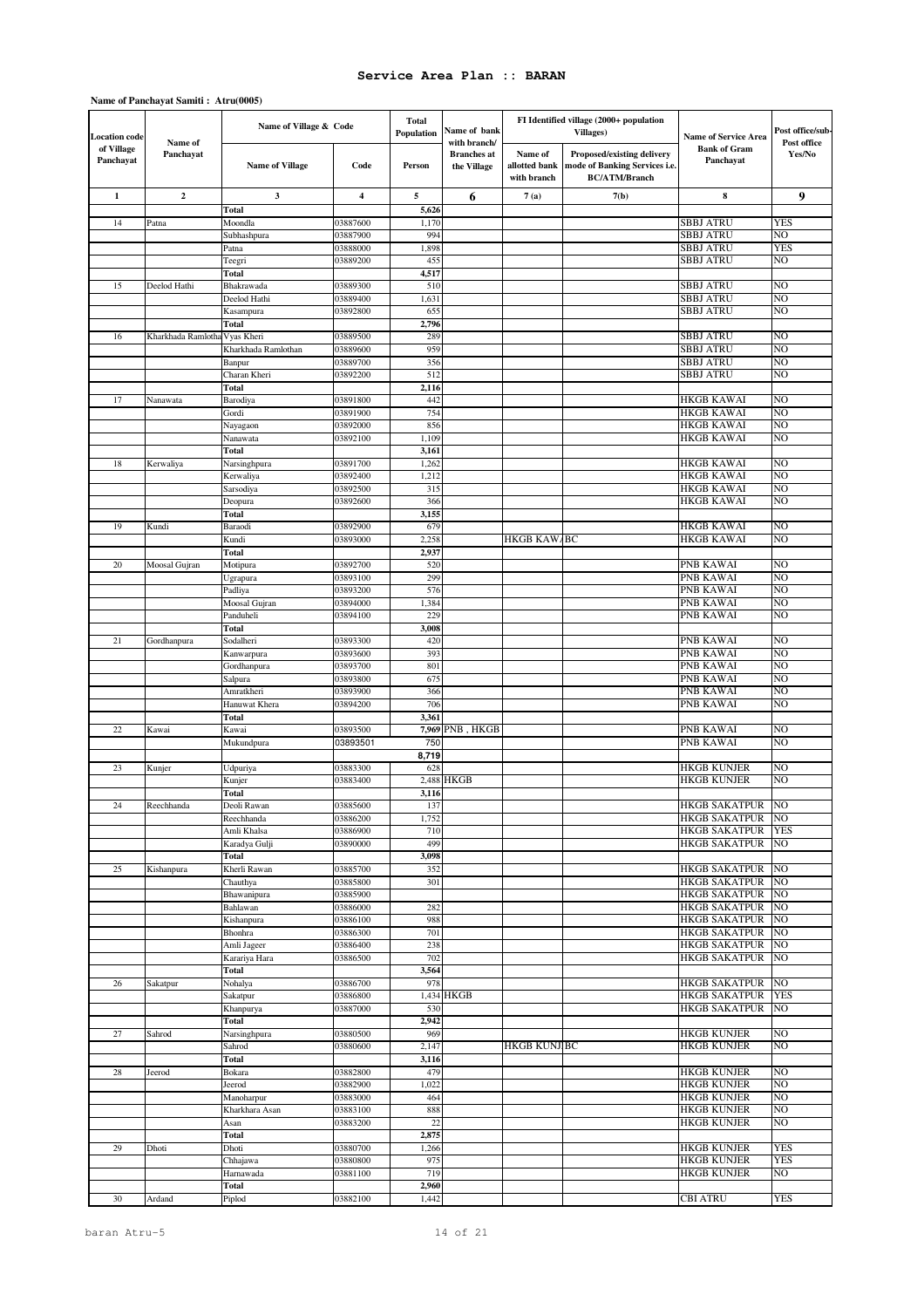### **Name of Panchayat Samiti : Atru(0005)**

| <b>Location</b> code    | Name of<br>Panchayat | Name of Village & Code |                         | Total<br>Name of bank<br>Population<br>with branch/ |                                   | FI Identified village (2000+ population<br><b>Villages</b> ) | <b>Name of Service Area</b>                                                         | Post office/sub-<br>Post office  |                |
|-------------------------|----------------------|------------------------|-------------------------|-----------------------------------------------------|-----------------------------------|--------------------------------------------------------------|-------------------------------------------------------------------------------------|----------------------------------|----------------|
| of Village<br>Panchayat |                      | <b>Name of Village</b> | Code                    | Person                                              | <b>Branches</b> at<br>the Village | Name of<br>allotted bank<br>with branch                      | Proposed/existing delivery<br>mode of Banking Services i.e.<br><b>BC/ATM/Branch</b> | <b>Bank of Gram</b><br>Panchayat | Yes/No         |
| 1                       | $\mathbf{2}$         | 3                      | $\overline{\mathbf{4}}$ | 5                                                   | 6                                 | 7(a)                                                         | 7(b)                                                                                | 8                                | 9              |
|                         |                      | Ardand                 | 03884100                | 1.268                                               |                                   |                                                              |                                                                                     | <b>CBI ATRU</b>                  | <b>YES</b>     |
|                         |                      | Total                  |                         | 2.710                                               |                                   |                                                              |                                                                                     |                                  |                |
| 31                      | Bhainsara            | Maytha                 | 03883500                | 945                                                 |                                   |                                                              |                                                                                     | <b>CBI ATRU</b>                  | N <sub>O</sub> |
|                         |                      | Kherli Majar           | 03883600                | 319                                                 |                                   |                                                              |                                                                                     | <b>CBI ATRU</b>                  | NO             |
|                         |                      | Neemoda                | 03883800                | 386                                                 |                                   |                                                              |                                                                                     | <b>CBI ATRU</b>                  | NO.            |
|                         |                      | Merma Talab            | 03883900                | 1,742                                               |                                   |                                                              |                                                                                     | <b>CBI ATRU</b>                  | <b>YES</b>     |
|                         |                      | Bhainsara              | 03885400                | 1.085                                               |                                   |                                                              |                                                                                     | <b>CBI ATRU</b>                  | NO.            |
|                         |                      | Total                  |                         | 4.477                                               |                                   |                                                              |                                                                                     |                                  |                |
| 32                      | Khuri                | Khareela               | 03882600                | 491                                                 |                                   |                                                              |                                                                                     | <b>CBI ATRU</b>                  | <b>YES</b>     |
|                         |                      | Khuri                  | 03882700                | 1,276                                               |                                   |                                                              |                                                                                     | <b>CBI ATRU</b>                  | <b>YES</b>     |
|                         |                      | Diwali                 | 03883700                | 983                                                 |                                   |                                                              |                                                                                     | <b>CBI ATRU</b>                  | NO             |
|                         |                      | Chhela Bel             | 03884000                | 651                                                 |                                   |                                                              |                                                                                     | <b>CBI ATRU</b>                  | NO             |
|                         |                      | Total                  |                         | 3.401                                               |                                   |                                                              |                                                                                     |                                  |                |
| 33                      | Aton                 | Aton                   | 03885300                | 2,193                                               |                                   | <b>HKGB KATABC</b>                                           |                                                                                     | <b>HKGB KATAWAR</b>              | <b>YES</b>     |
|                         |                      | Kherli Dabka           | 03885500                | 229                                                 |                                   |                                                              |                                                                                     | <b>HKGB KATAWAR</b>              | NO.            |
|                         |                      | Total                  |                         | 2,422                                               |                                   |                                                              |                                                                                     |                                  |                |
| 34                      | Bamori               | Motuka                 | 03887100                | 386                                                 |                                   |                                                              |                                                                                     | <b>HKGB KATAWAR</b>              | NO.            |
|                         |                      | Bamori                 | 03887200                | 1.278                                               |                                   |                                                              |                                                                                     | <b>HKGB KATAWAR</b>              | <b>YES</b>     |
|                         |                      | Dadwara                | 03887300                | 465                                                 |                                   |                                                              |                                                                                     | <b>HKGB KATAWAR</b>              | N <sub>O</sub> |
|                         |                      | Kherli Naharya         | 03887400                | 496                                                 |                                   |                                                              |                                                                                     | <b>HKGB KATAWAR</b>              | NO.            |
|                         |                      | <b>Total</b>           |                         | 2,625                                               |                                   |                                                              |                                                                                     |                                  |                |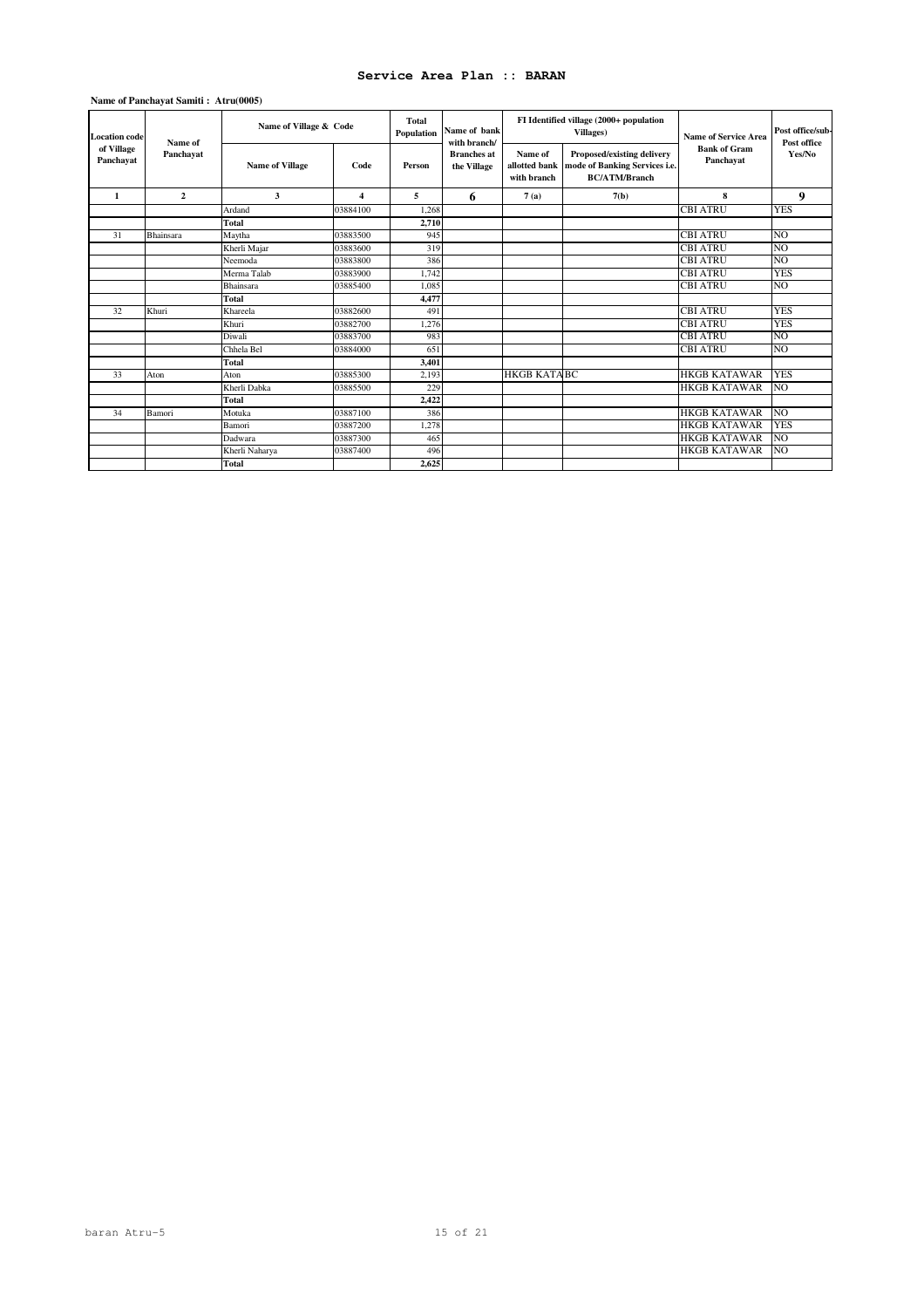# **Name of Panchayat Samiti : Chhipabarod(0006)**

|                                                 |                         | Name of Village & Code    |                         | <b>Total Population</b> | Name of bank                                      | FI Identified village (2000+ population<br><b>Villages</b> ) |                                                                              |                                                       | Post office/sub-      |
|-------------------------------------------------|-------------------------|---------------------------|-------------------------|-------------------------|---------------------------------------------------|--------------------------------------------------------------|------------------------------------------------------------------------------|-------------------------------------------------------|-----------------------|
| <b>Location</b> code<br>of Village<br>Panchayat | Name of<br>Panchayat    | <b>Name of Village</b>    | Code                    | Person                  | with branch/<br><b>Branches</b> at<br>the Village | Name of<br>allotted bank<br>with branch                      | Proposed/existing delivery<br>mode of Banking Services<br>i.e. BC/ATM/Branch | Name of Service Area Bank of<br><b>Gram Panchayat</b> | Post office<br>Yes/No |
| $\mathbf{1}$                                    | $\overline{\mathbf{c}}$ | 3                         | $\overline{\mathbf{4}}$ | 5                       | 6                                                 | 7(a)                                                         | 7(b)                                                                         | 8                                                     | 9                     |
| 01                                              | Ajnawar                 | Kakarda                   | 03958100                |                         |                                                   |                                                              |                                                                              |                                                       |                       |
|                                                 |                         | Rajpura Jageer            | 03958200                | 355                     |                                                   |                                                              |                                                                              | SBBJ CHHIPABAROD                                      | NO<br>NO              |
|                                                 |                         | Narayanpura<br>Barawada   | 03958300<br>03958400    | 159<br>796              |                                                   |                                                              |                                                                              | SBBJ CHHIPABAROD<br>SBBJ CHHIPABAROD                  | NO                    |
|                                                 |                         | Rooppura                  | 03958500                | 479                     |                                                   |                                                              |                                                                              | SBBJ CHHIPABAROD                                      | NO                    |
|                                                 |                         | Bhagwanpura               | 03958600                | 520                     |                                                   |                                                              |                                                                              | <b>SBBJ CHHIPABAROD</b>                               | NO                    |
|                                                 |                         | Nalkheri                  | 03960400                | 525                     |                                                   |                                                              |                                                                              | SBBJ CHHIPABAROD                                      | NΟ                    |
|                                                 |                         | Ajnawar                   | 03960500                | 1,785                   |                                                   |                                                              |                                                                              | SBBJ CHHIPABAROD                                      | <b>YES</b>            |
|                                                 |                         | Total                     |                         | 4,619                   |                                                   |                                                              |                                                                              |                                                       |                       |
| 02                                              | Kachnariya Kal          | Khariya                   | 03973000                | 559                     |                                                   |                                                              |                                                                              | SBBJ HARNAVDA SHAH                                    | NO                    |
|                                                 |                         | Shripura                  | 03973100                | 1,077                   |                                                   |                                                              |                                                                              | SBBJ HARNAVDA SHAH                                    | NO                    |
|                                                 |                         | Kachnariya Kalan<br>Patri | 03973200<br>03973400    | 1,240<br>757            |                                                   |                                                              |                                                                              | SBBJ HARNAVDA SHAH<br>SBBJ HARNAVDA SHAH              | <b>YES</b><br>NO      |
|                                                 |                         | Total                     |                         | 3,633                   |                                                   |                                                              |                                                                              |                                                       |                       |
| 03                                              | Bansari                 | Motipura Kalan            | 03969100                | 826                     |                                                   |                                                              |                                                                              | HKGB CHHIPABAROD                                      | NO                    |
|                                                 |                         | Banjari                   | 03969200                | 1,405                   |                                                   |                                                              |                                                                              | HKGB CHHIPABAROD                                      | <b>YES</b>            |
|                                                 |                         | Guradi                    | 03969300                | 1,278                   |                                                   |                                                              |                                                                              | <b>HKGB CHHIPABAROD</b>                               | NO                    |
|                                                 |                         | Peepalya Akheraj          | 03969800                | 423                     |                                                   |                                                              |                                                                              | HKGB CHHIPABAROD                                      | NO                    |
|                                                 |                         | Laxmi Pura Khurd          | 03969900                | 250                     |                                                   |                                                              |                                                                              | HKGB CHHIPABAROD                                      | NO                    |
|                                                 |                         | Dhamaniya                 | 03972900                | 1,429                   |                                                   |                                                              |                                                                              | HKGB CHHIPABAROD                                      | NO                    |
|                                                 |                         | Total                     |                         | 5,611                   |                                                   |                                                              |                                                                              |                                                       |                       |
| 04                                              | Deegod Jageer           | Kandari<br>Dobara         | 03970200<br>03970400    | 973<br>780              |                                                   |                                                              |                                                                              | <b>BOB CHHIPABAROD</b><br><b>BOB CHHIPABAROD</b>      | NO<br>NO              |
|                                                 |                         | Asalpur                   | 03970500                | 71                      |                                                   |                                                              |                                                                              | <b>BOB CHHIPABAROD</b>                                | NO                    |
|                                                 |                         | Amarpura                  | 03970600                | 791                     |                                                   |                                                              |                                                                              | <b>BOB CHHIPABAROD</b>                                | NO                    |
|                                                 |                         | Nareda                    | 03970700                | 474                     |                                                   |                                                              |                                                                              | <b>BOB CHHIPABAROD</b>                                | NO                    |
|                                                 |                         | Peepal Kheri              | 03972000                | 637                     |                                                   |                                                              |                                                                              | <b>BOB CHHIPABAROD</b>                                | NO                    |
|                                                 |                         | Deegod Jageer             | 03972100                | 1,898                   |                                                   |                                                              |                                                                              | <b>BOB CHHIPABAROD</b>                                | <b>YES</b>            |
|                                                 |                         | Beel Khera                | 03972200                | 54                      |                                                   |                                                              |                                                                              | <b>BOB CHHIPABAROD</b>                                | NO                    |
|                                                 |                         | Total                     |                         | 5,678                   |                                                   |                                                              |                                                                              |                                                       |                       |
| 05                                              | Set Kolu                | Sewanya                   | 03967700                | 724                     |                                                   |                                                              |                                                                              | <b>HKGB CHHIPABAROD</b>                               | NO                    |
|                                                 |                         | Lamba Khera<br>Handi Khoh | 03967900<br>03968000    | 592<br>342              |                                                   |                                                              |                                                                              | <b>HKGB CHHIPABAROD</b><br><b>HKGB CHHIPABAROD</b>    | NO<br>NO              |
|                                                 |                         | Uchakpura                 | 03968100                | 118                     |                                                   |                                                              |                                                                              | HKGB CHHIPABAROD                                      | NO                    |
|                                                 |                         | Chauki                    | 03969400                | 361                     |                                                   |                                                              |                                                                              | HKGB CHHIPABAROD                                      | NO                    |
|                                                 |                         | Set Kolu                  | 03969500                | 2,163                   |                                                   | HKGB CHHIFBC                                                 |                                                                              | HKGB CHHIPABAROD                                      | <b>YES</b>            |
|                                                 |                         | Ladpura                   | 03969600                | 317                     |                                                   |                                                              |                                                                              | <b>HKGB CHHIPABAROD</b>                               | NO                    |
|                                                 |                         | Borkheri(Banjari)         | 03969700                | 226                     |                                                   |                                                              |                                                                              | HKGB CHHIPABAROD                                      | NO                    |
|                                                 |                         | Prempura                  | 03970000                | 268                     |                                                   |                                                              |                                                                              | HKGB CHHIPABAROD                                      | NO                    |
|                                                 |                         | Dant Ka Pani              | 03970100                | 167                     |                                                   |                                                              |                                                                              | HKGB CHHIPABAROD                                      | NO                    |
|                                                 |                         | Total                     |                         | 5,278                   |                                                   |                                                              |                                                                              |                                                       |                       |
| 06                                              | Gordhan Pura            | Toomara<br>Gordhan Pura   | 03963500<br>03965300    | 807<br>2,22             |                                                   | SBBJ CHHIP/BC                                                |                                                                              | SBBJ CHHIPABAROD<br>SBBJ CHHIPABAROD                  | NO<br>YES             |
|                                                 |                         | Rajpura                   | 03965400                | 783                     |                                                   |                                                              |                                                                              | <b>SBBJ CHHIPABAROD</b>                               | NO                    |
|                                                 |                         | Peepal Hera               | 03967600                | 1,089                   |                                                   |                                                              |                                                                              | SBBJ CHHIPABAROD                                      | NO                    |
|                                                 |                         | <b>Total</b>              |                         | 4,902                   |                                                   |                                                              |                                                                              |                                                       |                       |
| 07                                              | Tancha                  | Tanchi                    | 03958700                | 1,128                   |                                                   |                                                              |                                                                              | CBI CHHIPABAROD                                       | NO                    |
|                                                 |                         | Tancha                    | 03960000                | 2,173                   |                                                   | CBI CHHIPAIBC                                                |                                                                              | CBI CHHIPABAROD                                       | <b>YES</b>            |
|                                                 |                         | Total                     |                         | 3,301                   |                                                   |                                                              |                                                                              |                                                       |                       |
| 08                                              | Jhanjhani               | Koloo Khera               | 03968200                | 507                     |                                                   |                                                              |                                                                              | HKGB CHHIPABAROD                                      | NO                    |
|                                                 |                         | Ram Nagar                 | 03968300                | 238                     |                                                   |                                                              |                                                                              | <b>HKGB CHHIPABAROD</b>                               | NO                    |
|                                                 |                         | Karni Jageer<br>Mandola   | 03968400<br>03968500    | 427<br>627              |                                                   |                                                              |                                                                              | <b>HKGB CHHIPABAROD</b><br><b>HKGB CHHIPABAROD</b>    | NO<br>NO              |
|                                                 |                         | Kher Khajuriya            | 03968800                | 656                     |                                                   |                                                              |                                                                              | <b>HKGB CHHIPABAROD</b>                               | NO                    |
|                                                 |                         | Tandi                     | 03968900                | 70                      |                                                   |                                                              |                                                                              | <b>HKGB CHHIPABAROD</b>                               | NO                    |
|                                                 |                         | Surajpura Malkarni        | 03969000                | 339                     |                                                   |                                                              |                                                                              | <b>HKGB CHHIPABAROD</b>                               | NO.                   |
|                                                 |                         | Jhanjhani                 | 03973700                | 1,165                   |                                                   |                                                              |                                                                              | <b>HKGB CHHIPABAROD</b>                               | <b>YES</b>            |
|                                                 |                         | Total                     |                         | 4,029                   |                                                   |                                                              |                                                                              |                                                       |                       |
| 09                                              | Kalmodiya               | Saikur                    | 03970800                | 860                     |                                                   |                                                              |                                                                              | <b>HKGB SARTHAL</b>                                   | NO                    |
|                                                 |                         | Babar                     | 03970900                | 452                     |                                                   |                                                              |                                                                              | <b>HKGB SARTHAL</b>                                   | NO<br><b>YES</b>      |
|                                                 |                         | Kalmodiya                 | 03971000                | 724                     |                                                   |                                                              |                                                                              | HKGB SARTHAL                                          |                       |
|                                                 |                         | Kheri Jageer<br>Lambawar  | 03971300<br>03971400    | 259<br>338              |                                                   |                                                              |                                                                              | HKGB SARTHAL<br>HKGB SARTHAL                          | <b>YES</b><br>NO      |
|                                                 |                         | Kalatol                   | 03971500                | 747                     |                                                   |                                                              |                                                                              | <b>HKGB SARTHAL</b>                                   | NΟ                    |
|                                                 |                         | Pathari                   | 03971600                | 363                     |                                                   |                                                              |                                                                              | <b>HKGB SARTHAL</b>                                   | NO                    |
|                                                 |                         | Brahma Kheri              | 03971700                | 650                     |                                                   |                                                              |                                                                              | HKGB SARTHAL                                          | NO                    |
|                                                 |                         | Halesara                  | 03971800                | 337                     |                                                   |                                                              |                                                                              | <b>HKGB SARTHAL</b>                                   | NO                    |
|                                                 |                         | Hindola                   | 03971900                |                         |                                                   |                                                              |                                                                              | <b>HKGB SARTHAL</b>                                   | NO                    |
|                                                 |                         | Total                     |                         | 4,730                   |                                                   |                                                              |                                                                              |                                                       |                       |
| $10$                                            | Gagchana                | Niyana                    | 03959500                | 887                     |                                                   |                                                              |                                                                              | SBBJ CHHIPABAROD                                      | NO                    |
|                                                 |                         | Udpuriya                  | 03959600                | 886                     |                                                   |                                                              |                                                                              | SBBJ CHHIPABAROD                                      | NO<br><b>YES</b>      |
|                                                 |                         | Gagchana<br>Balloo Kheri  | 03964300<br>03964400    | 1,412<br>471            |                                                   |                                                              |                                                                              | SBBJ CHHIPABAROD<br>SBBJ CHHIPABAROD                  | NO                    |
|                                                 |                         | Total                     |                         | 3,656                   |                                                   |                                                              |                                                                              |                                                       |                       |
| 11                                              | Dholam                  | Harnawadi Jageer          | 03960300                | 277                     |                                                   |                                                              |                                                                              | CBI DHOLAM                                            | NO                    |
|                                                 |                         | Dholam                    | 03960600                | 3,396 CBI               |                                                   |                                                              |                                                                              | <b>CBI DHOLAM</b>                                     | <b>YES</b>            |
|                                                 |                         | Kel Kheri                 | 03960700                | 232                     |                                                   |                                                              |                                                                              | CBI DHOLAM                                            | NO                    |
|                                                 |                         | Ratanpura                 | 03960800                | 791                     |                                                   |                                                              |                                                                              | CBI DHOLAM                                            | NO                    |
|                                                 |                         | Bindarada                 | 03961100                | 696                     |                                                   |                                                              |                                                                              | <b>CBI DHOLAM</b>                                     | NΟ                    |
|                                                 |                         | Total                     |                         | 5,392                   |                                                   |                                                              |                                                                              |                                                       |                       |
| 12                                              | Sarthal                 | Sarthal                   | 03971100                |                         | 4,453 HKGB                                        |                                                              |                                                                              | HKGB SARTHAL                                          | <b>YES</b>            |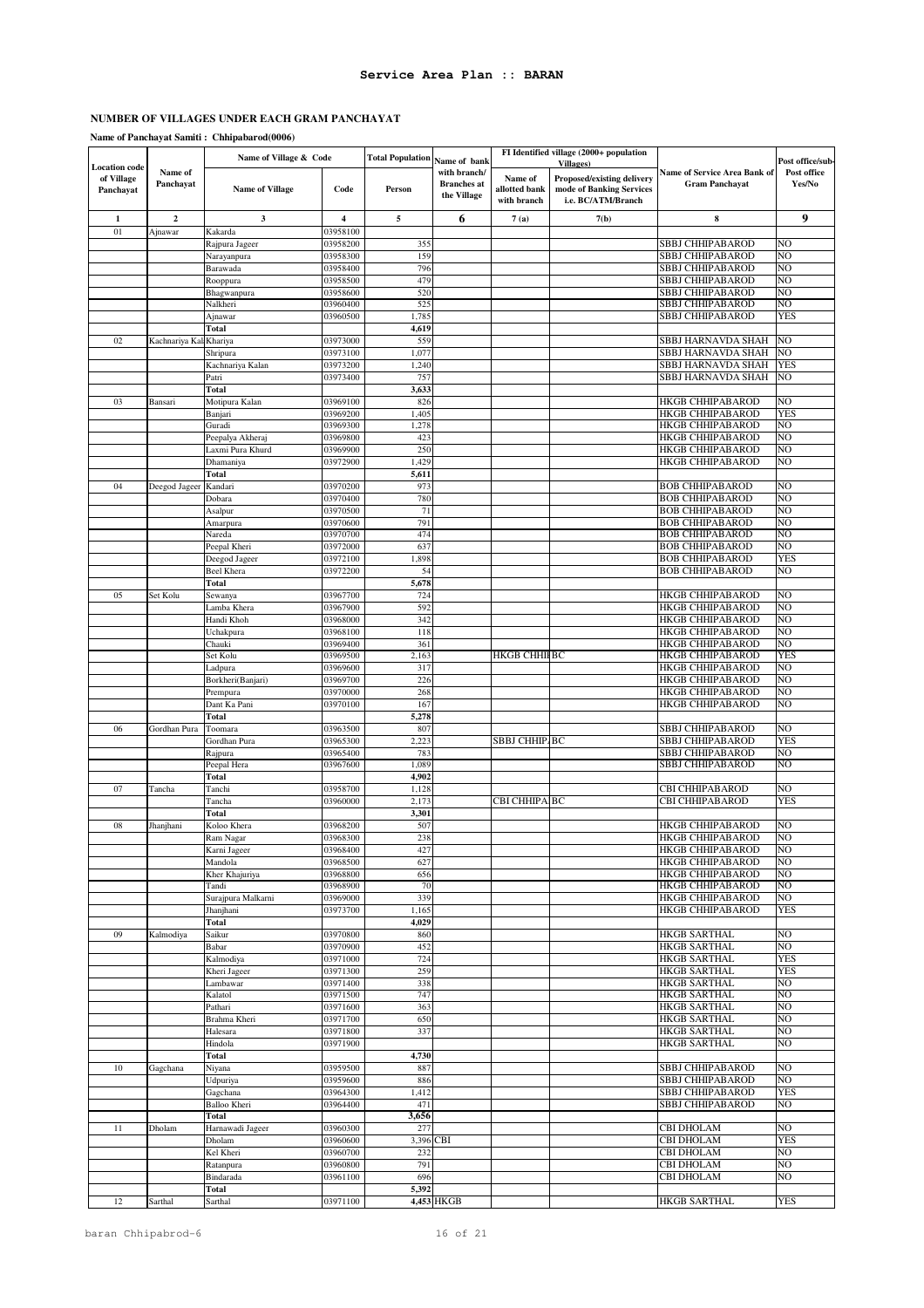|                                                 |                      | Name of Village & Code             |                         | <b>Total Population</b> |                                                                   | FI Identified village (2000+ population |                                                                                                   |                                                       |                                           |
|-------------------------------------------------|----------------------|------------------------------------|-------------------------|-------------------------|-------------------------------------------------------------------|-----------------------------------------|---------------------------------------------------------------------------------------------------|-------------------------------------------------------|-------------------------------------------|
| <b>Location</b> code<br>of Village<br>Panchayat | Name of<br>Panchayat | <b>Name of Village</b>             | Code                    | Person                  | Name of bank<br>with branch/<br><b>Branches</b> at<br>the Village | Name of<br>allotted bank<br>with branch | <b>Villages</b> )<br>Proposed/existing delivery<br>mode of Banking Services<br>i.e. BC/ATM/Branch | Name of Service Area Bank of<br><b>Gram Panchayat</b> | Post office/sub-<br>Post office<br>Yes/No |
| $\mathbf{1}$                                    | $\overline{2}$       | 3                                  | $\overline{\mathbf{4}}$ | 5                       | 6                                                                 | 7(a)                                    | 7(b)                                                                                              | 8                                                     | 9                                         |
| 13                                              | Harnawada Sha        | Harnawada Shahji                   | 03972300                | 7,388                   | SBBJ                                                              |                                         |                                                                                                   | SBBJ HARNAVDA                                         | <b>YES</b>                                |
| 14                                              | Deori Jodh           | Bhagwatpura                        | 03963100                | 688                     |                                                                   |                                         |                                                                                                   | <b>BOB CHHIPABAROD</b>                                | NO                                        |
|                                                 |                      | Peepalkheri<br>Bardawada           | 03963200<br>03965500    | 796<br>589              |                                                                   |                                         |                                                                                                   | <b>BOB CHHIPABAROD</b><br><b>BOB CHHIPABAROD</b>      | NO<br>NO                                  |
|                                                 |                      | Deori Jodh                         | 03965600                | 1,360                   |                                                                   |                                         |                                                                                                   | <b>BOB CHHIPABAROD</b>                                | <b>YES</b>                                |
|                                                 |                      | Banskhera                          | 03965700                | 570                     |                                                                   |                                         |                                                                                                   | <b>BOB CHHIPABAROD</b>                                | NO                                        |
|                                                 |                      | Kundi Khera                        | 03965800                | 360<br>464              |                                                                   |                                         |                                                                                                   | <b>BOB CHHIPABAROD</b><br><b>BOB CHHIPABAROD</b>      | NO<br>NO                                  |
|                                                 |                      | Padalya<br>Total                   | 03966100                | 4,827                   |                                                                   |                                         |                                                                                                   |                                                       |                                           |
| 15                                              | Digod Khalsa         | Parolya                            | 03963700                | 268                     |                                                                   |                                         |                                                                                                   | <b>BOB CHHIPABAROD</b>                                | NO                                        |
|                                                 |                      | Akha Kheri                         | 03963800                | 385                     |                                                                   |                                         |                                                                                                   | <b>BOB CHHIPABAROD</b>                                | NO                                        |
|                                                 |                      | Utawali<br>Naya Gaon@Malkhajooriya | 03964100<br>03965000    | 855<br>95               |                                                                   |                                         |                                                                                                   | <b>BOB CHHIPABAROD</b><br><b>BOB CHHIPABAROD</b>      | NO<br>NO                                  |
|                                                 |                      | Digod Khalsa                       | 03965100                | 1,421                   |                                                                   |                                         |                                                                                                   | <b>BOB CHHIPABAROD</b>                                | YES                                       |
|                                                 |                      | Balapura                           | 03965200                | 157                     |                                                                   |                                         |                                                                                                   | <b>BOB CHHIPABAROD</b>                                | NO                                        |
|                                                 |                      | Khajooriya                         | 03967800                | 1,362                   |                                                                   |                                         |                                                                                                   | <b>BOB CHHIPABAROD</b>                                | <b>YES</b>                                |
| 16                                              | Phool Baroda         | Total<br>Mawasa                    | 03958800                | 4,543<br>970            |                                                                   |                                         |                                                                                                   | CBI CHHIPABAROD                                       | NO                                        |
|                                                 |                      | Phool Baroda                       | 03958900                | 1,527                   |                                                                   |                                         |                                                                                                   | CBI CHHIPABAROD                                       | YES                                       |
|                                                 |                      | Ghaghonia                          | 03959000                | 438                     |                                                                   |                                         |                                                                                                   | CBI CHHIPABAROD                                       | NO                                        |
|                                                 |                      | Guru Kheri                         | 03959100                | 317                     |                                                                   |                                         |                                                                                                   | CBI CHHIPABAROD                                       | NO                                        |
| 17                                              | Bambori Ghata        | Total<br>Kohni                     | 03959200                | 3,252<br>1,318          |                                                                   |                                         |                                                                                                   | CBI CHHIPABAROD                                       | NO                                        |
|                                                 |                      | Ganeshpura                         | 03959300                | 474                     |                                                                   |                                         |                                                                                                   | CBI CHHIPABAROD                                       | NO                                        |
|                                                 |                      | Bambori Ghata                      | 03959400                | 1,686                   |                                                                   |                                         |                                                                                                   | CBI CHHIPABAROD                                       | YES                                       |
|                                                 |                      | Daulatpura                         | 03959800                | 469                     |                                                                   |                                         |                                                                                                   | CBI CHHIPABAROD                                       | NO                                        |
| 18                                              | Bilendi              | Total<br>Achalpura                 | 03962500                | 3,947                   |                                                                   |                                         |                                                                                                   | HKGB SARTHAL                                          | NO                                        |
|                                                 |                      | Bilendi                            | 03962600                | 1,093                   |                                                                   |                                         |                                                                                                   | <b>HKGB SARTHAL</b>                                   | <b>YES</b>                                |
|                                                 |                      | Baday                              | 03966200                | 1,102                   |                                                                   |                                         |                                                                                                   | <b>HKGB SARTHAL</b>                                   | NO                                        |
|                                                 |                      | Fatehpur Jageer                    | 03966300                | 432                     |                                                                   |                                         |                                                                                                   | <b>HKGB SARTHAL</b>                                   | NO                                        |
|                                                 |                      | Borda<br>Sukhneri                  | 03966400<br>03966500    | 518<br>1,221            |                                                                   |                                         |                                                                                                   | <b>HKGB SARTHAL</b><br>HKGB SARTHAL                   | NO<br>NΟ                                  |
|                                                 |                      | Amlawada Kharan                    | 03966600                | 761                     |                                                                   |                                         |                                                                                                   | HKGB SARTHAL                                          | NO                                        |
|                                                 |                      | Total                              |                         | 5,127                   |                                                                   |                                         |                                                                                                   |                                                       |                                           |
| 19                                              | Rain                 | Rain                               | 03960900                | 1,079                   |                                                                   |                                         |                                                                                                   | <b>HKGB SARTHAL</b>                                   | <b>YES</b>                                |
|                                                 |                      | Jharanya Jageer<br>Ranwa           | 03961000<br>03963400    | 152<br>1,127            |                                                                   |                                         |                                                                                                   | <b>HKGB SARTHAL</b><br><b>HKGB SARTHAL</b>            | NO<br>NΟ                                  |
|                                                 |                      | Khankhara                          | 03963600                |                         |                                                                   |                                         |                                                                                                   | HKGB SARTHAL                                          | NO                                        |
|                                                 |                      | Total                              |                         | 2,358                   |                                                                   |                                         |                                                                                                   |                                                       | NO                                        |
| 20                                              | Mokhampura           | Sarang Khera<br>Laxmipura Kalan    | 03961500<br>03961600    | 513<br>248              |                                                                   |                                         |                                                                                                   | CBI DHOLAM<br>CBI DHOLAM                              | NO<br>NO                                  |
|                                                 |                      | Kohri                              | 03961700                | 496                     |                                                                   |                                         |                                                                                                   | CBI DHOLAM                                            | NΟ                                        |
|                                                 |                      | Panchkui                           | 03961800                | 260                     |                                                                   |                                         |                                                                                                   | CBI DHOLAM                                            | NO                                        |
|                                                 |                      | Seejanya                           | 03961900                | 487                     |                                                                   |                                         |                                                                                                   | CBI DHOLAM                                            | NO                                        |
|                                                 |                      | Madhopur<br>Jai Nagar              | 03962000<br>03962100    | 184<br>387              |                                                                   |                                         |                                                                                                   | CBI DHOLAM<br>CBI DHOLAM                              | NO<br>NO                                  |
|                                                 |                      | Mokhampura                         | 03962200                | 1,241                   |                                                                   |                                         |                                                                                                   | CBI DHOLAM                                            | <b>YES</b>                                |
|                                                 |                      | Peepalya Ghata                     | 03962300                | 435                     |                                                                   |                                         |                                                                                                   | CBI DHOLAM                                            | NO                                        |
|                                                 |                      | Maloni                             | 03962400                | 930                     |                                                                   |                                         |                                                                                                   | CBI DHOLAM                                            | NO                                        |
| 21                                              | Sejanpur             | <b>Total</b><br>Rawansya           | 03974600                | 5,181<br>247            |                                                                   |                                         |                                                                                                   | SBBJ HARNAVDASHAH                                     | NO                                        |
|                                                 |                      | Madanpura                          | 03974700                |                         |                                                                   |                                         |                                                                                                   | SBBJ HARNAVDASHAH                                     | NO                                        |
|                                                 |                      | Prahaladpura                       | 03974800                | 165                     |                                                                   |                                         |                                                                                                   | SBBJ HARNAVDASHAH                                     | NO                                        |
|                                                 |                      | Bislai<br>Sejanpur                 | 03974900<br>03975000    | 599<br>1,053            |                                                                   |                                         |                                                                                                   | SBBJ HARNAVDASHAH<br>SBBJ HARNAVDASHAH                | NO<br><b>YES</b>                          |
|                                                 |                      | Barkhera @ Baman Khoh              | 03975100                | 432                     |                                                                   |                                         |                                                                                                   | SBBJ HARNAVDASHAH                                     | NO                                        |
|                                                 |                      | Gordhanpura @ Surdibah             | 03975200                | 153                     |                                                                   |                                         |                                                                                                   | SBBJ HARNAVDASHAH                                     | NΟ                                        |
|                                                 |                      | Bajajpur                           | 03975300                | 503                     |                                                                   |                                         |                                                                                                   | SBBJ HARNAVDASHAH                                     | NO                                        |
| $22\,$                                          | Bhaopura             | Total<br>Kharan                    | 03966700                | 3,152<br>453            |                                                                   |                                         |                                                                                                   | <b>HKGB SARTHAL</b>                                   | NO                                        |
|                                                 |                      | Bamori (Baday)                     | 03966800                | 1,033                   |                                                                   |                                         |                                                                                                   | <b>HKGB SARTHAL</b>                                   | NΟ                                        |
|                                                 |                      | Takooda Jageer                     | 03966900                | 167                     |                                                                   |                                         |                                                                                                   | <b>HKGB SARTHAL</b>                                   | NΟ                                        |
|                                                 |                      | Bhaopura                           | 03967000                | 1,834                   |                                                                   |                                         |                                                                                                   | <b>HKGB SARTHAL</b>                                   | <b>YES</b>                                |
|                                                 |                      | Bhawanipura Jageer@Kakoni<br>Total | 03971200                | 752<br>4,239            |                                                                   |                                         |                                                                                                   | <b>HKGB SARTHAL</b>                                   | NΟ                                        |
| 23                                              | Amlawada Ali         | Neemthoor                          | 03957400                | 137                     |                                                                   |                                         |                                                                                                   | <b>CBI DHOLAM</b>                                     | NO                                        |
|                                                 |                      | Ummedpura                          | 03957500                | 42                      |                                                                   |                                         |                                                                                                   | CBI DHOLAM                                            | NΟ                                        |
|                                                 |                      | Amlawadaali                        | 03957600                | 1,387                   |                                                                   |                                         |                                                                                                   | CBI DHOLAM                                            | NO                                        |
|                                                 |                      | Kalyanpura<br>Gundlai              | 03957700<br>03957800    | 92<br>622               |                                                                   |                                         |                                                                                                   | <b>CBI DHOLAM</b><br><b>CBI DHOLAM</b>                | NΟ<br>NO                                  |
|                                                 |                      | Peepalya Chauki                    | 03957900                | 224                     |                                                                   |                                         |                                                                                                   | CBI DHOLAM                                            | NΟ                                        |
|                                                 |                      | Phaliya                            | 03958000                | 623                     |                                                                   |                                         |                                                                                                   | CBI DHOLAM                                            | NΟ                                        |
|                                                 |                      | Rampuriya                          | 03961200                | 481                     |                                                                   |                                         |                                                                                                   | CBI DHOLAM                                            | NO                                        |
|                                                 |                      | Chainpuriya Jageer<br>Gadari       | 03961300<br>03961400    | 385<br>669              |                                                                   |                                         |                                                                                                   | CBI DHOLAM<br><b>CBI DHOLAM</b>                       | NΟ<br>NO                                  |
|                                                 |                      | Total                              |                         | 4,662                   |                                                                   |                                         |                                                                                                   |                                                       |                                           |
| 24                                              | Kalpa Jageer         | Bajrangpura                        | 03965900                | 171                     |                                                                   |                                         |                                                                                                   | <b>BOB CHHIPABAROD</b>                                | NO                                        |
|                                                 |                      | Gangti                             | 03966000<br>03967100    | 658<br>933              |                                                                   |                                         |                                                                                                   | <b>BOB CHHIPABAROD</b><br><b>BOB CHHIPABAROD</b>      | NO<br>NO                                  |
|                                                 |                      | Kotra Bhagwan<br>Kalpa Jageer      | 03967200                | 1,268                   |                                                                   |                                         |                                                                                                   | <b>BOB CHHIPABAROD</b>                                | <b>YES</b>                                |
|                                                 |                      | Naya Pura                          | 03967300                | 500                     |                                                                   |                                         |                                                                                                   | <b>BOB CHHIPABAROD</b>                                | NO                                        |
|                                                 |                      | Patla Pani                         | 03967400                | 182                     |                                                                   |                                         |                                                                                                   | <b>BOB CHHIPABAROD</b>                                | NO                                        |
|                                                 |                      | <b>Barsat</b>                      | 03967500                | 1,400                   |                                                                   |                                         |                                                                                                   | <b>BOB CHHIPABAROD</b>                                | NO                                        |

### **Name of Panchayat Samiti : Chhipabarod(0006)**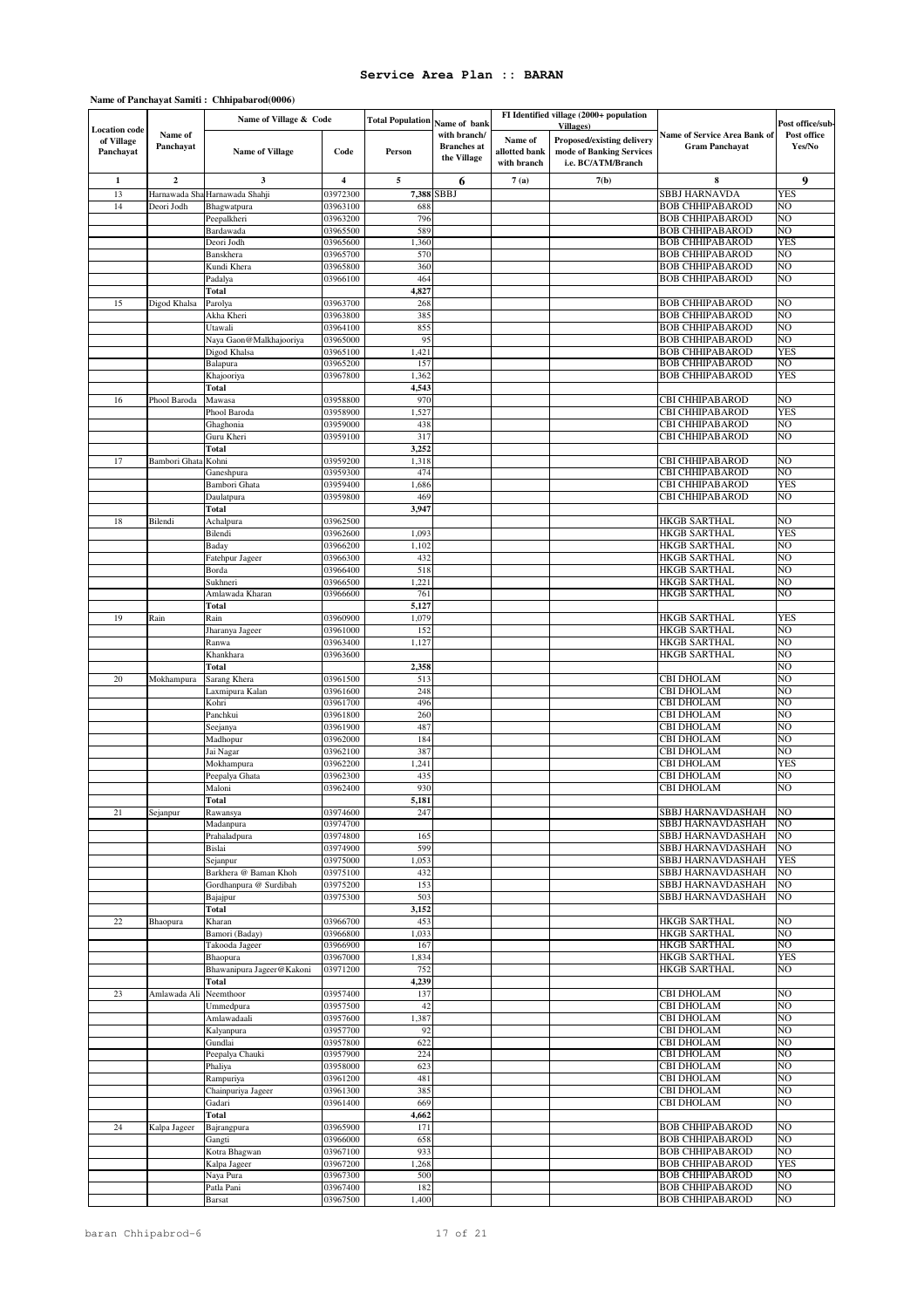| <b>Location</b> code    | Name of<br>Panchayat    | Name of Village & Code   |                | <b>Total Population</b><br>Name of bank |                                                   |                                         | FI Identified village (2000+ population<br><b>Villages</b> )                 |                                                       | Post office/sub-             |
|-------------------------|-------------------------|--------------------------|----------------|-----------------------------------------|---------------------------------------------------|-----------------------------------------|------------------------------------------------------------------------------|-------------------------------------------------------|------------------------------|
| of Village<br>Panchavat |                         | <b>Name of Village</b>   | Code           | Person                                  | with branch/<br><b>Branches</b> at<br>the Village | Name of<br>allotted bank<br>with branch | Proposed/existing delivery<br>mode of Banking Services<br>i.e. BC/ATM/Branch | Name of Service Area Bank of<br><b>Gram Panchayat</b> | <b>Post office</b><br>Yes/No |
| $\mathbf{1}$            | $\mathbf 2$             | $\mathbf{3}$             | $\overline{4}$ | 5                                       | 6                                                 | 7(a)                                    | 7(b)                                                                         | 8                                                     | 9                            |
|                         |                         | Baori Khera              | 03970300       | 286                                     |                                                   |                                         |                                                                              | <b>BOB CHHIPABAROD</b>                                | NΟ                           |
|                         |                         | Total                    |                | 5,398                                   |                                                   |                                         |                                                                              |                                                       |                              |
| 25                      | Kunma Kheri             | Phooti Barod@Phool Barod | 03972400       | 771                                     |                                                   |                                         |                                                                              | <b>SBBJ HARNAVDA</b>                                  | NO                           |
|                         |                         | Kachnariya Khurd         | 03972500       | 605                                     |                                                   |                                         |                                                                              | <b>SBBJ HARNAVDA</b>                                  | NΟ                           |
|                         |                         | Bor Kheri                | 03972600       | 601                                     |                                                   |                                         |                                                                              | <b>SBBJ HARNAVDA</b>                                  | NΟ                           |
|                         |                         | Kunma Kheri              | 03972700       | 971                                     |                                                   |                                         |                                                                              | <b>SBBJ HARNAVDA</b>                                  | NΟ                           |
|                         |                         | Deori Bhan               | 03972800       | 618                                     |                                                   |                                         |                                                                              | SBBJ HARNAVDA                                         | NO                           |
|                         |                         | Bhatgaon                 | 03973300       | 562                                     |                                                   |                                         |                                                                              | <b>SBBJ HARNAVDA</b>                                  | NΟ                           |
|                         |                         | Deori Moond              | 03973500       | 826                                     |                                                   |                                         |                                                                              | <b>SBBJ HARNAVDA</b>                                  | NΟ                           |
|                         |                         | Total                    |                | 4,954                                   |                                                   |                                         |                                                                              |                                                       |                              |
| 26                      | Pachhar                 | Miyara                   | 03959700       | 474                                     |                                                   |                                         |                                                                              | <b>BOB CHHIPABAROD</b>                                | NO                           |
|                         |                         | Pachhar                  | 03959900       | 1.088                                   |                                                   |                                         |                                                                              | <b>BOB CHHIPABAROD</b>                                | NΟ                           |
|                         |                         | Gul Kheri                | 03960100       | 1,178                                   |                                                   |                                         |                                                                              | <b>BOB CHHIPABAROD</b>                                | NΟ                           |
|                         |                         | Harnawada Jageer         | 03960200       | 629                                     |                                                   |                                         |                                                                              | <b>BOB CHHIPABAROD</b>                                | NΟ                           |
|                         |                         | Govind Pura              | 03963900       | 574                                     |                                                   |                                         |                                                                              | <b>BOB CHHIPABAROD</b>                                | NΟ                           |
|                         |                         | Bansapura                | 03964000       |                                         |                                                   |                                         |                                                                              | <b>BOB CHHIPABAROD</b>                                | NΟ                           |
|                         |                         | Total                    |                | 3,943                                   |                                                   |                                         |                                                                              |                                                       |                              |
| 27                      | Peethpur                | Kajlya                   | 03964200       | 541                                     |                                                   |                                         |                                                                              | <b>SBBJ CHHIPABAROD</b>                               | NΟ                           |
|                         |                         | Moondki                  | 03964500       | 219                                     |                                                   |                                         |                                                                              | SBBJ CHHIPABAROD                                      | NΟ                           |
|                         |                         | Mohammad Pur             | 03964600       | 412                                     |                                                   |                                         |                                                                              | SBBJ CHHIPABAROD                                      | NO                           |
|                         |                         | Sankha Jageer            | 03964700       | 306                                     |                                                   |                                         |                                                                              | <b>SBBJ CHHIPABAROD</b>                               | NΟ                           |
|                         |                         | Peethpur                 | 03964800       | 1,482                                   |                                                   |                                         |                                                                              | SBBJ CHHIPABAROD                                      | NΟ                           |
|                         |                         | Gujar Kheri              | 03964900       |                                         |                                                   |                                         |                                                                              | SBBJ CHHIPABAROD                                      | NΟ                           |
|                         |                         | Moonda Ghata             | 03968600       | 350                                     |                                                   |                                         |                                                                              | <b>SBBJ CHHIPABAROD</b>                               | NΟ                           |
|                         |                         | Total                    |                | 3,310                                   |                                                   |                                         |                                                                              |                                                       |                              |
| 28                      | Kherla Jageer           | Motipura Khurd           | 03962700       | 108                                     |                                                   |                                         |                                                                              | CBI DHOLAM                                            | NO                           |
|                         |                         | Misroli                  | 03962800       | 271                                     |                                                   |                                         |                                                                              | <b>CBI DHOLAM</b>                                     | NΟ                           |
|                         |                         | Kherla Jageer            | 03962900       | 922                                     |                                                   |                                         |                                                                              | <b>CBI DHOLAM</b>                                     | NΟ                           |
|                         |                         | Karnal Jageer            | 03963000       | 679                                     |                                                   |                                         |                                                                              | CBI DHOLAM                                            | NΟ                           |
|                         |                         | Kheri                    | 03963300       | 1,319                                   |                                                   |                                         |                                                                              | <b>CBI DHOLAM</b>                                     | NO                           |
|                         |                         | Total                    |                | 3,299                                   |                                                   |                                         |                                                                              |                                                       |                              |
| 29                      | Manpura                 | Dabari                   | 03968700       | 139                                     |                                                   |                                         |                                                                              | <b>HKGB CHHIPABAROD</b>                               | NO                           |
|                         |                         | Manpura                  | 03973600       | 1,131                                   |                                                   |                                         |                                                                              | <b>HKGB CHHIPABAROD</b>                               | NΟ                           |
|                         |                         | Surajpura Khurd          | 03973800       | 144                                     |                                                   |                                         |                                                                              | <b>HKGB CHHIPABAROD</b>                               | NΟ                           |
|                         |                         | Kotri                    | 03973900       | 301                                     |                                                   |                                         |                                                                              | <b>HKGB CHHIPABAROD</b>                               | NΟ                           |
|                         |                         | Kotra Khanderay          | 03974000       | 307                                     |                                                   |                                         |                                                                              | <b>HKGB CHHIPABAROD</b>                               | NO                           |
|                         |                         | Masalpura                | 03974100       | 77                                      |                                                   |                                         |                                                                              | <b>HKGB CHHIPABAROD</b>                               | NΟ                           |
|                         |                         | Chainpura                | 03974200       | 59                                      |                                                   |                                         |                                                                              | <b>HKGB CHHIPABAROD</b>                               | NΟ                           |
|                         |                         | Amrit Kheri              | 03974300       | 297                                     |                                                   |                                         |                                                                              | <b>HKGB CHHIPABAROD</b>                               | NΟ                           |
|                         |                         | Umariya                  | 03974400       | 336                                     |                                                   |                                         |                                                                              | <b>HKGB CHHIPABAROD</b>                               | NO                           |
|                         |                         | Ramgarh                  | 03974500       | 205                                     |                                                   |                                         |                                                                              | <b>HKGB CHHIPABAROD</b>                               | NΟ                           |
|                         |                         | Total                    |                | 2,996                                   |                                                   |                                         |                                                                              |                                                       |                              |
| 30                      | Chhipabarod Chhipabarod |                          | 3960101        |                                         | CBI,SBBJ,<br>BOB.<br>21,900 HKGB,<br>NSB, KCCB,   |                                         |                                                                              |                                                       |                              |
|                         |                         |                          |                |                                         | PLDB                                              |                                         |                                                                              |                                                       |                              |

### **Name of Panchayat Samiti : Chhipabarod(0006)**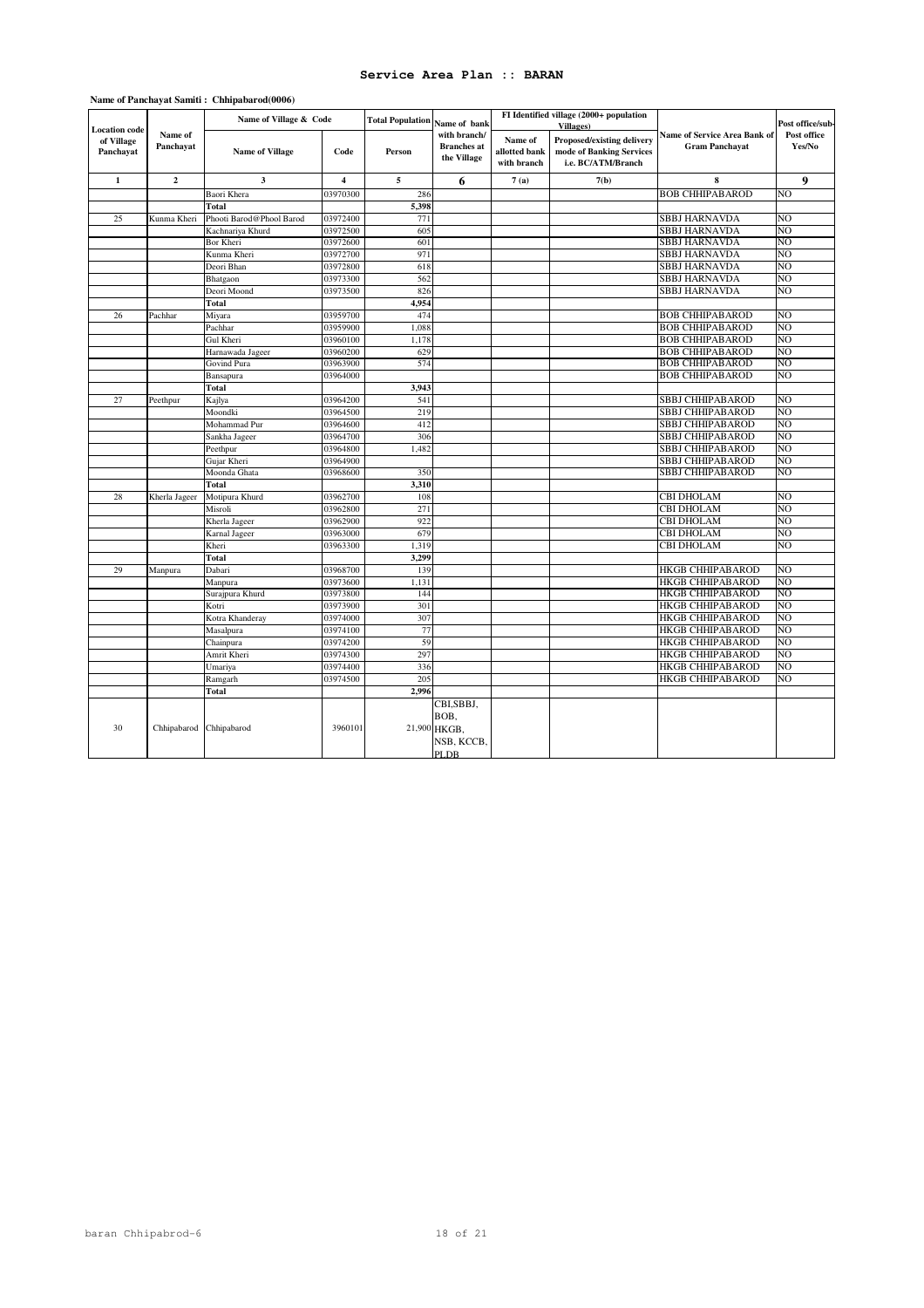# **Name of Panchayat Samiti : Chhabra (0007)**

| Location                               |                      | Name of Village & Code        |                         | <b>Total</b><br>Population | Name of bank                                      |                                         | FI Identified village (2000+ population<br><b>Villages</b> )                        | <b>Name of Service</b>                   | Post office/sub-      |
|----------------------------------------|----------------------|-------------------------------|-------------------------|----------------------------|---------------------------------------------------|-----------------------------------------|-------------------------------------------------------------------------------------|------------------------------------------|-----------------------|
| code of<br><b>Village</b><br>Panchayat | Name of<br>Panchayat | <b>Name of Village</b>        | Code                    | Person                     | with branch/<br><b>Branches</b> at<br>the Village | Name of<br>allotted bank<br>with branch | Proposed/existing delivery<br>mode of Banking Services i.e.<br><b>BC/ATM/Branch</b> | <b>Area Bank of Gram</b><br>Panchayat    | Post office<br>Yes/No |
| 1                                      | $\mathbf{2}$         | 3                             | $\overline{\mathbf{4}}$ | 5                          | 6                                                 | 7(a)                                    | 7(b)                                                                                | 8                                        | 9                     |
| 01                                     | Dilod                | Anandpura                     | 03938200                | 281                        |                                                   |                                         |                                                                                     | <b>SBBJ KOTRI</b>                        | NO                    |
|                                        |                      | Alampura                      | 03938300                | 352                        |                                                   |                                         |                                                                                     | SBBJ KOTRI                               | NO                    |
|                                        |                      | Soni                          | 03938400                | 346                        |                                                   |                                         |                                                                                     | SBBJ KOTRI                               | NO<br>NO              |
|                                        |                      | Kari Kheri<br>Narsinghpura    | 03938500<br>03938600    | 177<br>186                 |                                                   |                                         |                                                                                     | SBBJ KOTRI<br>SBBJ KOTRI                 | NO                    |
|                                        |                      | Sangora                       | 03938700                | 475                        |                                                   |                                         |                                                                                     | <b>SBBJ KOTRI</b>                        | NΟ                    |
|                                        |                      | <b>Beel Khera</b>             | 03938800                | 689                        |                                                   |                                         |                                                                                     | <b>SBBJ KOTRI</b>                        | NO                    |
|                                        |                      | Dilod                         | 03938900                | 1,235                      |                                                   |                                         |                                                                                     | SBBJ KOTRI                               | NO                    |
|                                        |                      | Koloo Khera                   | 03939000                | 1,016                      |                                                   |                                         |                                                                                     | SBBJ KOTRI                               | NO                    |
|                                        | Moondla              | Total                         |                         | 4,757<br>584               |                                                   |                                         |                                                                                     |                                          | NO                    |
| 02                                     |                      | Umar Thana<br>Kachhawan       | 03939100<br>03939200    | 367                        |                                                   |                                         |                                                                                     | SBBJ KOTRI<br>SBBJ KOTRI                 | NO                    |
|                                        |                      | Moondla                       | 03939300                | 791                        |                                                   |                                         |                                                                                     | SBBJ KOTRI                               | NO                    |
|                                        |                      | Shekhapur                     | 03939400                | 570                        |                                                   |                                         |                                                                                     | SBBJ KOTRI                               | NO                    |
|                                        |                      | Kheri                         | 03939500                | 454                        |                                                   |                                         |                                                                                     | SBBJ KOTRI                               | NO                    |
|                                        |                      | Balharpur                     | 03939800                | 437                        |                                                   |                                         |                                                                                     | SBBJ KOTRI                               | NO                    |
|                                        |                      | Halgana<br><b>Total</b>       | 03939900                | 612<br>3,815               |                                                   |                                         |                                                                                     | SBBJ KOTRI                               | <b>YES</b>            |
| 03                                     | Khopar               | Gorakhpura                    | 03940000                | 170                        |                                                   |                                         |                                                                                     | SBBJ KOTRI                               | NO                    |
|                                        |                      | Reenjha                       | 03940100                | 356                        |                                                   |                                         |                                                                                     | SBBJ KOTRI                               | NO                    |
|                                        |                      | Reenjhari                     | 03940200                | 79                         |                                                   |                                         |                                                                                     | SBBJ KOTRI                               | NΟ                    |
|                                        |                      | Peepalya Jageer               | 03940300                | 764                        |                                                   |                                         |                                                                                     | SBBJ KOTRI                               | NO                    |
|                                        |                      | Kansal<br>Kalya Kheri         | 03940400<br>03940500    | 353<br>237                 |                                                   |                                         |                                                                                     | SBBJ KOTRI<br>SBBJ KOTRI                 | NO<br>NO              |
|                                        |                      | Bhaura                        | 03940600                | 272                        |                                                   |                                         |                                                                                     | SBBJ KOTRI                               | NO                    |
|                                        |                      | Kesholi                       | 03940700                | 407                        |                                                   |                                         |                                                                                     | SBBJ KOTRI                               | NΟ                    |
|                                        |                      | Khopar                        | 03944200                | 800                        |                                                   |                                         |                                                                                     | SBBJ KOTRI                               | NO                    |
|                                        |                      | Kherla                        | 03944300                | 82                         |                                                   |                                         |                                                                                     | SBBJ KOTRI                               | NO                    |
|                                        |                      | Baori Khera<br><b>Total</b>   | 03944400                | 859<br>4,379               |                                                   |                                         |                                                                                     | SBBJ KOTRI                               | NO                    |
| 04                                     | Googor               | Kherli                        | 03939600                | 239                        |                                                   |                                         |                                                                                     | SBBJ KOTRI                               | NO                    |
|                                        |                      | Khokhai                       | 03939700                | 82                         |                                                   |                                         |                                                                                     | SBBJ KOTRI                               | NO                    |
|                                        |                      | Googor                        | 03941000                | 871                        |                                                   |                                         |                                                                                     | SBBJ KOTRI                               | NO                    |
|                                        |                      | Kishorpura                    | 03941100                | 382                        |                                                   |                                         |                                                                                     | SBBJ KOTRI                               | NO<br>NO              |
|                                        |                      | Banjari<br>Kakarwa            | 03941200<br>03943400    | 46<br>376                  |                                                   |                                         |                                                                                     | SBBJ KOTRI<br>SBBJ KOTRI                 | NΟ                    |
|                                        |                      | Mahesh Pura                   | 03943700                | 434                        |                                                   |                                         |                                                                                     | <b>SBBJ KOTRI</b>                        | NO                    |
|                                        |                      | Khatoli                       | 03943800                | 613                        |                                                   |                                         |                                                                                     | <b>SBBJ KOTRI</b>                        | NO                    |
|                                        |                      | Acholi                        | 03943900                | 461                        |                                                   |                                         |                                                                                     | SBBJ KOTRI                               | NO                    |
| 05                                     | Kadaiya Ban          | <b>Total</b><br>Solatpura     | 03940800                | 3,504<br>246               |                                                   |                                         |                                                                                     | SBBJ KOTRI                               | NO                    |
|                                        |                      | Kotri                         | 03940900                | 1,182                      | SBBJ                                              |                                         |                                                                                     | SBBJ KOTRI                               | <b>YES</b>            |
|                                        |                      | Kadaiya Ban                   | 03944000                | 2,117                      |                                                   | <b>SBBJ KOTRI BC</b>                    |                                                                                     | <b>SBBJ KOTRI</b>                        | YES                   |
|                                        |                      | Total                         |                         | 3,545                      |                                                   |                                         |                                                                                     |                                          |                       |
| 06                                     | Chachora             | Reechhri Jageer               | 03943500                | 409<br>588                 |                                                   |                                         |                                                                                     | SBBJ CHHABRA A NO                        |                       |
|                                        |                      | Hanuwat Khera<br>Neem Thoor   | 03943600<br>03945500    | 567                        |                                                   |                                         |                                                                                     | SBBJ CHHABRA A NO<br>SBBJ CHHABRA A NO   |                       |
|                                        |                      | Dehri                         | 03945700                | 665                        |                                                   |                                         |                                                                                     | SBBJ CHHABRA A NO                        |                       |
|                                        |                      | Chachora                      | 03945800                | 2,238                      |                                                   | SBBJ CHHAEBC                            |                                                                                     | <b>SBBJ CHHABRA A YES</b>                |                       |
|                                        |                      | Udpuriya                      | 03945900                | 90                         |                                                   |                                         |                                                                                     | SBBJ CHHABRA ANO                         |                       |
|                                        |                      | Total                         |                         | 4,557                      |                                                   |                                         |                                                                                     |                                          |                       |
| 07                                     | Barai                | Reechhra<br>Bindarada         | 03944100<br>03944500    | 483<br>196                 |                                                   |                                         |                                                                                     | HKGB CHHABRA NO<br>HKGB CHHABRA NO       |                       |
|                                        |                      | Bamora                        | 03944600                | 950                        |                                                   |                                         |                                                                                     | HKGB CHHABRA NO                          |                       |
|                                        |                      | Chawal Kheri                  | 03944700                | 794                        |                                                   |                                         |                                                                                     | HKGB CHHABRA NO                          |                       |
|                                        |                      | Barai                         | 03944800                | 1,094                      |                                                   |                                         |                                                                                     | HKGB CHHABRA NO                          |                       |
|                                        |                      | Dohni                         | 03944900                | 309                        |                                                   |                                         |                                                                                     | HKGB CHHABRA NO                          |                       |
|                                        |                      | Khakra<br>Total               | 03945300                | 1,023<br>4,849             |                                                   |                                         |                                                                                     | HKGB CHHABRA NO                          |                       |
| 08                                     | Kadaiya Nohar        | Wazeerpura                    | 03945000                |                            |                                                   |                                         |                                                                                     | HKGB CHHABRA NO                          |                       |
|                                        |                      | Kadaiya Nohar                 | 03945100                | 1,845                      |                                                   |                                         |                                                                                     | HKGB CHHABRA YES                         |                       |
|                                        |                      | Batawada Uncha                | 03949500                | 478                        |                                                   |                                         |                                                                                     | HKGB CHHABRA                             | NO.                   |
|                                        |                      | Baroni                        | 03949700                | 330                        |                                                   |                                         |                                                                                     | HKGB CHHABRA NO                          |                       |
|                                        |                      | Nawab Ganj<br>Kherkhera Gusai | 03949800<br>03949900    | 590<br>184                 |                                                   |                                         |                                                                                     | HKGB CHHABRA NO<br>HKGB CHHABRA          | <b>NO</b>             |
|                                        |                      | Total                         |                         | 3,427                      |                                                   |                                         |                                                                                     |                                          |                       |
| 09                                     | Semli                | Barwat Kheri                  | 03951200                | 458                        |                                                   |                                         |                                                                                     | <b>BOB CHHABRA</b>                       | NO                    |
|                                        |                      | Morela                        | 03954200                | 533                        |                                                   |                                         |                                                                                     | <b>BOB CHHABRA</b>                       | NO                    |
|                                        |                      | Moreli<br>Semli               | 03954400<br>03954500    | 556<br>1,242               |                                                   |                                         |                                                                                     | <b>BOB CHHABRA</b><br><b>BOB CHHABRA</b> | NO<br>YES             |
|                                        |                      | <b>Total</b>                  |                         | 2,789                      |                                                   |                                         |                                                                                     |                                          |                       |
| 10                                     | Moondakya            | Kundi                         | 03950000                | 1,108                      |                                                   |                                         |                                                                                     | HKGB CHHABRA NO                          |                       |
|                                        |                      | Patna                         | 03950100                | 503                        |                                                   |                                         |                                                                                     | HKGB CHHABRA NO                          |                       |
|                                        |                      | Moondakya                     | 03950200<br>03950400    | 960<br>271                 |                                                   |                                         |                                                                                     | <b>HKGB CHHABRA</b><br>HKGB CHHABRA      | <b>YES</b><br>NO      |
|                                        |                      | Ameen Pura                    |                         |                            |                                                   |                                         |                                                                                     |                                          |                       |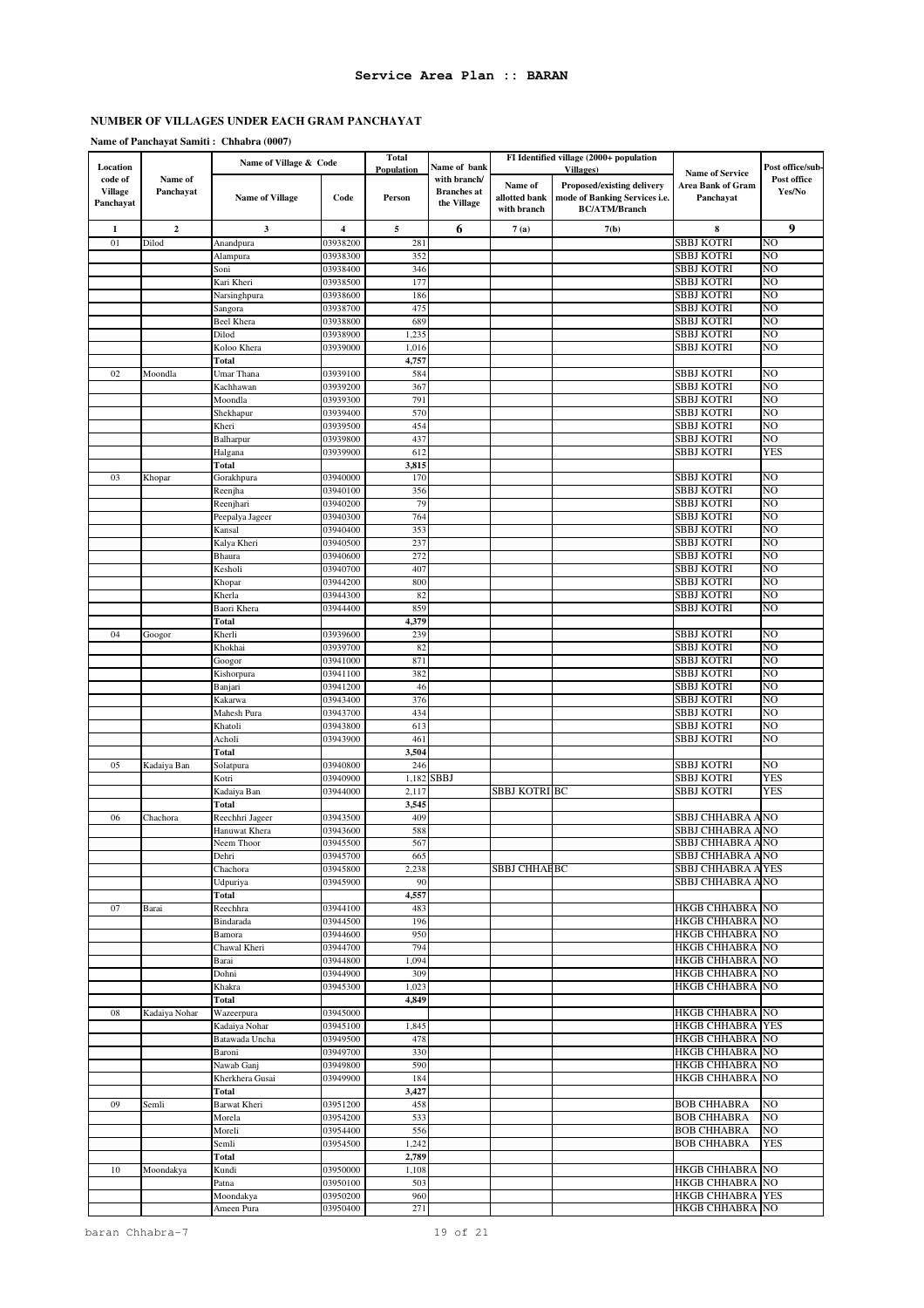#### **Name of Panchayat Samiti : Chhabra (0007)**

|                                       |                        | Name of Village & Code            |                      | <b>Total</b>      |                                                    | FI Identified village (2000+ population |                                                       |                                             |                                           |  |
|---------------------------------------|------------------------|-----------------------------------|----------------------|-------------------|----------------------------------------------------|-----------------------------------------|-------------------------------------------------------|---------------------------------------------|-------------------------------------------|--|
| Location<br>code of<br><b>Village</b> | Name of<br>Panchayat   |                                   |                      | <b>Population</b> | Name of bank<br>with branch/<br><b>Branches</b> at | Name of                                 | <b>Villages</b> )<br>Proposed/existing delivery       | <b>Name of Service</b><br>Area Bank of Gram | Post office/sub-<br>Post office<br>Yes/No |  |
| Panchayat                             |                        | <b>Name of Village</b>            | Code                 | Person            | the Village                                        | allotted bank<br>with branch            | mode of Banking Services i.e.<br><b>BC/ATM/Branch</b> | Panchayat                                   |                                           |  |
| 1                                     | $\mathbf 2$            | 3                                 | 4                    | 5                 | 6                                                  | 7(a)                                    | 7(b)                                                  | 8                                           | 9                                         |  |
|                                       |                        | Kharkhera Nathooram               | 03950500             | 227               |                                                    |                                         |                                                       | HKGB CHHABRA                                | NO                                        |  |
|                                       |                        | Yusufpura                         | 03950600             | 362               |                                                    |                                         |                                                       | HKGB CHHABRA                                | NO                                        |  |
| 11                                    | Ghata Kheri            | Total<br>Rampurya                 | 03950300             | 3,431<br>471      |                                                    |                                         |                                                       | HKGB CHHABRA                                | N <sub>O</sub>                            |  |
|                                       |                        | Ghata Kheri                       | 03950700             | 1,074             |                                                    |                                         |                                                       | HKGB CHHABRA                                | NO                                        |  |
|                                       |                        | Gobindpura                        | 03950800             | 468               |                                                    |                                         |                                                       | HKGB CHHABRA                                | NO                                        |  |
|                                       |                        | Semla                             | 03950900             | 660               |                                                    |                                         |                                                       | HKGB CHHABRA                                | NO                                        |  |
|                                       |                        | Mawasa Dola                       | 03951000             | 278               |                                                    |                                         |                                                       | HKGB CHHABRA                                | NO                                        |  |
|                                       |                        | Kherkhera Meena                   | 03951100             | 264               |                                                    |                                         |                                                       | HKGB CHHABRA                                | NO                                        |  |
| 12                                    |                        | Total<br>Parolya                  | 03945200             | 3,215<br>752      |                                                    |                                         |                                                       | HKGB CHHABRA                                | NO                                        |  |
|                                       | Nipaniya               | Koloo Kheri                       | 03945400             | 395               |                                                    |                                         |                                                       | HKGB CHHABRA                                | NO.                                       |  |
|                                       |                        | Nipaniya                          | 03949400             | 1,714             |                                                    |                                         |                                                       | HKGB CHHABRA                                | <b>YES</b>                                |  |
|                                       |                        | Nipani                            | 03949600             | 363               |                                                    |                                         |                                                       | HKGB CHHABRA                                | NO.                                       |  |
|                                       |                        | Total                             |                      | 3,224             |                                                    |                                         |                                                       |                                             |                                           |  |
| 13                                    | Pachpara               | Turki Para                        | 03948500             | 533               |                                                    |                                         |                                                       | HKGB CHHABRA                                | NO<br>NO                                  |  |
|                                       |                        | Gopal Para<br>Pachpara            | 03948600<br>03949200 | 494<br>564        |                                                    |                                         |                                                       | HKGB CHHABRA<br>HKGB CHHABRA                | <b>YES</b>                                |  |
|                                       |                        | Barpara                           | 03949300             | 86                |                                                    |                                         |                                                       | HKGB CHHABRA                                | NO                                        |  |
|                                       |                        | Bala Pura                         | 03951300             | 372               |                                                    |                                         |                                                       | HKGB CHHABRA                                | NO                                        |  |
|                                       |                        | Nanoo Kheri                       | 03951400             | 378               |                                                    |                                         |                                                       | HKGB CHHABRA                                | NO                                        |  |
|                                       |                        | Hafeej Pura                       | 03951500             | 120               |                                                    |                                         |                                                       | HKGB CHHABRA                                | NO                                        |  |
|                                       |                        | Noorpura@Nayagaon                 | 03954100             | 253               |                                                    |                                         |                                                       | HKGB CHHABRA                                | NO                                        |  |
|                                       |                        | Dangpura<br>Total                 | 03954300             | 175<br>2,975      |                                                    |                                         |                                                       | HKGB CHHABRA                                | NO                                        |  |
| 14                                    | <b>Bhilwara</b> Neecha | Bhilwari                          | 03942800             | 172               |                                                    |                                         |                                                       | SBBJ CHHABRA A NO                           |                                           |  |
|                                       |                        | Bhilwara Neecha                   | 03943100             | 1,555             |                                                    |                                         |                                                       | SBBJ CHHABRA A YES                          |                                           |  |
|                                       |                        | Kadar Pura                        | 03946000             | 298               |                                                    |                                         |                                                       | SBBJ CHHABRA A NO                           |                                           |  |
|                                       |                        | Ghatta                            | 03946100             | 633               |                                                    |                                         |                                                       | SBBJ CHHABRA A NO                           |                                           |  |
|                                       |                        | Ghatti                            | 03946200             | 435               |                                                    |                                         |                                                       | SBBJ CHHABRA A NO                           |                                           |  |
| 15                                    | Bhuwa Kheri            | Total<br>Gogatori                 | 03941300             | 3,093<br>210      |                                                    |                                         |                                                       | SBBJ CHHABRA A NO                           |                                           |  |
|                                       |                        | Janchrora                         | 03941400             | 236               |                                                    |                                         |                                                       | SBBJ CHHABRA A NO                           |                                           |  |
|                                       |                        | <b>Ibrahimpur Kadeem</b>          | 03941500             | 78                |                                                    |                                         |                                                       | SBBJ CHHABRA A NO                           |                                           |  |
|                                       |                        | Godiya Charan                     | 03941600             | 1,151             |                                                    |                                         |                                                       | SBBJ CHHABRA A NO                           |                                           |  |
|                                       |                        | Uchawad                           | 03941700             | 342               |                                                    |                                         |                                                       | SBBJ CHHABRA A NO                           |                                           |  |
|                                       |                        | Bhuwa Kheri                       | 03943000             | 655               |                                                    |                                         |                                                       | SBBJ CHHABRA A YES                          |                                           |  |
|                                       |                        | Ameerpur Kheri<br>Kadaiya Chhatri | 03943200<br>03943300 | 1,089             |                                                    |                                         |                                                       | SBBJ CHHABRA A NO<br>SBBJ CHHABRA A NO      |                                           |  |
|                                       |                        | Total                             |                      | 3,762             |                                                    |                                         |                                                       |                                             |                                           |  |
| 16                                    | Kotrapar               | Chhatar Pura                      | 03941800             | 424               |                                                    |                                         |                                                       | CBI CHHABRA                                 | NO                                        |  |
|                                       |                        | Alla Pura                         | 03941900             | 237               |                                                    |                                         |                                                       | CBI CHHABRA                                 | NO                                        |  |
|                                       |                        | Kotrapar                          | 03942000             | 1,301             |                                                    |                                         |                                                       | CBI CHHABRA                                 | <b>YES</b>                                |  |
|                                       |                        | Dholara                           | 03942100             | 256               |                                                    |                                         |                                                       | CBI CHHABRA                                 | NO<br>NΟ                                  |  |
|                                       |                        | Badanwas<br>Bhojpur               | 03942200<br>03942300 | 69<br>624         |                                                    |                                         |                                                       | CBI CHHABRA<br>CBI CHHABRA                  | N <sub>O</sub>                            |  |
|                                       |                        | Khana Kheri                       | 03942400             | 436               |                                                    |                                         |                                                       | <b>CBI CHHABRA</b>                          | NO                                        |  |
|                                       |                        | Total                             |                      | 3,347             |                                                    |                                         |                                                       |                                             |                                           |  |
| 17                                    | Jepla                  | Jepla                             | 03942500             | 1,743             |                                                    |                                         |                                                       | CBI CHHABRA                                 | YES                                       |  |
|                                       |                        | Gehoon Kheri                      | 03942600             | 769               |                                                    |                                         |                                                       | CBI CHHABRA                                 | NO                                        |  |
|                                       |                        | Subhanpur Kadees                  | 03942700             | Uninhabited       |                                                    |                                         |                                                       | CBI CHHABRA                                 | NO                                        |  |
|                                       |                        | <b>Bhilwara</b> Uncha<br>Morkheri | 03942900<br>03946600 | 815<br>19         |                                                    |                                         |                                                       | CBI CHHABRA<br>CBI CHHABRA                  | N <sub>O</sub><br>NO                      |  |
|                                       |                        | Asapura                           | 03946700             | Uninhabited       |                                                    |                                         |                                                       | CBI CHHABRA                                 | NO                                        |  |
|                                       |                        | Total                             |                      | 3,346             |                                                    |                                         |                                                       |                                             |                                           |  |
| 18                                    | Bhoolon                | Kamal Pura                        | 03946300             | 355               |                                                    |                                         |                                                       | SBBJ CHHABRA A NO                           |                                           |  |
|                                       |                        | Bhoolon                           | 03946400             | 911               |                                                    |                                         |                                                       | SBBJ CHHABRA A YES                          |                                           |  |
|                                       |                        | Rooparel                          | 03946500             | 793               |                                                    |                                         |                                                       | SBBJ CHHABRA A NO                           |                                           |  |
|                                       |                        | Manak Chowk<br>Niyamatpur         | 03948100<br>03948200 | 351<br>681        |                                                    |                                         |                                                       | SBBJ CHHABRA ANO<br>SBBJ CHHABRA A NO       |                                           |  |
|                                       |                        | Manpura                           | 03948300             | 587               |                                                    |                                         |                                                       | SBBJ CHHABRA ANO                            |                                           |  |
|                                       |                        | <b>Total</b>                      |                      | 3,678             |                                                    |                                         |                                                       |                                             |                                           |  |
| 19                                    | Jharkheri              | Barodiya                          | 03945600             | 430               |                                                    |                                         |                                                       | SBBJ CHHABRA A NO                           |                                           |  |
|                                       |                        | Kunda Allapura                    | 03948400             | 101               |                                                    |                                         |                                                       | SBBJ CHHABRA A NO                           |                                           |  |
|                                       |                        | Aminpur@Naya Gaon                 | 03948700             | 297               |                                                    |                                         |                                                       | SBBJ CHHABRA A NO                           |                                           |  |
|                                       |                        | Beedia Radi<br>Kel Kheri          | 03948800<br>03948900 | 436<br>247        |                                                    |                                         |                                                       | SBBJ CHHABRA A NO<br>SBBJ CHHABRA A NO      |                                           |  |
|                                       |                        | Khejra                            | 03949000             | 462               |                                                    |                                         |                                                       | SBBJ CHHABRA A NO                           |                                           |  |
|                                       |                        | Jharkheri                         | 03949100             | 382               |                                                    |                                         |                                                       | SBBJ CHHABRA ANO                            |                                           |  |
|                                       |                        | Bhanwar                           | 03951600             | 506               |                                                    |                                         |                                                       | SBBJ CHHABRA A NO                           |                                           |  |
|                                       |                        | Mahuwa Khera                      | 03951700             | 117               |                                                    |                                         |                                                       | SBBJ CHHABRA A NO                           |                                           |  |
|                                       |                        | <b>Total</b>                      |                      | 2,978             |                                                    |                                         |                                                       |                                             |                                           |  |
| 20                                    | Kadaiya Hat            | Kadaiya Hat<br>Kher Khera Bhoora  | 03952800<br>03952900 | 699<br>560        |                                                    |                                         |                                                       | HKGB CHHABRA   YES<br>HKGB CHHABRA NO       |                                           |  |
|                                       |                        | Gangna Kheri                      | 03953000             | 306               |                                                    |                                         |                                                       | HKGB CHHABRA NO                             |                                           |  |
|                                       |                        | Mukand Kheri                      | 03953100             | 354               |                                                    |                                         |                                                       | HKGB CHHABRA                                | NO                                        |  |
|                                       |                        | Hasya Kheri                       | 03953200             | 123               |                                                    |                                         |                                                       | HKGB CHHABRA                                | NO.                                       |  |
|                                       |                        | Rasoolpura                        | 03953300             | 273               |                                                    |                                         |                                                       | HKGB CHHABRA NO                             |                                           |  |